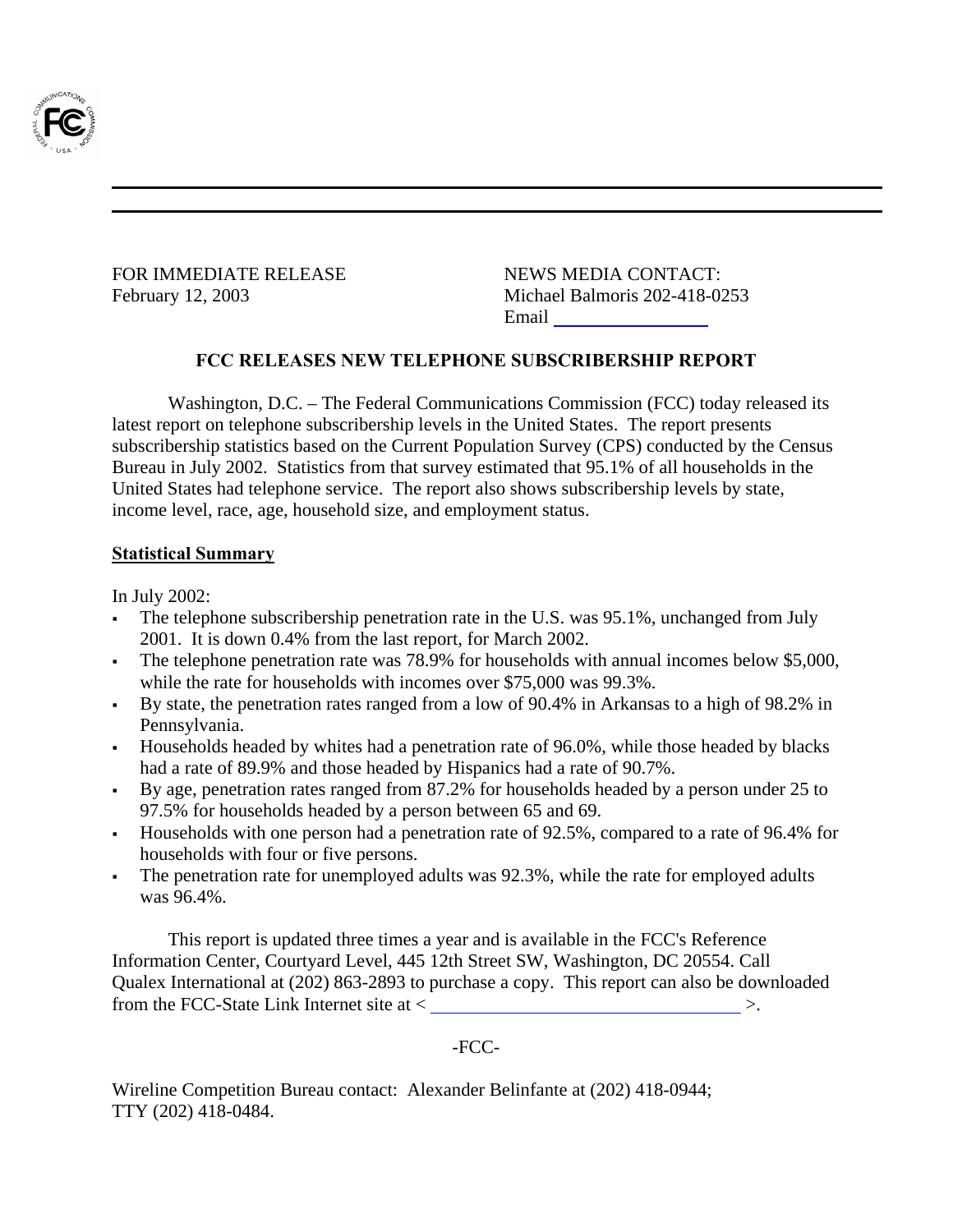## **TELEPHONE SUBSCRIBERSHIP IN THE UNITED STATES**

**(Data Through July 2002)** 

#### ALEXANDER BELINFANTE

Industry Analysis and Technology Division Wireline Competition Bureau Federal Communications Commission

Released: February 2003



This report is available for reference in the FCC's Reference Information Center, Courtyard Level, 445 12th Street SW, Washington, DC. 20554. Call Qualex International at (202) 863-2893 to purchase a copy. The report can also be downloaded from the **FCC-State Link** Internet site at <http://www.fcc.gov/wcb/iatd/stats.html>.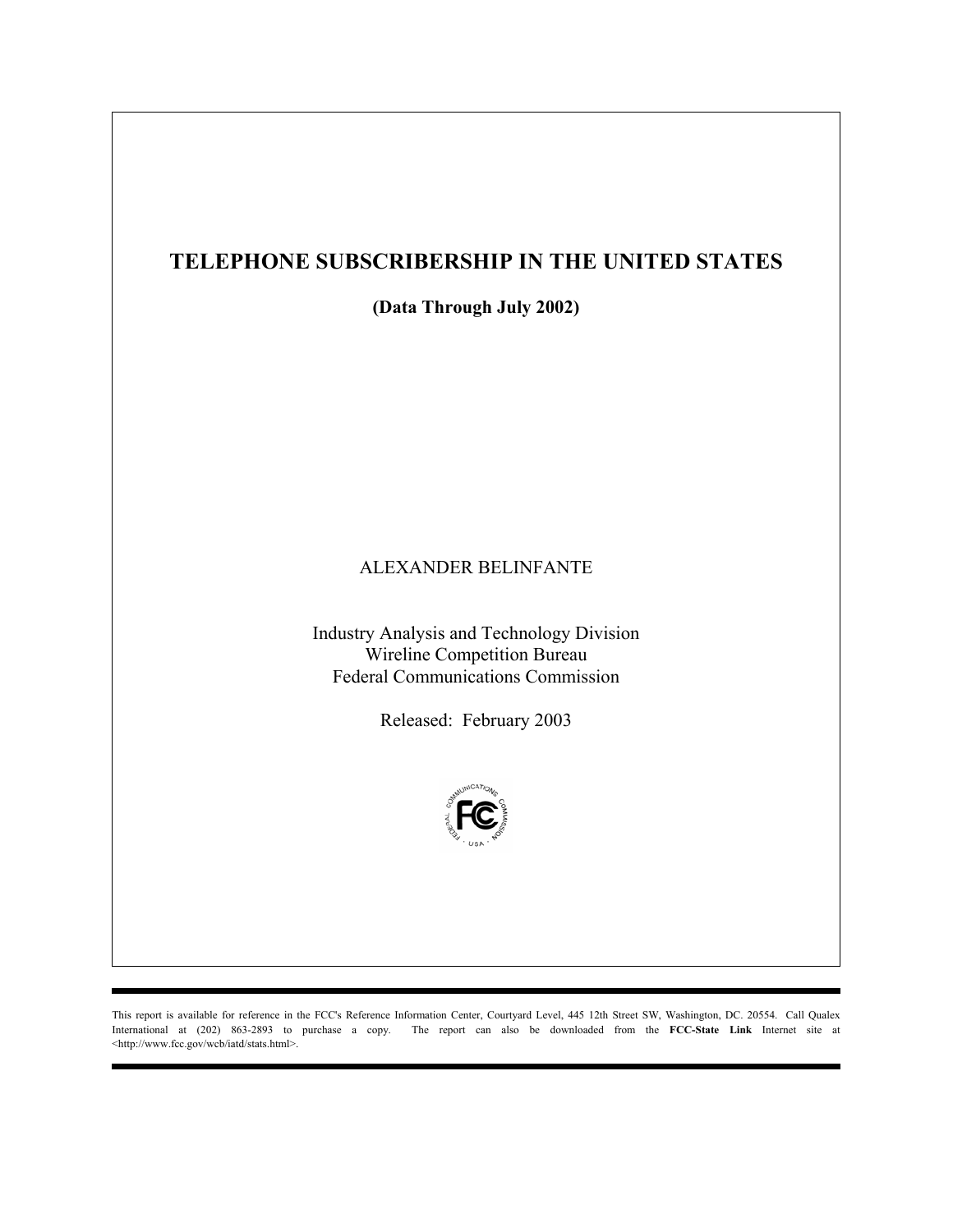### **Telephone Subscribership in the United States (Data through July 2002)**

#### **Executive Summary**

This is the Federal Communications Commission's (FCC's) report on telephone subscribership in the United States, presenting subscribership statistics based on the Current Population Survey (CPS) conducted by the Census Bureau in July 2002. Statistics from that survey estimated that 95.1% of all households in the United States had telephone service. The report also shows subscribership levels by state, income level, race, age, household size, and employment status.

#### **Statistical Findings**

In July 2002:

- The telephone subscribership penetration rate in the U.S. was 95.1%, unchanged from July 2001. It is down 0.4% from the last report, for March  $2002$ <sup>1</sup>
- The telephone penetration rate was 78.9% for households with annual incomes below \$5,000, while the rate for households with incomes over \$75,000 was 99.3%.
- By state, the penetration rates ranged from a low of 90.4% in Arkansas to a high of 98.2% in Pennsylvania.
- Households headed by whites had a penetration rate of 96.0%, while those headed by blacks had a rate of 89.9% and those headed by Hispanics had a rate of 90.7%.
- By age, penetration rates ranged from 87.2% for households headed by a person under 25 to 97.5% for households headed by a person between 65 and 69.
- Households with one person had a penetration rate of 92.5%, compared to a rate of 96.4% for households with four or five persons.
- The penetration rate for unemployed adults was 92.3%, while the rate for employed adults was 96.4%.

## **Background**

 The number and percentage of households that have telephone service represent the most fundamental measures of the extent of universal service. Continuing analysis of telephone penetration statistics allows us to examine the aggregate effects of Commission actions on households' decisions to maintain, acquire or drop telephone service. This report presents comprehensive data on telephone penetration statistics collected by the Bureau of the Census under contract with the FCC. Along with telephone penetration statistics for the United States and each of the states from November 1983 to July 2002, data are provided on penetration based on various demographic characteristics.

 The most widely used measure of telephone subscribership is the percentage of households with telephone service, sometimes called a measure of telephone penetration. Prior to the 1980s, precise measurements of telephone subscribership received little attention. Traditionally, telephone penetration was measured by dividing the number of residential telephone lines by the number of households. Measures of penetration based on the number of residential lines, however, became subject to a large margin of error as more and more

 $\overline{a}$ 1 Industry Analysis and Technology Division, Wireline Competition Bureau, Federal Communications Commission, *Telephone Subscribership in the United States* (November 8, 2002).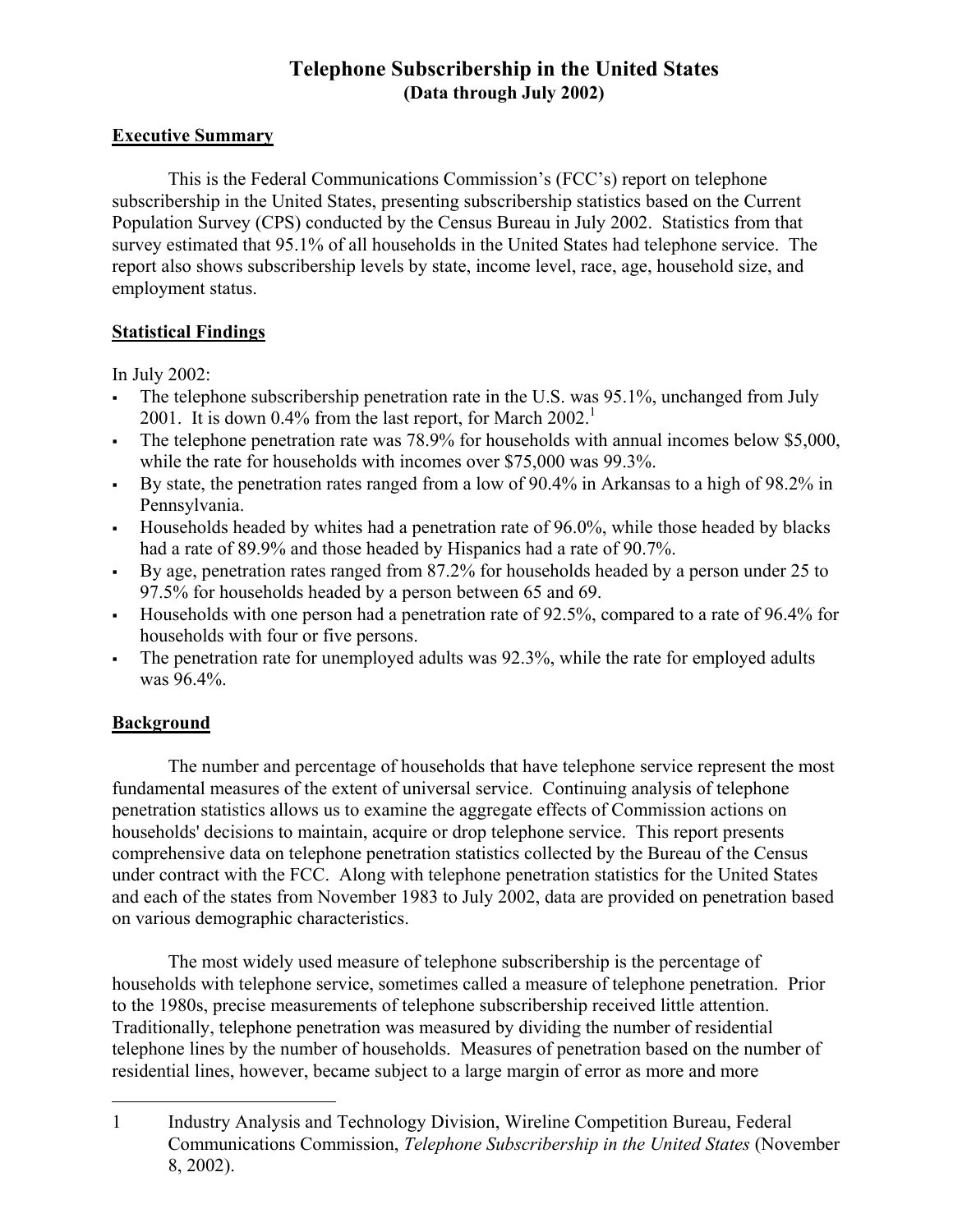households added second telephone lines and more consumers acquired second homes. By 1980, the traditional penetration measure (residential lines divided by the number of households) reached 96%, while the number of households reporting that they had telephones in the 1980 census was 92.9%.

 Recognizing the need for more precise periodic measurements of subscribership, the Commission requested that the Bureau of the Census include questions on telephone availability as part of its CPS, which monitors demographic trends between the decennial censuses. This survey is a staggered panel survey in which the people residing at particular addresses are included in the survey for four consecutive months in one year and the same four months in the following year. Use of the CPS has several advantages: it is conducted every month by an independent and expert agency; the sample is large; and the questions are consistent. Thus, changes in the results can be compared over time with a great deal of confidence.

 Unfortunately, the results of the CPS cannot be directly compared with the penetration figures contained in the 1980, 1990, and 2000 decennial censuses. This is due to differences in sampling techniques and survey methodologies and because of differences in the context in which the questions were asked. For example, the 2000 decennial census reported 97.6% of all occupied housing units in the United States had telephone service available, whereas the CPS data showed a penetration rate of 94.6% for March 2000. This difference is statistically significant and appears to indicate that the CPS value may be on the low side and the decennial census value may be on the high side, with the most probable value lying somewhere in between.

 The specific questions asked in the CPS are: "Is there a telephone in this house/apartment?" <sup>2</sup> And, if the answer to the first question is "no," this is followed up with, "Is there a telephone elsewhere on which people in this household can be called?" If the answer to the first question is "yes," the household is counted as having a telephone "in unit." If the answer to either the first or second question is "yes," the household is counted as having a telephone "available." The "in unit" data are reported in all of the tables and charts in this report. The "available" data are also reported in Tables 3 through 12 and Charts 1 and 8.

 Although the survey is conducted every month, not all questions are asked every month. The telephone questions are asked once every four months, in the month that a household is first included in the sample and in the month that the household re-enters the sample a year later. Since the sample is staggered, the reported information for any given month actually reflects responses over the preceding four months. Aggregated summaries of the responses are reported to the Commission, based on the surveys conducted through March, July, and November of each year.

1

<sup>2</sup> The questions are intended to be neutral as to whether the household has wireline or wireless phones. For the November 2001 survey, households were also asked which type(s) of phones they had. While the response rate was not sufficient for a complete reporting of the results of this follow-up question, 1.2% of the households indicated that they had only wireless phones. 5.9% of the households failed to answer this question. The CPS no longer asks this follow-up question.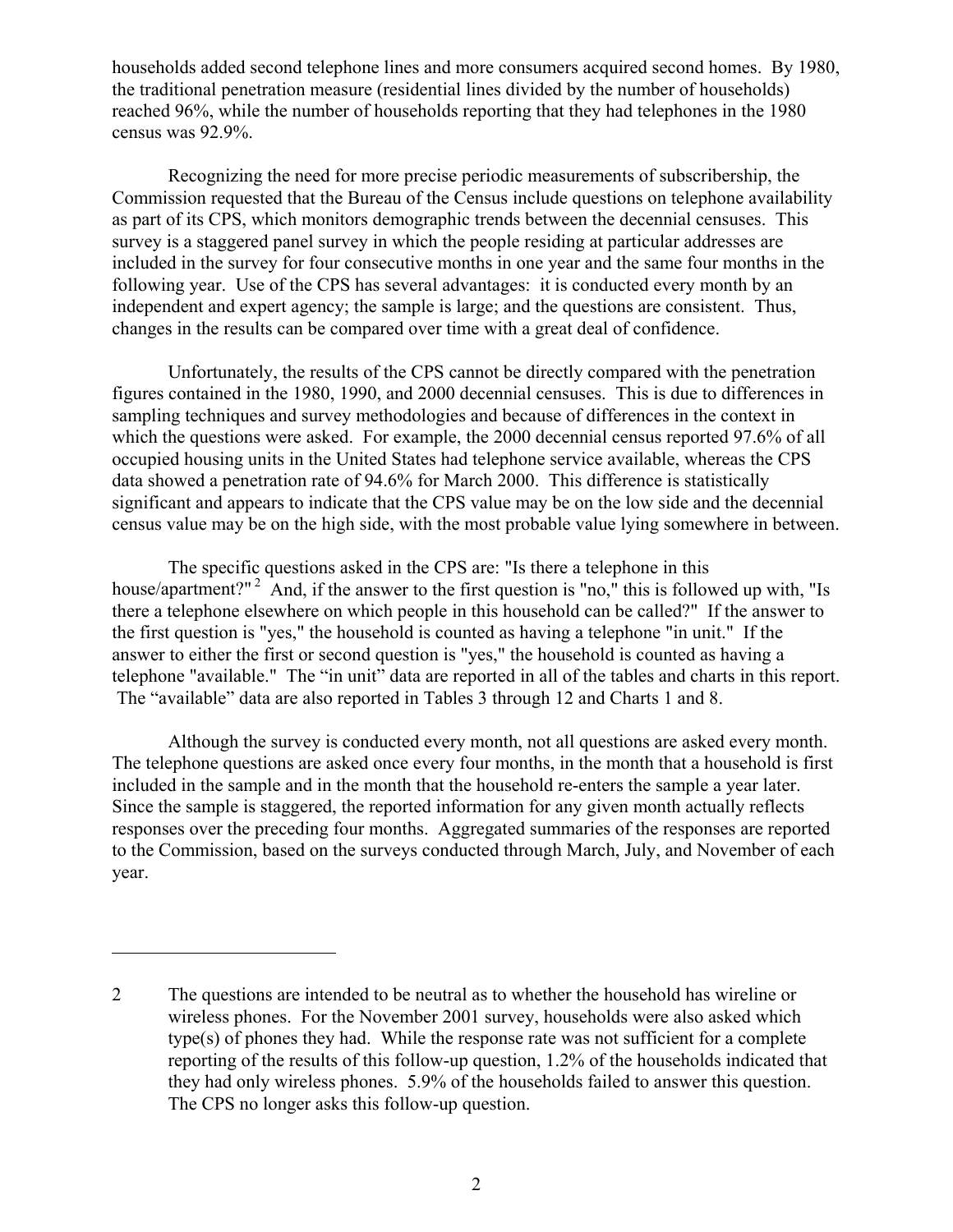The Census Bureau data are based on a nationwide sample of about 56,000 households in the 50 states and the District of Columbia. (The CPS does not cover outlying areas that are not states, such as Puerto Rico, Guam, American Samoa, the Virgin Islands, and the Northern Mariana Islands.) Because a sample is used, the estimates are subject to sampling error. For the nationwide totals, changes in telephone penetration between consecutive reports of less than 0.4% may be due to sampling error and cannot be regarded as statistically significant. As explained below, when comparing the same month in two consecutive years, changes of less than or equal to 0.3% are not statistically significant. When comparing annual averages, changes of less than or equal to 0.2% are not statistically significant. The annual averages are the average of the three surveys of the year in question. For individual states or other subgroups of the U.S. population, the amount of sampling variability is much greater, because the sample sizes are smaller. This will require larger changes to yield statistical significance at the same confidence level.

 The data in this report are not seasonally adjusted. After adjusting for the trend over time, there is an average increase of 0.2% between November and March, followed by an average decrease of less than 0.1% between March and July and an average decrease of more than 0.1% between July and November. These changes are just at the threshold of statistical significance.

#### **Results and Statistical Analysis**

 Census Bureau figures for July 2002, the most recent data available, show that the percentage of households subscribing to telephone service is 95.1%. This is unchanged from July 2001. As a result of an increasing number of households, 1.5 million households were added to the nation's telephone system between July 2001 and July 2002.

 This report includes figures showing subscribership percentages by state, by the head of the household's age and race, by household size, by income, and, for adult individuals, by labor force status. The July 2002 data show that 95.8% of adult individuals in the civilian noninstitutionalized population have a telephone in their household. This figure is unchanged from the July 2001 level.

 This report contains twelve tables and eight charts presenting penetration statistics for various geographic and demographic characteristics. The charts and the first two tables present summaries of the available information. Tables 3 through 7 present more detailed information. In these tables, only the annual averages are included for the years 1984 through 1999. March, July, and November data for those years are available in previous subscribership reports or Monitoring Reports in CC Docket Nos. 87-339 or 98-202. Tables 8 through 12 provide information necessary to determine the statistical significance of changes in the penetration rates over time.

 Table 1 summarizes the telephone penetration for the United States, combining information on the number of households with the penetration rates.

Chart 1 graphically depicts the nationwide penetration rates for households over time.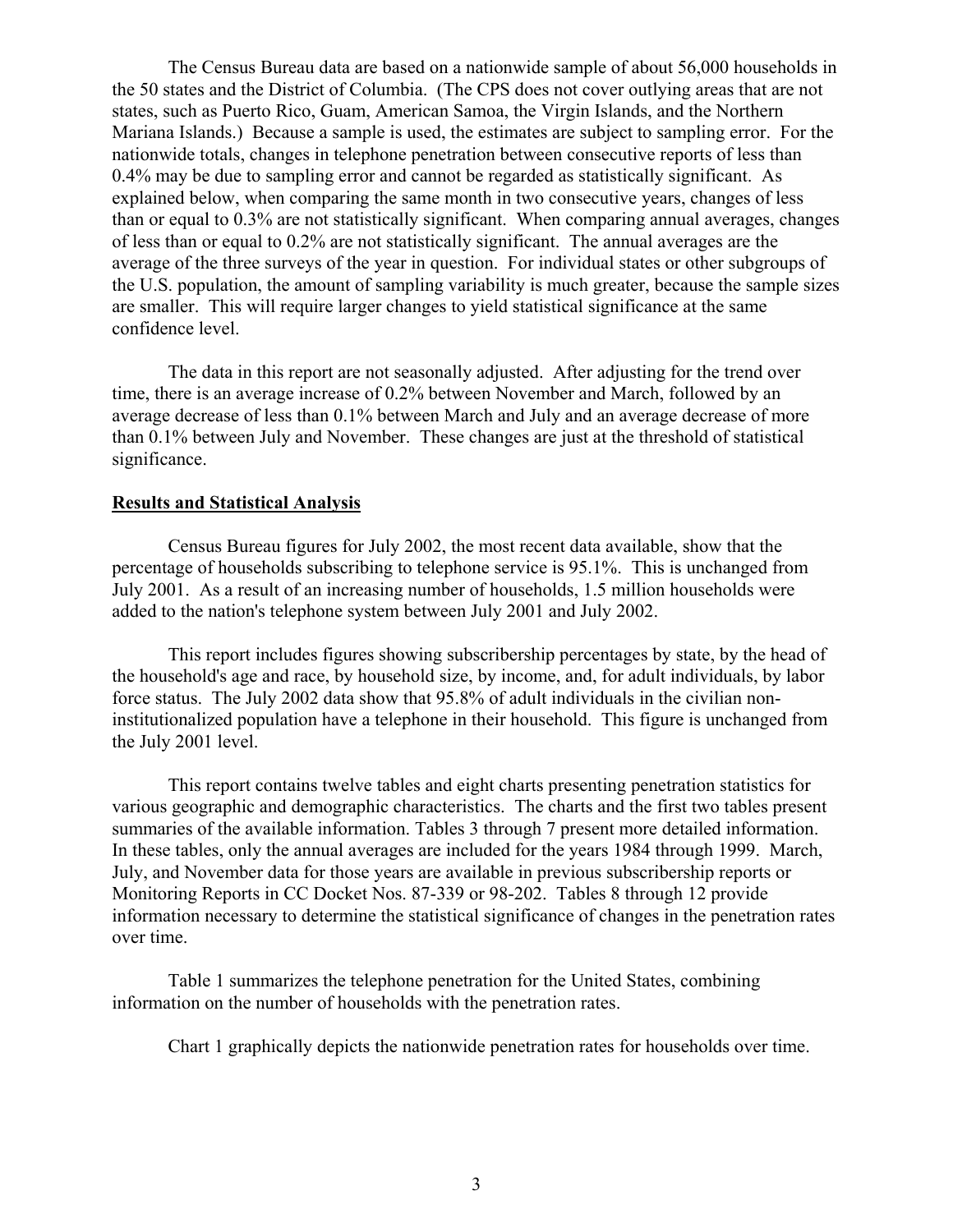Table 2 summarizes the telephone penetration rates by state, showing the rates for November 1983 and July 2002, the change between those two months, and an indication as to whether the change is statistically significant. The statistical significance of a change is determined not only by the magnitude of that change, but also by the sizes of the samples used to estimate the change.

 Chart 2 depicts the states with July 2002 penetration rates (as shown in Table 2) more than 1% below the national average, within 1% of the national average, or more than 1% above the national average.

 Chart 3 depicts changes in household penetration rates by state (as shown in Table 2) between the November 1983 and July 2002 rates. States with statistically significant increases or decreases are shown, along with other states with increases or decreases.

 Chart 4 depicts the relationship between telephone penetration and household income, using July 2002 penetration rates for all households and for households headed by white, black, and Hispanic persons. It is based on data in Table 4.

 Chart 5 depicts the relationship between telephone penetration and household size, using July 2002 penetration rates for all households and for households headed by white, black, and Hispanic persons. It is based on data in Table 5.

 Chart 6 depicts the relationship between telephone penetration and the head of the household's age, using July 2002 penetration rates for all households and for households headed by white, black, and Hispanic persons. It is based on data in Table 6.

 Chart 7 depicts the relationship between telephone penetration and labor force status for civilian non-institutionalized adults, using July 2002 penetration rates for all adults and for white, black, and Hispanic adults. It is based on data in Table 7.

 Chart 8 graphically depicts the nationwide penetration rates for civilian noninstitutionalized adults over time. It is also based on data in Table 7.

 Table 3 shows the CPS responses for the United States and for each state beginning with November 1983. Because the CPS began collecting this data only in 1983, comparable values are not available prior to November 1983. For each of the surveys, the column headed "Unit" indicates the percentage of households for which there is a telephone in the housing unit. The column headed "Avail." indicates the percentage of households which have telephone service available for incoming calls, either in the housing unit or elsewhere (such as at work or at a neighbor's home).

 Table 4 shows the nationwide penetration rates for households by income and the race of the head of the household. It shows a strong relationship between income and penetration. Caution should be used in comparing these figures over time, because these income levels are not adjusted for inflation. Thus, the same nominal income level at two points in time will reflect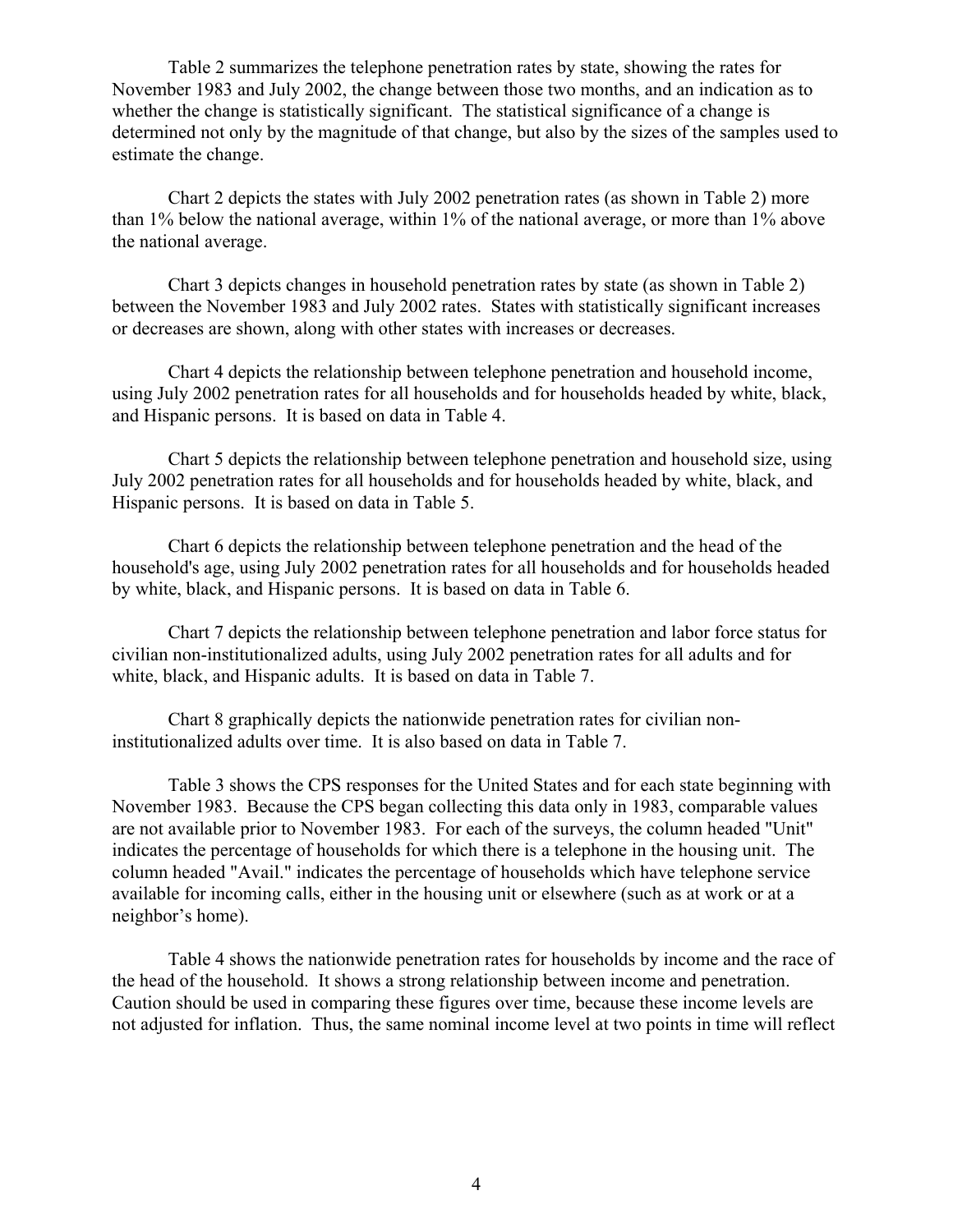different real incomes in terms of purchasing power.<sup>3</sup> Also, the income categories have changed over time due to the changing value of the dollar.

 Table 5 shows the nationwide penetration rates for households by the size of the household and the race of the head of the household. It shows that penetration is higher for households of 2 to 5 people than it is for single-person households or those with 6 or more people.

 Table 6 shows the nationwide penetration rates for households by the age and race of the head of the household. It shows that the penetration rate is lowest for young and non-white households.

 Table 7 shows the nationwide penetration rates for all persons that are at least 15 years old in the civilian non-institutionalized population by their race and employment status. Since this table is for individual adults rather than households, the total penetration rates are different from those in the previous tables. It shows that penetration is lowest among the unemployed.

 Tables 8 through 12 present the critical values at the 95% confidence level for testing the statistical significance of changes in penetration rates over time in the earlier tables. These critical values are relevant because changes less than or equal to the values shown are likely to be due to sampling error and thus cannot be regarded as demonstrating that a change in telephone penetration has occurred. In some cases, these critical values are very large because the sample sizes are very small for these subcategories, rendering the changes in estimated penetration rates unreliable. Because there is an overlap of half of the sample from year to year, but no overlap in the sample between surveys that are four months apart, annual changes are less subject to variations in sampling error. Consequently, the critical values should be multiplied by 0.8 when making a comparison for the same month in two consecutive years. When comparing the annual averages, the critical values should be multiplied by 0.5774, since these averages are based on three surveys and hence have a lower standard error. When comparing annual averages of two consecutive years, the critical values should be multiplied by .46, taking into account both of the above factors.

1

<sup>3</sup> Our publication *Telephone Penetration by Income by State* (last published April 23, 2002) makes adjustments for inflation, making comparisons over time more appropriate.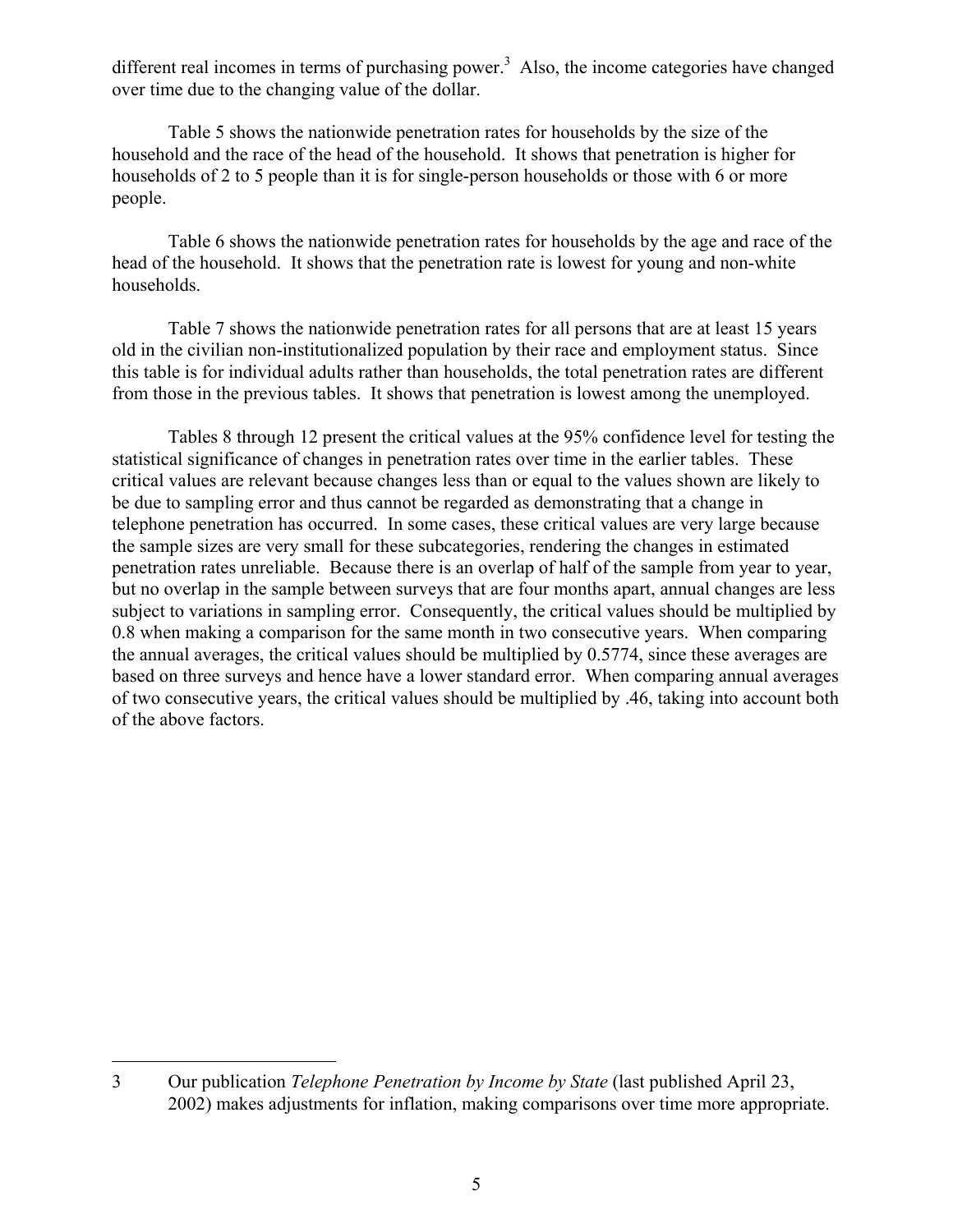**Table 1 Household Telephone Subscribership in the United States**

| Date                              | Households<br>(millions) | Households<br>with<br>Telephones<br>(millions) | Percentage<br>with<br>Telephones | Households<br>without<br>Telephones<br>(millions) | Percentage<br>without<br>Telephones |
|-----------------------------------|--------------------------|------------------------------------------------|----------------------------------|---------------------------------------------------|-------------------------------------|
| November 1983                     | 85.8                     | 78.4                                           | 91.4%                            | 7.4                                               | 8.6%                                |
| 1984<br>March                     | 86.0                     | 78.9                                           | 91.8%                            | 7.1                                               | 8.2%                                |
| 1984<br>July                      | 86.6                     | 79.3                                           | 91.6%                            | 7.3                                               | 8.4%                                |
| 1984<br>November                  | 87.4                     | 79.9                                           | 91.4%                            | 7.5                                               | 8.6%                                |
| 1985<br>March                     | 87.4                     | 80.2<br>81.0                                   | 91.8%                            | $\overline{72}$<br>7.2                            | 8.2%<br>8.2%                        |
| 1985<br>July<br>1985<br>November  | 88.2<br>88.8             | 81.6                                           | 91.8%<br>91.9%                   | 7.2                                               | 8.1%                                |
| 1986<br>March                     | 89.0                     | 82.1                                           | 92.2%                            | 6.9                                               | 7.8%                                |
| 1986<br>July                      | 89.5                     | 82.5                                           | 92.2%                            | 7.0                                               | 7.8%                                |
| November<br>1986                  | 89.9                     | 83.1                                           | 92.4%                            | 6.8                                               | 7.6%                                |
| March<br>1987                     | 90.2                     | 83.4                                           | 92.5%                            | 6.8                                               | 7.5%                                |
| 1987<br>July                      | 90.7                     | 83.7                                           | 92.3%                            | 7.0                                               | 7.7%                                |
| 1987<br>November                  | 91.3                     | 84.3                                           | 92.3%                            | 7.0                                               | 7.7%                                |
| March<br>1988                     | 91.8                     | 85.3                                           | 92.9%                            | 6.5                                               | 7.1%                                |
| 1988<br>July                      | 92.4                     | 85.7                                           | 92.8%                            | 6.7                                               | 7.2%                                |
| 1988<br>November                  | 92.6                     | 85.7                                           | 92.5%                            | 6.9                                               | 7.5%                                |
| March<br>1989                     | 93.6                     | 87.0                                           | 93.0%                            | 6.6                                               | 7 0%                                |
| 1989<br>July<br>1989<br>November  | 93.8<br>93.9             | 87.5<br>87.3                                   | 93.3%                            | 6.3<br>6.6                                        | 6.7%<br>7.0%                        |
| 1990<br>March                     | 94.2                     | 87.9                                           | 93.0%<br>93.3%                   | 6.3                                               | 6.7%                                |
| 1990<br>July                      | 94.8                     | 88.4                                           | 93.3%                            | 6.4                                               | 6.7%                                |
| 1990<br>November                  | 94.7                     | 88.4                                           | 93.3%                            | 6.3                                               | 6.7%                                |
| 1991<br>March                     | 95.3                     | 89.2                                           | 93.6%                            | 6.1                                               | 6.4%                                |
| 1991<br>July                      | 95.5                     | 89.1                                           | 93.3%                            | 6.4                                               | 6.7%                                |
| 1991<br>November                  | 95.7                     | 89.4                                           | 93.4%                            | 6.3                                               | 6.6%                                |
| 1992<br>March                     | 96.6                     | 90.7                                           | 93.9%                            | 5.9                                               | 6.1%                                |
| 1992<br>July                      | 96.6                     | 90.6                                           | 93.8%                            | 6.0                                               | 6.2%                                |
| November 1992                     | 97.0                     | 91.0                                           | 93.8%                            | 6.0                                               | 6.2%                                |
| 1993<br>March                     | 97.3                     | 91.6                                           | 94.2%                            | 5.7                                               | 5.8%                                |
| 1993<br>July                      | 97.9                     | 92.2                                           | 94.2%                            | 5.7                                               | 5.8%                                |
| November<br>1993<br>1994<br>March | 98.8<br>98.1             | 93.0<br>92.1                                   | 94.2%<br>93.9%                   | 5.8<br>6.0                                        | 5.8%<br>6.1%                        |
| 1994<br>July                      | 98.6                     | 92.4                                           | 93.7%                            | 6.2                                               | 6.3%                                |
| November 1994                     | 99.8                     | 93.7                                           | 93.8%                            | 6.2                                               | 6.2%                                |
| 1995<br>March                     | 99.9                     | 93.8                                           | 93.9%                            | 6.1                                               | 6.1%                                |
| 1995<br>July                      | 100.0                    | 94.0                                           | 94.0%                            | 6.0                                               | 6.0%                                |
| 1995<br>November                  | 100.4                    | 94.2                                           | 93.9%                            | 6.2                                               | 6.1%                                |
| March<br>1996                     | 100.6                    | 94.4                                           | 93.8%                            | 6.2                                               | 6.2%                                |
| 1996<br>July                      | 101.2                    | 95.0                                           | 93.9%                            | 6.1                                               | 6.1%                                |
| November<br>1996                  | 101.3                    | 95.1                                           | 93.9%                            | 6.2                                               | 6.1%                                |
| 1997<br>March                     | 102.0                    | 95.8                                           | 93.9%                            | 6.2                                               | 6.1%                                |
| 1997<br>July<br>November          | 102.3                    | 96.1                                           | 93.9%                            | 6.2                                               | 6.1%                                |
| 1997<br>March<br>1998             | 102.8<br>103.4           | 96.5<br>97.4                                   | 93.8%<br>94.1%                   | 6.3<br>6.1                                        | 6.2%<br>5.9%                        |
| July<br>1998                      | 103.4                    | 97.3                                           | 94.1%                            | 6.1                                               | 5.9%                                |
| November<br>1998                  | 104.1                    | 98.0                                           | 94.2%                            | 6.1                                               | 5.8%                                |
| March<br>1999                     | 104.8                    | 98.5                                           | 94.0%                            | 6.3                                               | 6.0%                                |
| 1999<br>July                      | 105.1                    | 99.2                                           | 94.4%                            | 5.9                                               | 5.6%                                |
| November<br>1999                  | 105.4                    | 99.1                                           | 94.1%                            | 6.3                                               | 5.9%                                |
| March<br>2000                     | 105.3                    | 99.6                                           | 94.6%                            | 5.7                                               | 5.4%                                |
| July<br>2000                      | 105.8                    | 99.8                                           | 94.4%                            | 5.9                                               | 5.6%                                |
| November 2000                     | 106.5                    | 100.2                                          | 94.1%                            | 6.3                                               | 5.9%                                |
| March<br>2001                     | 107.0                    | 101.1                                          | 94.6%                            | 5.8                                               | 5.4%                                |
| 2001<br>July                      | 106.9                    | 101.7                                          | 95.1%                            | 5.2                                               | 4.9%                                |
| November<br>2001<br>March<br>2002 | 107.7<br>108.3           | 102.2<br>103.4                                 | 94.9%<br>95.5%                   | 5.5<br>4.8                                        | 5.1%<br>4.5%                        |
| July<br>2002                      | 108.5                    | 103.2                                          | 95.1%                            | 5.3                                               | 4.9%                                |
|                                   |                          |                                                |                                  |                                                   |                                     |

Note: Details may not appear to add to totals due to rounding.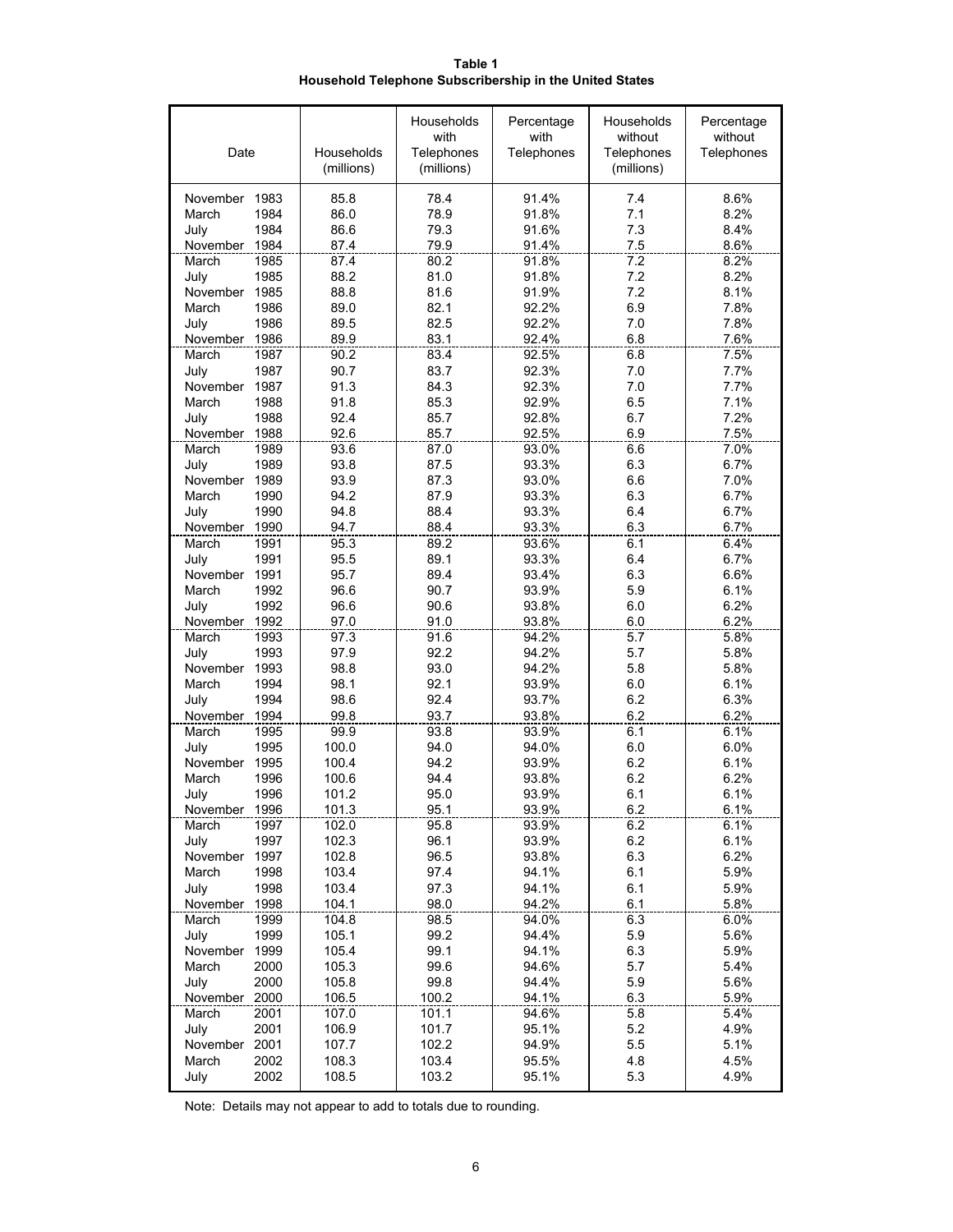

# Telephone Penetration

Households



In Housing Unit  $\rightarrow$  Available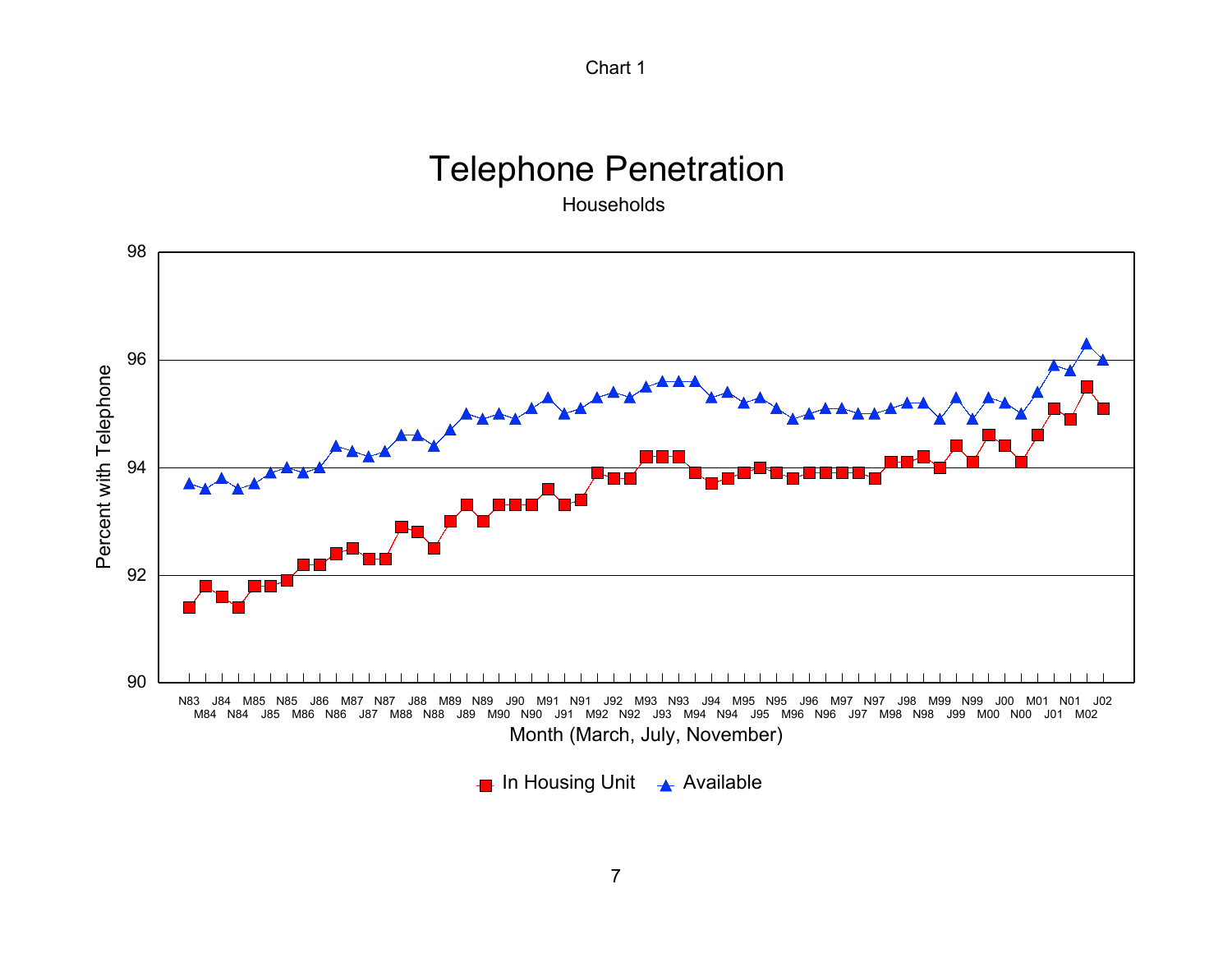| Table 2                                           |
|---------------------------------------------------|
| <b>Telephone Penetration by State</b>             |
| (Percentage of Households with Telephone Service) |

| <b>State</b>               | November 1983 | <b>July 2002</b> | Change               |
|----------------------------|---------------|------------------|----------------------|
| Alabama                    | 87.9 %        | 92.6 %           | 4.7 %                |
| Alaska                     | 83.8          | 96.6             | 12.8                 |
| Arizona                    | 88.8          | 93.1             | 4.3                  |
| Arkansas                   | 88.2          | 90.4             | 2.3                  |
| California                 | 91.7          | 97.1             | $\star$<br>$5.4$     |
| Colorado                   | 94.4          | 97.5             | 3.1                  |
| Connecticut                | 95.5          | 97.5             | 2.0                  |
| Delaware                   | 95.0          | 96.1             | 1.1                  |
| District of Columbia       | 94.7          | 93.1             | $-1.6$               |
| Florida                    | 85.5          | 93.6             | 8.1                  |
| Georgia                    | 88.9          | 94.6             | 5.7                  |
| Hawaii                     | 94.6          | 96.4             | 1.8                  |
| Idaho                      | 89.5          | 94.0             | $\star$<br>4.5       |
| <b>Illinois</b>            | 95.0          | 91.2             | $-3.8$<br>$\ddagger$ |
| Indiana                    | 90.3          | 92.5             | 2.2                  |
| lowa                       | 95.4          | 96.5             | 1.1                  |
| Kansas                     | 94.9          | 95.6             | 0.7                  |
| Kentucky                   | 86.9          | 94.6             | 7.7<br>$\star$       |
| Louisiana                  | 88.9          | 92.7             | 3.8                  |
| Maine                      | 90.7          | 97.4             | 6.7<br>$\star$       |
| Maryland                   | 96.3          | 96.1             | $-0.2$               |
| Massachusetts              | 94.3          | 97.4             | 3.1                  |
| Michigan                   | 93.8          | 95.1             | 1.3                  |
| Minnesota                  | 96.4          | 98.0             | 1.7                  |
| Mississippi                | 82.4          | 91.8             | 9.4                  |
| Missouri                   | 92.1          | 95.8             | 3.7<br>$\star$       |
| Montana                    | 92.8          | 94.9             | 2.1                  |
| Nebraska                   | 94.0          | 95.3             | 1.3                  |
| Nevada                     | 89.4          | 94.9             | 5.5                  |
| New Hampshire              | 95.0          | 96.9             | 2.0                  |
| New Jersey                 | 94.1          | 94.9             | 0.8                  |
| New Mexico                 | 85.3          | 92.3             | 7.0                  |
| <b>New York</b>            | 90.8          | 95.7             | 4.9                  |
| North Carolina             | 89.3          | 94.4             | 5.1                  |
| North Dakota               | 95.1          | 93.3             | $-1.8$               |
| Ohio                       | 92.2          | 95.2             | 3.0<br>$\star$       |
| Oklahoma                   | 91.5          | 93.1             | 1.6                  |
| Oregon                     | 91.2          | 97.4             | $\star$<br>6.2       |
| Pennsylvania               | 95.1          | 98.2             | 3.1                  |
| Rhode Island               | 93.3          | 96.6             | 3.3                  |
| South Carolina             | 81.8          | 95.9             | *<br>14.1            |
| South Dakota               | 92.7          | 95.3             | 2.6                  |
| Tennessee                  | 87.6          | 93.1             | *<br>5.5             |
| Texas                      | 89.0          | 93.3             | $\star$<br>4.3       |
| Utah                       | 90.3          | 96.7             | $^\star$<br>6.4      |
| Vermont                    | 92.7          | 97.3             | *<br>4.6             |
| Virginia                   | 93.1          | 96.6             | 3.5<br>*             |
| Washington                 | 92.5          | 96.8             | $\star$<br>4.3       |
| West Virginia              | 88.1          | 94.3             | *<br>6.2             |
| Wisconsin                  | 94.8          | 95.3             | 0.5                  |
| Wyoming                    | 89.7          | 95.2             | *<br>5.5             |
| <b>Total United States</b> | 91.4          | 95.1             | 3.7<br>*             |
|                            |               |                  |                      |

\* Increase is statistically significant at the 95% confidence level.

† Decrease is statistically significant at the 95% confidence level.

Differences may not appear to equal changes due to rounding.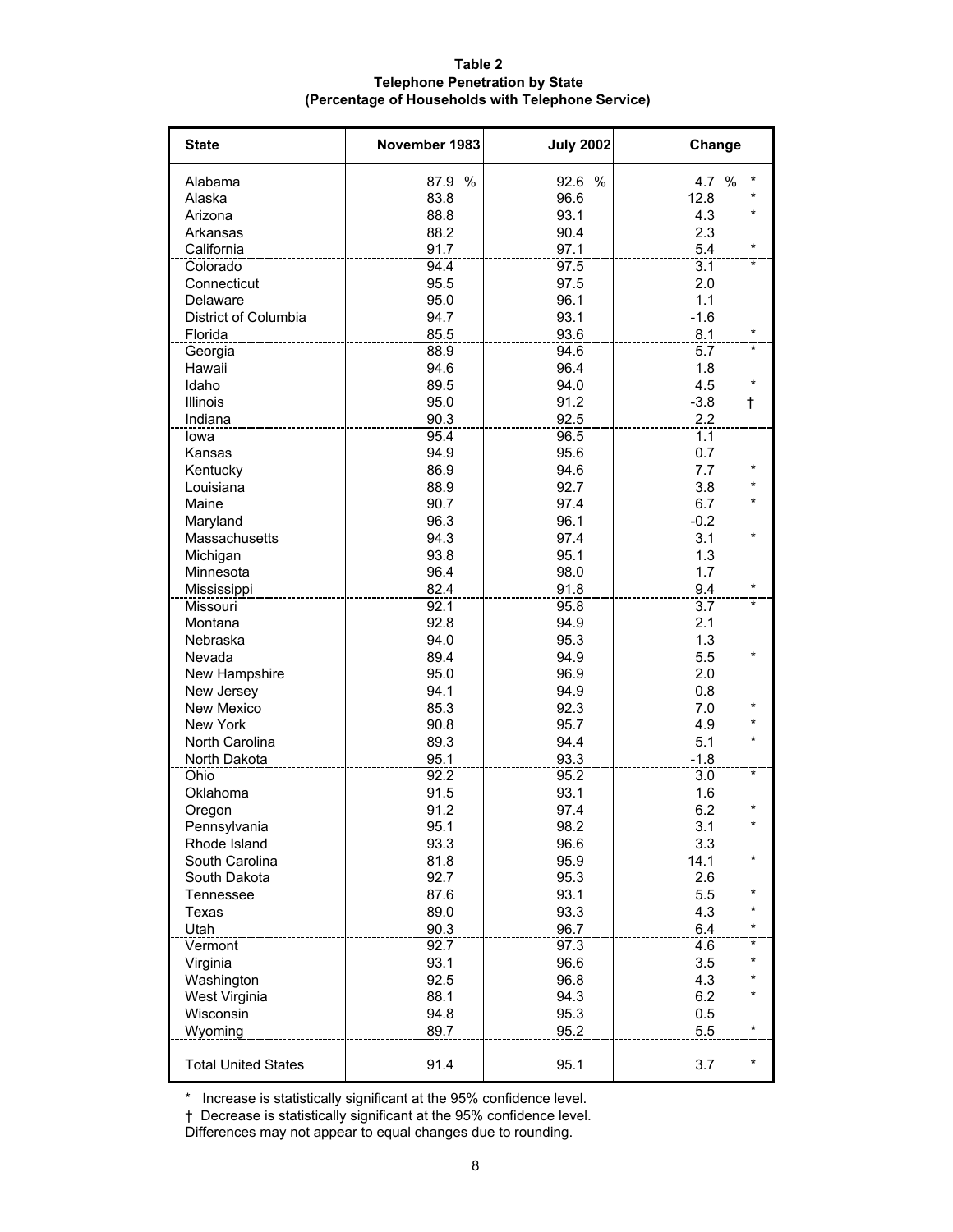

# **July 2002 Telephone Penetration**



9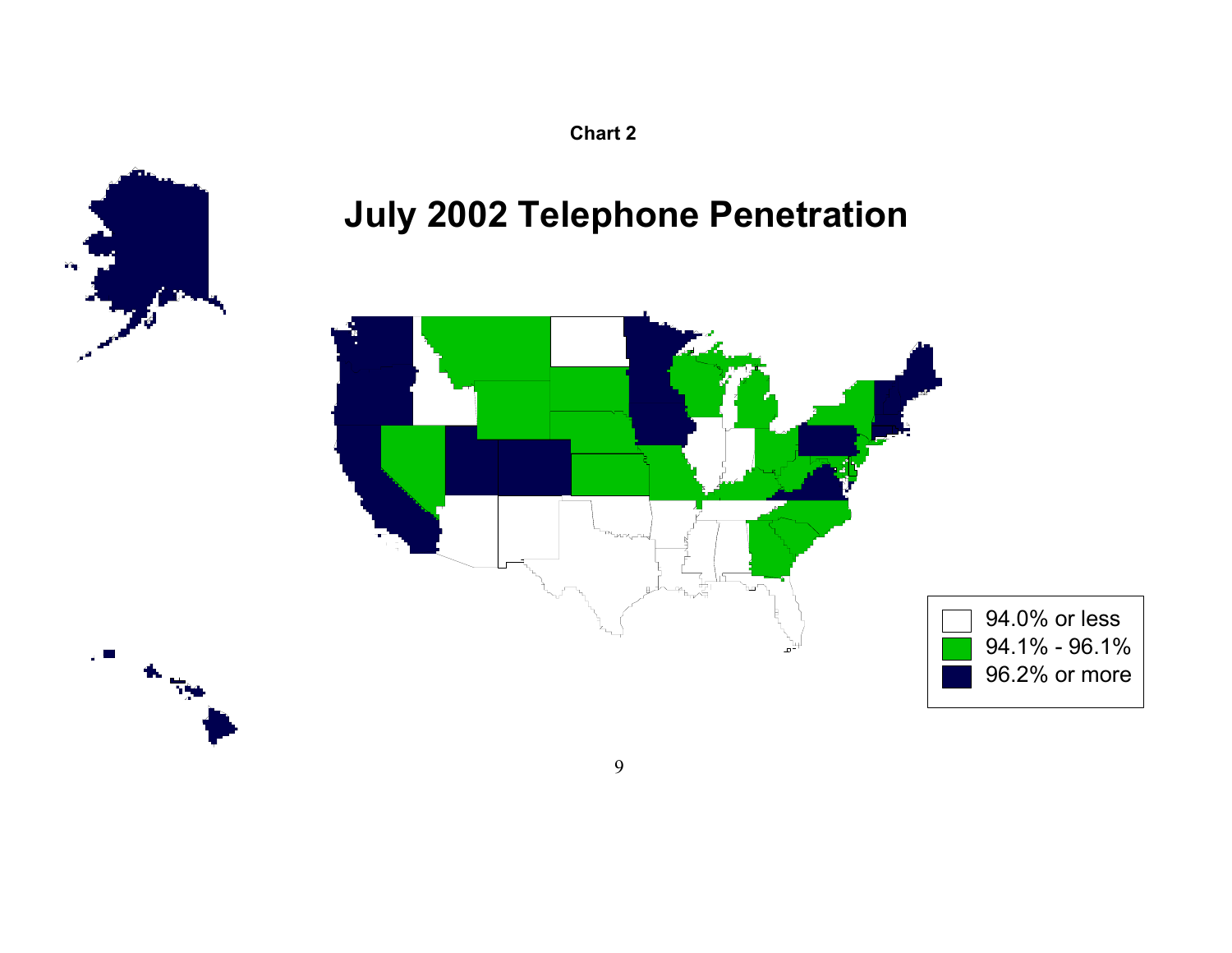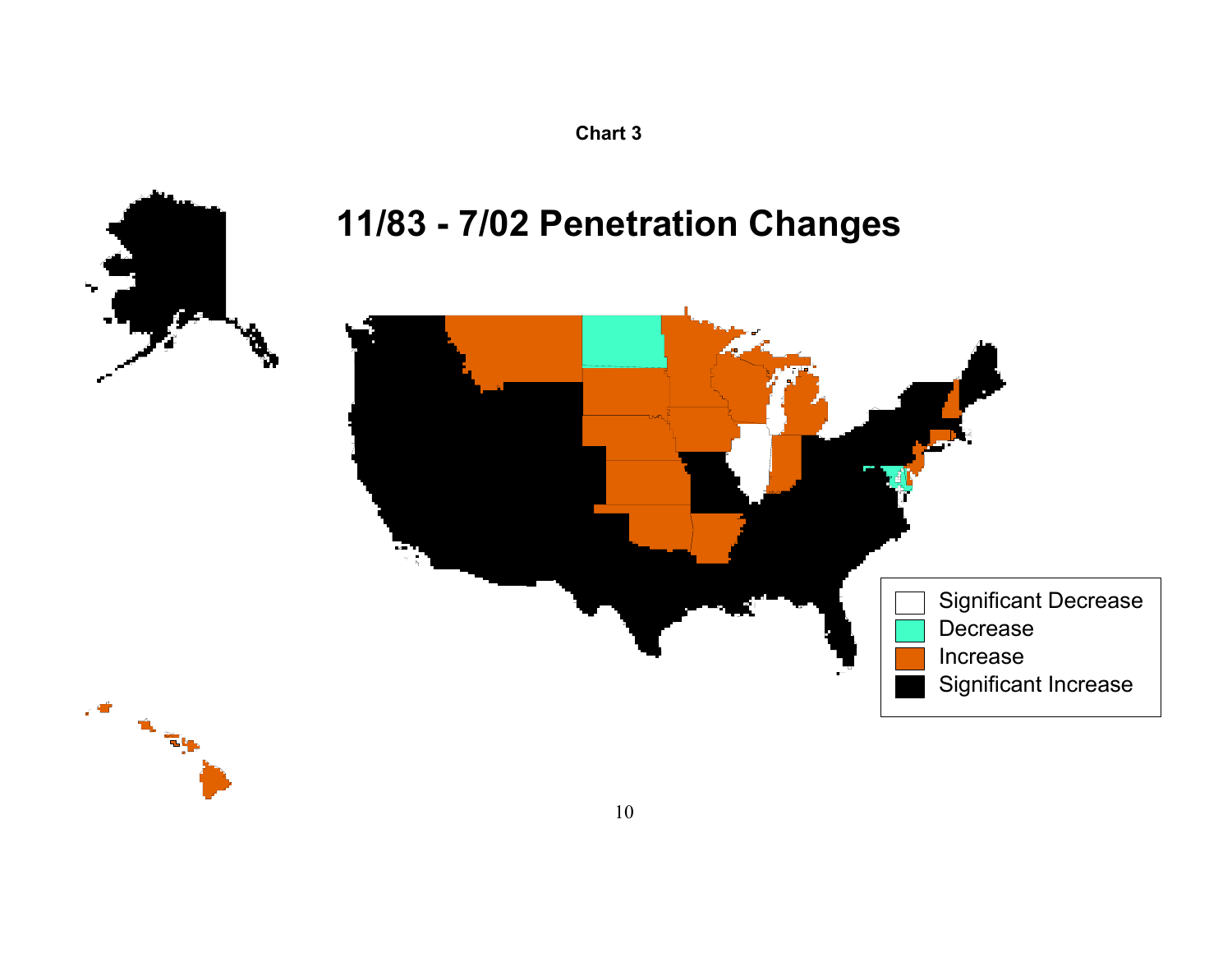

Telephone Penetration by Income Level July 2002

Income

■ Total □ White ■ Black ■ Hispanic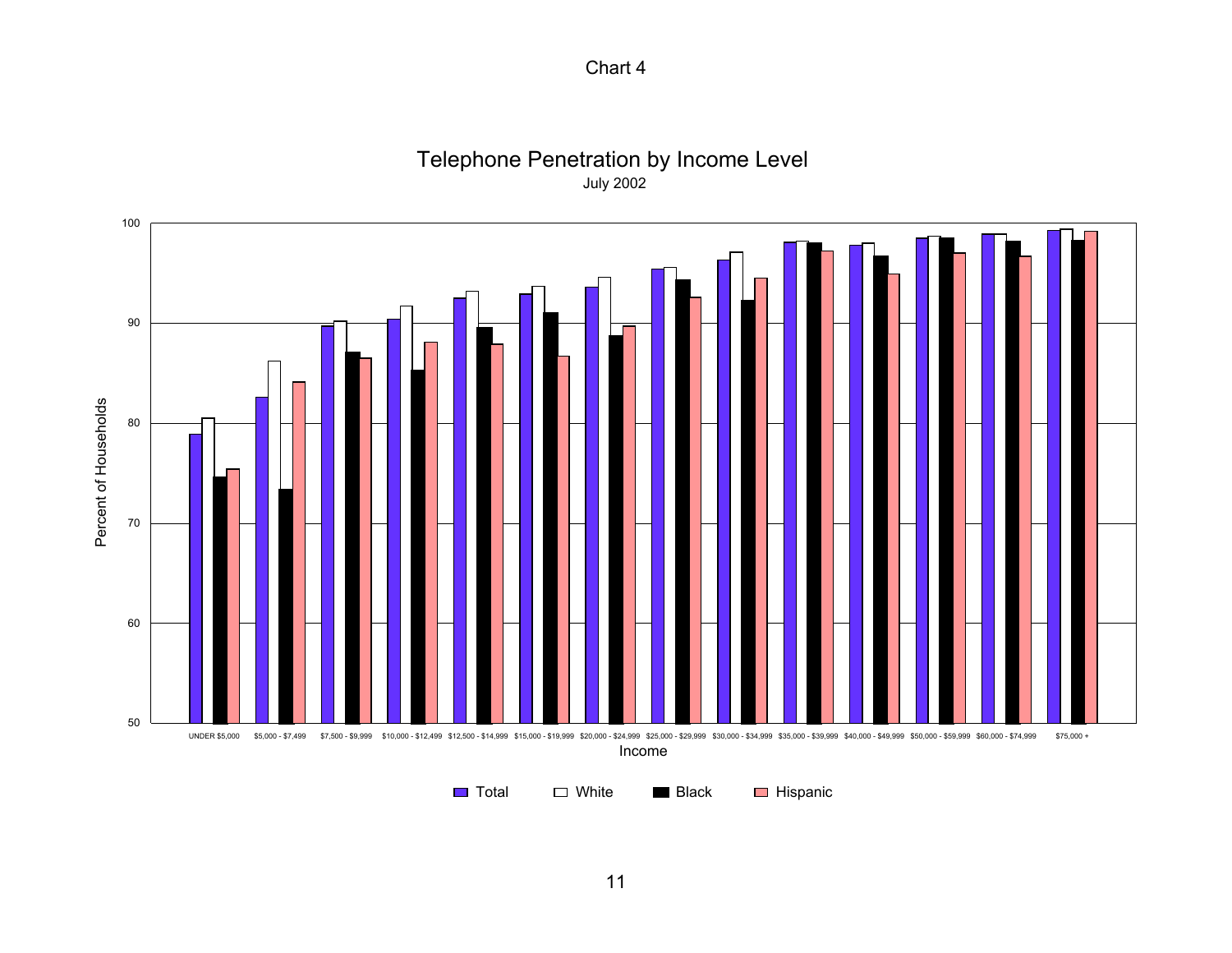Telephone Penetration by Household Size

July 2002













Telephone Penetration by Labor Force Status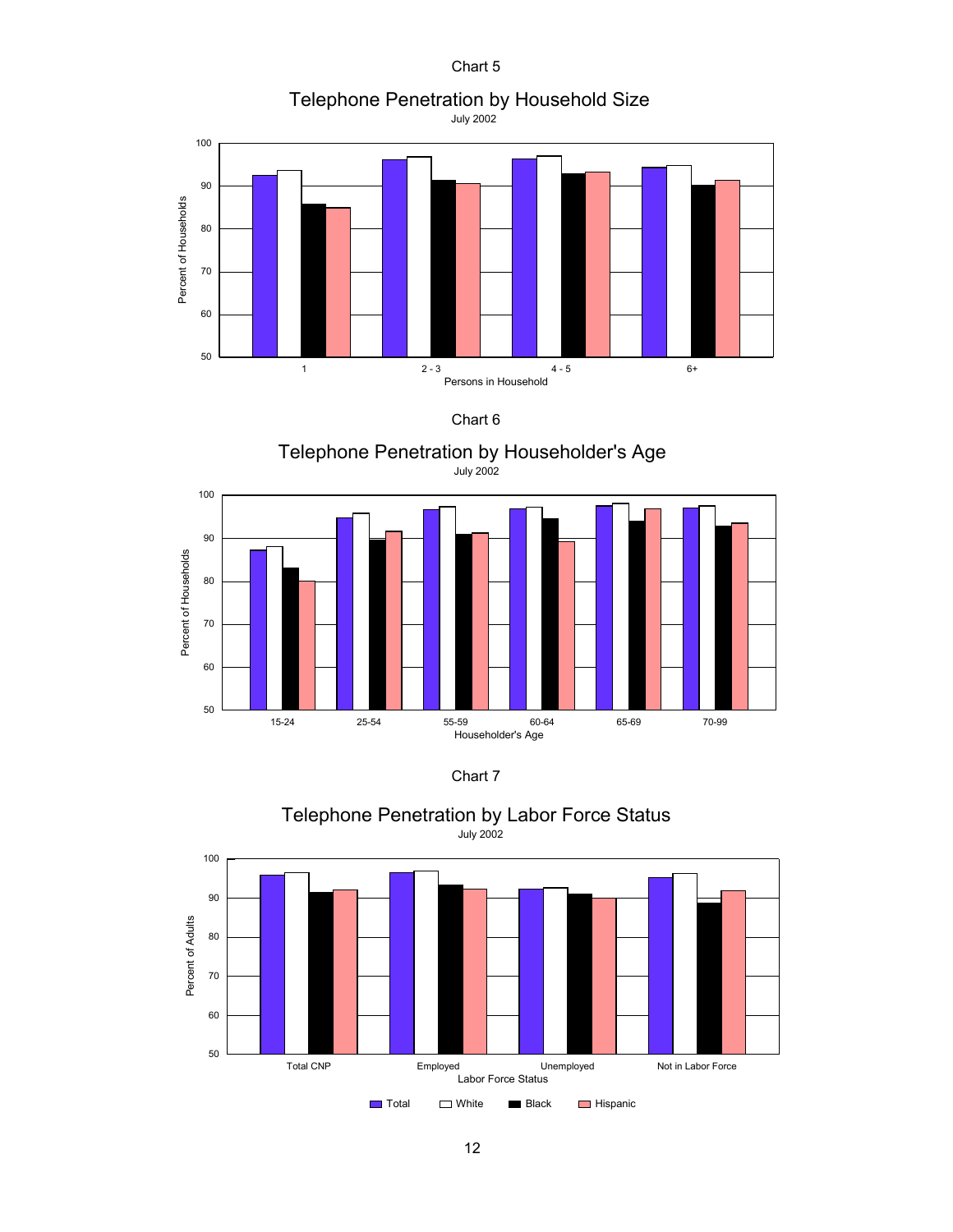## Telephone Penetration

Civilian Noninstitutionalized Adults



 $\blacksquare$  In Housing Unit  $\blacktriangle$  Available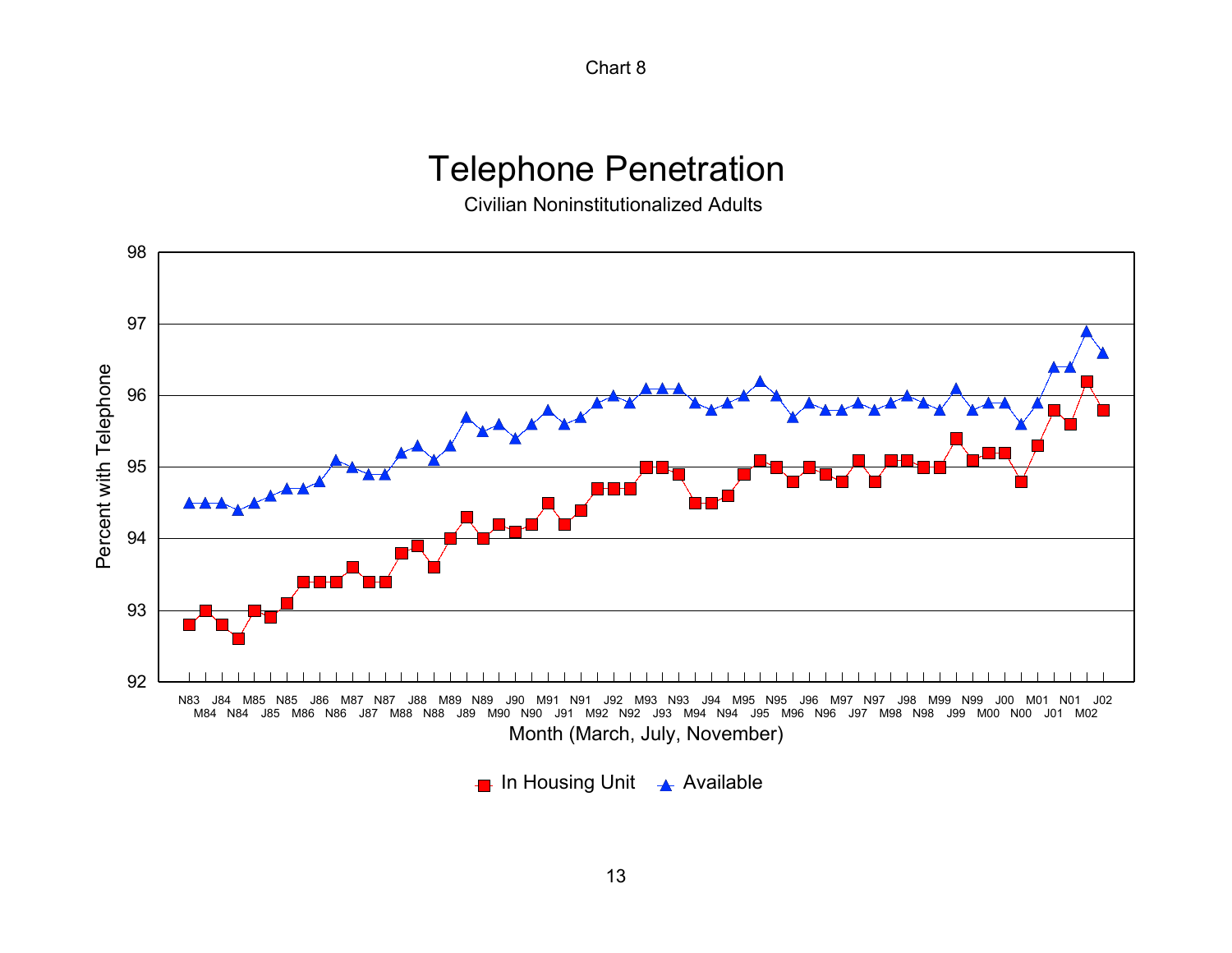| Table 3                                            |
|----------------------------------------------------|
| Percentage of Households with a Telephone by State |

|                             | 1983            |       | 1984           |       | 1985           |       | 1986           |       |
|-----------------------------|-----------------|-------|----------------|-------|----------------|-------|----------------|-------|
|                             |                 |       | <b>ANNUAL</b>  |       | <b>ANNUAL</b>  |       | <b>ANNUAL</b>  |       |
|                             | <b>NOVEMBER</b> |       | <b>AVERAGE</b> |       | <b>AVERAGE</b> |       | <b>AVERAGE</b> |       |
|                             | Unit            | Avail | Unit           | Avail | Unit           | Avail | Unit           | Avail |
|                             |                 |       |                |       |                |       |                |       |
| <b>UNITED STATES</b>        | 91.4            | 93.7  | 91.6           | 93.7  | 91.8           | 93.9  | 92.3           | 94.1  |
| <b>ALABAMA</b>              | 87.9            | 90.2  | 88.4           | 90.5  | 89.1           | 91.0  | 88.7           | 90.4  |
| <b>ALASKA</b>               | 83.8            | 88.8  | 86.5           | 89.0  | 87.1           | 89.5  | 86.4           | 88.9  |
| <b>ARIZONA</b>              | 88.8            | 90.7  | 86.9           | 89.4  | 87.3           | 89.6  | 89.4           | 90.9  |
| <b>ARKANSAS</b>             | 88.2            | 91.4  | 86.6           | 90.6  | 85.9           | 89.9  | 86.4           | 90.4  |
| <b>CALIFORNIA</b>           | 91.7            | 93.5  | 92.5           | 93.8  | 92.9           | 94.1  | 93.0           | 94.0  |
| <b>COLORADO</b>             | 94.4            | 96.5  | 93.2           | 95.4  | 94.3           | 96.2  | 94.1           | 96.0  |
| <b>CONNECTICUT</b>          | 95.5            | 98.4  | 95.5           | 97.0  | 96.2           | 97.6  | 97.0           | 97.9  |
| <b>DELAWARE</b>             | 95.0            | 96.6  | 94.3           | 95.7  | 94.8           | 96.2  | 94.7           | 96.3  |
| <b>DISTRICT OF COLUMBIA</b> | 94.7            | 95.6  | 94.9           | 96.3  | 93.6           | 95.2  | 92.2           | 94.0  |
| <b>FLORIDA</b>              | 85.5            | 89.9  | 88.7           | 91.3  | 89.6           | 91.7  | 90.0           | 92.5  |
| <b>GEORGIA</b>              | 88.9            | 92.1  | 86.2           | 89.1  | 87.6           | 89.7  | 88.4           | 91.0  |
| <b>HAWAII</b>               | 94.6            | 96.4  | 93.5           | 94.9  | 93.0           | 95.0  | 92.2           | 94.4  |
| <b>IDAHO</b>                | 89.5            | 92.2  | 90.7           | 91.7  | 91.8           | 93.1  | 91.5           | 93.1  |
| <b>ILLINOIS</b>             | 95.0            | 95.9  | 94.2           | 95.8  | 93.7           | 95.3  | 93.6           | 95.2  |
| <b>INDIANA</b>              | 90.3            | 93.5  | 91.6           | 93.6  | 92.3           | 94.7  | 92.2           | 94.3  |
| <b>IOWA</b>                 | 95.4            | 97.2  | 96.2           | 97.4  | 95.1           | 96.4  | 95.7           | 96.5  |
| <b>KANSAS</b>               | 94.9            | 96.7  | 94.3           | 95.8  | 94.4           | 96.4  | 94.6           | 96.1  |
| <b>KENTUCKY</b>             | 86.9            | 90.9  | 88.1           | 91.0  | 87.4           | 91.1  | 86.2           | 90.6  |
| <b>LOUISIANA</b>            | 88.9            | 93.3  | 89.7           | 92.7  | 90.3           | 93.6  | 88.7           | 91.9  |
| <b>MAINE</b>                | 90.7            | 93.1  | 93.4           | 95.3  | 94.0           | 95.6  | 93.4           | 95.4  |
| <b>MARYLAND</b>             | 96.3            | 96.7  | 95.7           | 96.5  | 95.5           | 96.7  | 95.7           | 96.7  |
| <b>MASSACHUSETTS</b>        | 94.3            | 95.9  | 95.9           | 96.9  | 95.2           | 96.3  | 96.4           | 97.1  |
| <b>MICHIGAN</b>             | 93.8            | 94.9  | 92.8           | 94.5  | 92.9           | 94.2  | 93.4           | 94.5  |
| <b>MINNESOTA</b>            | 96.4            | 97.5  | 95.8           | 97.1  | 96.4           | 97.4  | 96.2           | 97.2  |
| <b>MISSISSIPPI</b>          | 82.4            | 89.1  | 82.4           | 87.5  | 80.9           | 87.6  | 80.1           | 87.3  |
| <b>MISSOURI</b>             | 92.1            | 94.1  | 91.5           | 93.7  | 92.5           | 94.8  | 93.4           | 94.9  |
| <b>MONTANA</b>              | 92.8            | 94.5  | 91.0           | 94.0  | 91.4           | 93.9  | 90.9           | 93.7  |
| <b>NEBRASKA</b>             | 94.0            | 95.3  | 95.7           | 96.8  | 95.3           | 96.6  | 95.6           | 96.8  |
| <b>NEVADA</b>               | 89.4            | 91.9  | 90.4           | 92.8  | 91.8           | 93.8  | 92.4           | 93.7  |
| <b>NEW HAMPSHIRE</b>        | 95.0            | 96.9  | 94.3           | 95.8  | 93.2           | 94.6  | 94.0           | 95.0  |
| <b>NEW JERSEY</b>           | 94.1            | 95.1  | 94.8           | 96.1  | 94.9           | 96.2  | 94.9           | 96.1  |
| <b>NEW MEXICO</b>           | 85.3            | 90.9  | 82.0           | 87.0  | 84.1           | 88.2  | 85.1           | 89.1  |
| <b>NEW YORK</b>             | 90.8            | 92.2  | 91.8           | 93.6  | 92.1           | 93.6  | 93.2           | 94.3  |
| <b>NORTH CAROLINA</b>       | 89.3            | 92.9  | 88.3           | 91.9  | 89.4           | 92.4  | 90.2           | 92.5  |
| <b>NORTH DAKOTA</b>         | 95.1            | 97.3  | 94.6           | 96.8  | 95.3           | 96.7  | 96.1           | 97.0  |
| <b>OHIO</b>                 | 92.2            | 93.9  | 92.4           | 94.4  | 92.2           | 94.5  | 93.1           | 94.4  |
| <b>OKLAHOMA</b>             | 91.5            | 93.7  | 90.3           | 92.5  | 88.8           | 91.7  | 90.4           | 93.0  |
| <b>OREGON</b>               | 91.2            | 93.5  | 90.6           | 92.3  | 90.3           | 92.1  | 92.7           | 94.3  |
| <b>PENNSYLVANIA</b>         | 95.1            | 97.1  | 94.9           | 96.5  | 95.3           | 96.6  | 96.3           | 97.4  |
| <b>RHODE ISLAND</b>         | 93.3            | 94.6  | 93.6           | 94.6  | 94.0           | 95.1  | 95.9           | 96.8  |
| <b>SOUTH CAROLINA</b>       | 81.8            | 84.9  | 83.7           | 87.7  | 86.8           | 90.5  | 86.3           | 90.6  |
| <b>SOUTH DAKOTA</b>         | 92.7            | 95.0  | 93.2           | 94.9  | 92.6           | 94.5  | 92.6           | 94.2  |
| <b>TENNESSEE</b>            | 87.6            | 92.6  | 88.5           | 92.0  | 89.3           | 92.6  | 89.6           | 93.6  |
| <b>TEXAS</b>                | 89.0            | 92.6  | 88.4           | 91.6  | 88.1           | 91.6  | 88.9           | 91.9  |
| <b>UTAH</b>                 | 90.3            | 92.2  | 92.5           | 94.2  | 93.9           | 95.1  | 93.0           | 93.9  |
| <b>VERMONT</b>              | 92.7            | 94.3  | 92.3           | 94.0  | 92.9           | 94.1  | 93.8           | 95.6  |
| <b>VIRGINIA</b>             | 93.1            | 94.7  | 93.1           | 95.1  | 91.7           | 93.8  | 92.1           | 94.1  |
| <b>WASHINGTON</b>           | 92.5            | 93.7  | 93.0           | 94.4  | 94.7           | 96.2  | 94.6           | 96.3  |
| <b>WEST VIRGINIA</b>        | 88.1            | 91.1  | 87.7           | 91.8  | 87.6           | 91.7  | 88.2           | 91.9  |
| <b>WISCONSIN</b>            | 94.8            | 96.1  | 95.2           | 96.6  | 94.1           | 95.4  | 95.1           | 95.9  |
| <b>WYOMING</b>              | 89.7            | 93.3  | 89.9           | 92.8  | 93.4           | 94.9  | 92.1           | 95.1  |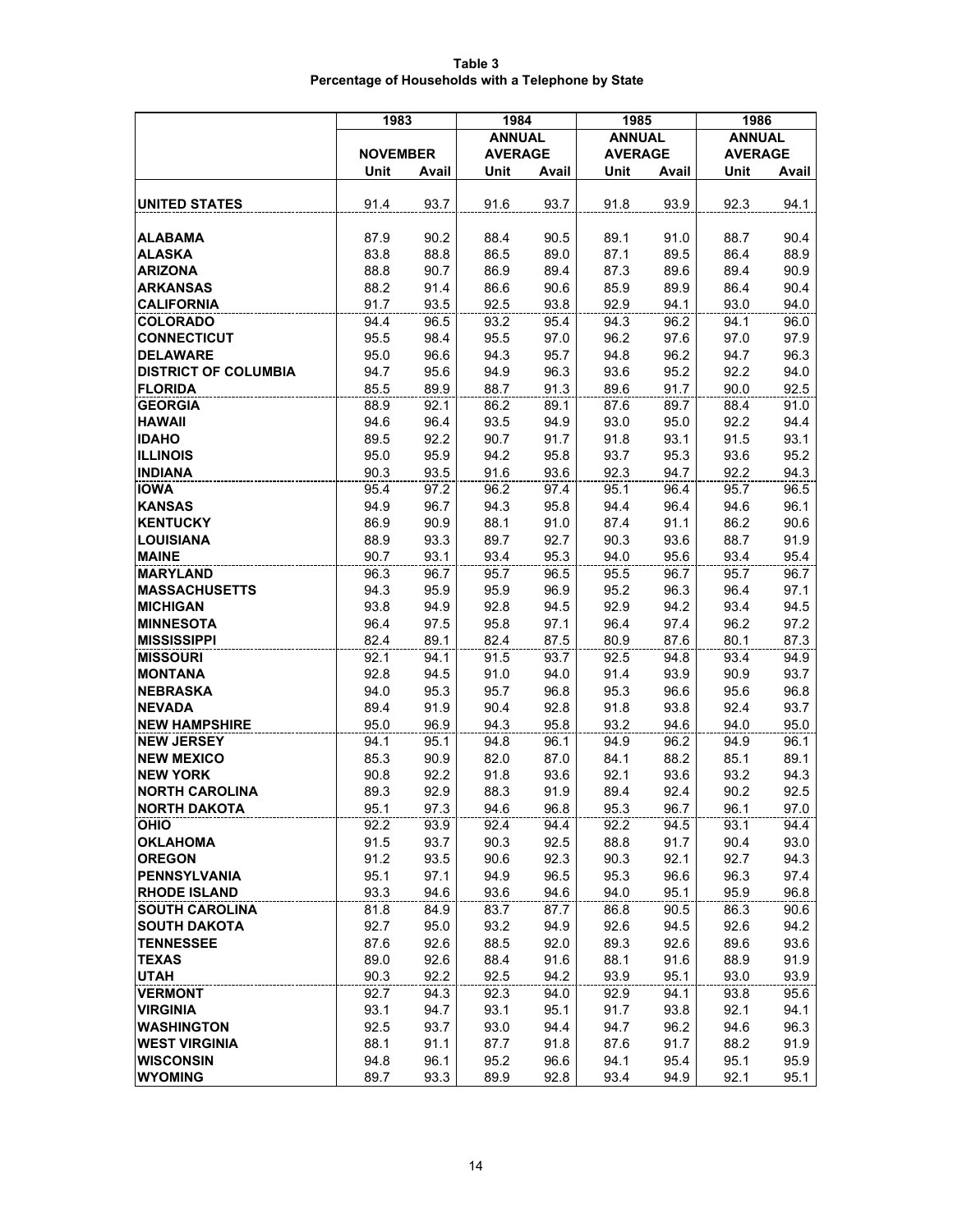| Table 3                                            |  |
|----------------------------------------------------|--|
| Percentage of Households with a Telephone by State |  |

|                             | 1987           |       | 1988           |       | 1989           |       | 1990           |       |
|-----------------------------|----------------|-------|----------------|-------|----------------|-------|----------------|-------|
|                             | <b>ANNUAL</b>  |       | <b>ANNUAL</b>  |       | <b>ANNUAL</b>  |       | <b>ANNUAL</b>  |       |
|                             | <b>AVERAGE</b> |       | <b>AVERAGE</b> |       | <b>AVERAGE</b> |       | <b>AVERAGE</b> |       |
|                             | Unit           | Avail | Unit           | Avail | Unit           | Avail | Unit           | Avail |
|                             |                |       |                |       |                |       |                |       |
| <b>UNITED STATES</b>        | 92.4           | 94.2  | 92.7           | 94.5  | 93.1           | 94.9  | 93.3           | 95.0  |
|                             |                |       |                |       |                |       |                |       |
| <b>ALABAMA</b>              | 87.5           | 89.6  | 87.3           | 89.6  | 89.0           | 91.3  | 89.5           | 91.1  |
| <b>ALASKA</b>               | 87.8           | 90.2  | 87.6           | 89.9  | 86.8           | 89.9  | 89.3           | 92.6  |
| <b>ARIZONA</b>              | 88.6           | 90.7  | 90.6           | 92.3  | 91.6           | 93.2  | 93.0           | 95.1  |
| <b>ARKANSAS</b>             | 86.3           | 90.7  | 86.1           | 90.2  | 87.5           | 91.0  | 88.7           | 91.9  |
| <b>CALIFORNIA</b>           | 93.8           | 95.0  | 94.4           | 95.5  | 94.9           | 96.0  | 94.6           | 95.5  |
| <b>COLORADO</b>             | 92.9           | 95.5  | 93.8           | 95.4  | 94.6           | 96.0  | 94.7           | 96.3  |
| <b>CONNECTICUT</b>          | 97.0           | 98.0  | 96.3           | 98.9  | 98.1           | 98.5  | 97.1           | 97.7  |
| <b>DELAWARE</b>             | 96.5           | 97.3  | 97.0           | 97.9  | 96.6           | 97.5  | 96.0           | 97.1  |
| <b>DISTRICT OF COLUMBIA</b> | 92.4           | 94.2  | 94.6           | 95.9  | 92.7           | 94.8  | 91.4           | 93.2  |
| <b>FLORIDA</b>              | 91.7           | 93.8  | 92.7           | 94.5  | 92.9           | 94.5  | 93.0           | 94.9  |
| <b>GEORGIA</b>              | 88.7           | 91.3  | 90.1           | 92.4  | 90.2           | 92.9  | 90.9           | 93.4  |
| <b>HAWAII</b>               | 94.2           | 96.6  | 94.5           | 96.3  | 95.1           | 96.9  | 95.3           | 96.8  |
| <b>IDAHO</b>                | 91.1           | 92.5  | 92.2           | 93.3  | 92.5           | 93.6  | 92.8           | 94.1  |
| <b>ILLINOIS</b>             | 93.7           | 95.2  | 94.2           | 95.6  | 93.9           | 95.4  | 94.3           | 95.7  |
| <b>INDIANA</b>              | 91.2           | 93.2  | 92.3           | 94.9  | 93.2           | 95.9  | 92.8           | 95.9  |
| <b>IOWA</b>                 | 95.1           | 96.3  | 95.4           | 96.9  | 96.3           | 97.5  | 96.1           | 96.9  |
| <b>KANSAS</b>               | 95.2           | 96.6  | 94.4           | 95.7  | 94.4           | 95.8  | 95.4           | 96.5  |
| <b>KENTUCKY</b>             | 86.5           | 90.6  | 87.5           | 90.9  | 88.9           | 92.7  | 89.1           | 93.3  |
| <b>LOUISIANA</b>            |                | 90.8  |                | 91.1  | 88.6           | 91.3  | 89.4           | 92.0  |
| <b>MAINE</b>                | 87.5           | 95.2  | 87.3           |       |                |       |                |       |
|                             | 93.5           |       | 94.2           | 95.9  | 95.3           | 96.4  | 95.7           | 97.6  |
| <b>MARYLAND</b>             | 95.4           | 96.6  | 95.9           | 97.2  | 95.0           | 96.6  | 95.4           | 96.7  |
| <b>MASSACHUSETTS</b>        | 96.4           | 97.0  | 96.9           | 97.3  | 97.1           | 97.8  | 96.6           | 97.4  |
| <b>MICHIGAN</b>             | 93.7           | 94.8  | 93.9           | 95.0  | 93.7           | 94.9  | 94.1           | 95.5  |
| <b>MINNESOTA</b>            | 96.0           | 97.4  | 97.2           | 98.4  | 96.8           | 97.8  | 96.9           | 98.1  |
| <b>MISSISSIPPI</b>          | 81.5           | 86.3  | 83.3           | 88.6  | 85.5           | 90.3  | 87.0           | 90.9  |
| <b>MISSOURI</b>             | 93.0           | 95.3  | 93.5           | 95.6  | 91.0           | 93.4  | 92.0           | 95.3  |
| <b>MONTANA</b>              | 90.9           | 93.9  | 91.7           | 94.2  | 91.7           | 94.3  | 92.0           | 94.2  |
| <b>NEBRASKA</b>             | 94.6           | 96.1  | 95.4           | 96.1  | 95.2           | 96.3  | 96.2           | 97.1  |
| <b>NEVADA</b>               | 92.4           | 93.7  | 92.4           | 93.4  | 92.7           | 93.3  | 92.6           | 93.6  |
| <b>NEW HAMPSHIRE</b>        | 94.1           | 96.2  | 95.2           | 96.1  | 95.4           | 97.1  | 95.0           | 96.5  |
| <b>NEW JERSEY</b>           | 95.0           | 96.3  | 94.4           | 95.9  | 94.8           | 96.1  | 94.7           | 95.9  |
| <b>NEW MEXICO</b>           | 86.0           | 89.3  | 85.7           | 89.1  | 85.8           | 89.6  | 85.8           | 89.5  |
| <b>NEW YORK</b>             | 92.7           | 94.2  | 92.4           | 94.0  | 92.3           | 94.0  | 91.1           | 92.8  |
| <b>NORTH CAROLINA</b>       | 89.2           | 91.7  | 90.4           | 92.8  | 91.9           | 94.1  | 91.9           | 94.2  |
| <b>NORTH DAKOTA</b>         | 96.8           | 97.4  | 96.8           | 97.5  | 97.0           | 98.0  | 97.0           | 97.9  |
| <b>OHIO</b>                 | 93.4           | 94.7  | 94.4           | 95.2  | 94.6           | 95.5  | 95.2           | 96.3  |
| <b>OKLAHOMA</b>             | 88.7           | 91.8  | 88.9           | 91.6  | 88.2           | 91.2  | 89.5           | 92.7  |
| <b>OREGON</b>               | 93.3           | 94.8  | 92.0           | 93.5  | 92.3           | 93.9  | 94.5           | 95.9  |
| <b>PENNSYLVANIA</b>         | 96.4           | 97.3  | 96.2           | 97.1  | 97.0           | 97.5  | 96.9           | 97.6  |
| <b>RHODE ISLAND</b>         | 95.2           | 96.3  | 95.4           | 96.5  | 95.4           | 96.3  | 95.6           | 96.5  |
| <b>SOUTH CAROLINA</b>       | 87.7           | 90.6  | 88.5           | 91.4  | 87.8           | 90.8  | 90.2           | 93.2  |
| <b>SOUTH DAKOTA</b>         | 92.8           | 95.0  | 92.9           | 95.4  | 93.3           | 95.0  | 93.4           | 95.3  |
| <b>TENNESSEE</b>            | 89.2           | 92.6  | 90.3           | 93.5  | 91.9           | 95.1  | 91.6           | 94.1  |
| <b>TEXAS</b>                | 89.5           | 92.2  | 88.5           | 91.3  | 88.8           | 91.6  | 89.4           | 92.0  |
| <b>UTAH</b>                 | 92.3           | 94.6  | 92.5           | 94.5  | 95.9           | 96.5  | 95.6           | 96.3  |
| <b>VERMONT</b>              | 95.3           | 96.9  | 95.6           | 96.8  | 93.9           | 95.7  | 94.9           | 96.9  |
| <b>VIRGINIA</b>             | 92.5           | 94.6  | 92.9           | 95.5  | 93.2           | 95.7  | 93.0           | 94.9  |
| <b>WASHINGTON</b>           | 94.3           | 96.4  | 94.3           | 95.7  | 96.4           | 97.3  | 97.1           | 97.7  |
| <b>WEST VIRGINIA</b>        | 87.8           | 91.5  | 87.3           | 91.4  | 86.8           | 90.3  | 87.6           | 91.7  |
| <b>WISCONSIN</b>            | 96.4           | 97.1  | 97.0           | 98.0  | 97.3           | 98.4  | 96.9           | 97.7  |
| <b>WYOMING</b>              | 92.3           | 94.1  | 93.0           | 94.4  | 93.6           | 95.5  | 94.1           | 95.9  |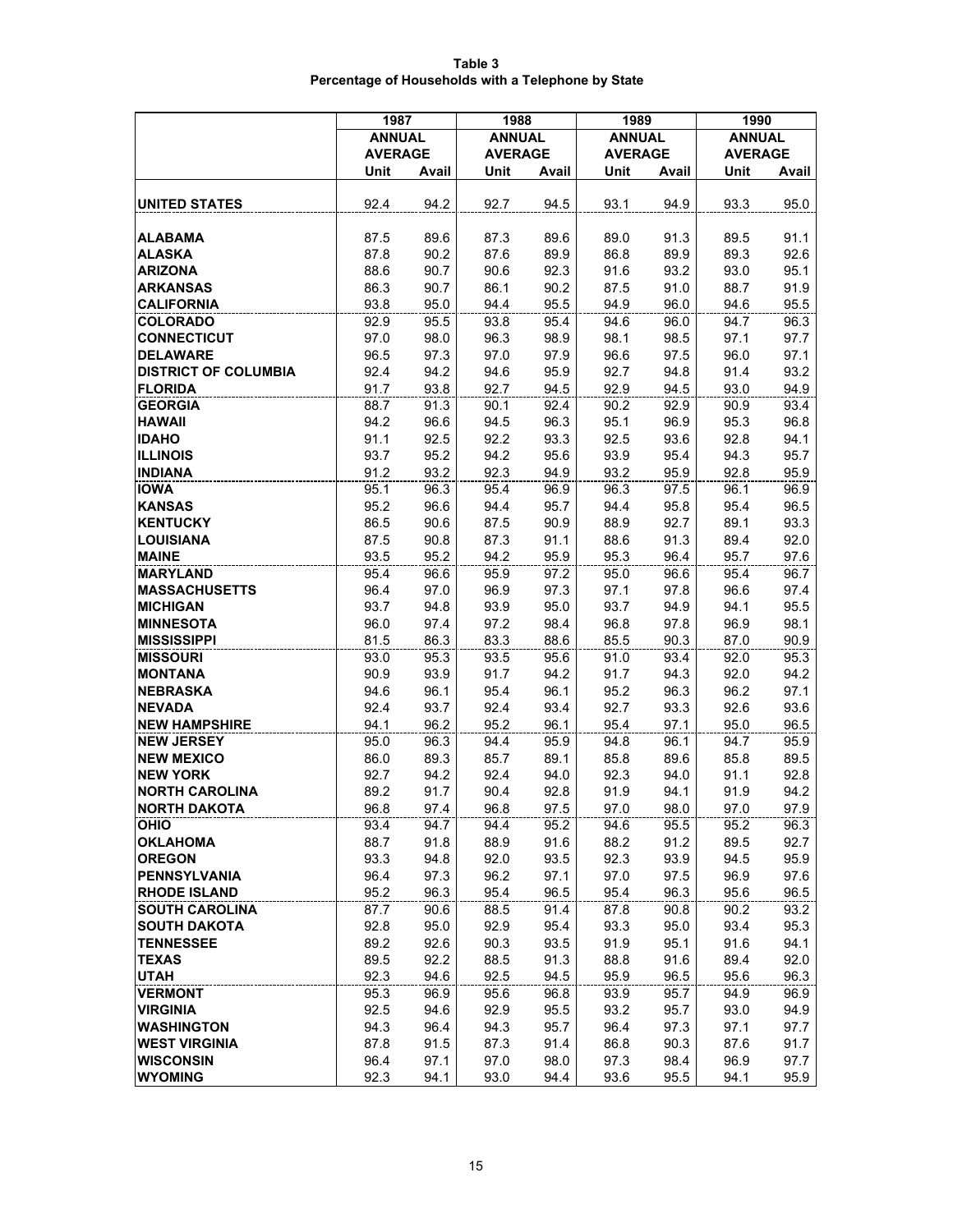| Table 3                                            |  |
|----------------------------------------------------|--|
| Percentage of Households with a Telephone by State |  |

|                                              | 1991           |              | 1992           |              | 1993           |              | 1994           |              |
|----------------------------------------------|----------------|--------------|----------------|--------------|----------------|--------------|----------------|--------------|
|                                              | <b>ANNUAL</b>  |              | <b>ANNUAL</b>  |              | <b>ANNUAL</b>  |              | <b>ANNUAL</b>  |              |
|                                              | <b>AVERAGE</b> |              | <b>AVERAGE</b> |              | <b>AVERAGE</b> |              | <b>AVERAGE</b> |              |
|                                              | Unit           | Avail        | Unit           | Avail        | Unit           | Avail        | Unit           | Avail        |
|                                              |                |              |                |              |                |              |                |              |
| <b>UNITED STATES</b>                         | 93.4           | 95.1         | 93.8           | 95.3         | 94.2           | 95.6         | 93.8           | 95.4         |
|                                              |                |              |                |              |                |              |                |              |
| <b>ALABAMA</b>                               | 91.4           | 93.3         | 90.8           | 93.2         | 91.9           | 94.3         | 91.3           | 94.3         |
| <b>ALASKA</b>                                | 90.8           | 93.5         | 91.7           | 94.4         | 89.9           | 93.8         | 91.8           | 94.6         |
| <b>ARIZONA</b>                               | 93.4           | 94.9         | 93.3           | 94.7         | 93.3           | 94.4         | 93.9           | 95.3         |
| <b>ARKANSAS</b>                              | 87.6           | 91.4         | 87.3           | 91.0         | 87.8           | 91.0         | 90.2           | 93.5         |
| <b>CALIFORNIA</b>                            | 95.0           | 95.9         | 95.6           | 96.5         | 95.8           | 96.7         | 94.8           | 95.7         |
| <b>COLORADO</b>                              | 95.4           | 97.0         | 95.5           | 96.3         | 96.1           | 96.5         | 96.7           | 97.7         |
| <b>CONNECTICUT</b>                           | 96.2           | 97.3         | 96.6           | 97.3         | 96.7           | 97.5         | 96.5           | 97.5         |
| <b>DELAWARE</b>                              | 96.4           | 97.5         | 96.5           | 97.8         | 96.5           | 96.8         | 95.5           | 97.1         |
| <b>DISTRICT OF COLUMBIA</b>                  | 90.9           | 92.6         | 88.7           | 90.5         | 90.2           | 91.7         | 90.0           | 91.2         |
| <b>FLORIDA</b>                               | 93.3           | 95.0         | 93.5           | 95.1         | 93.8           | 95.1         | 93.5           | 94.9         |
| <b>GEORGIA</b>                               | 89.9           | 91.7         | 90.2           | 91.9         | 93.2           | 94.2         | 91.1           | 93.2         |
| <b>HAWAII</b>                                | 95.1           | 96.4         | 95.3           | 96.8         | 94.4           | 96.3         | 94.3           | 96.1         |
| <b>IDAHO</b>                                 | 92.0           | 93.6         | 93.0           | 94.7         | 94.4           | 95.7         | 94.7           | 96.2         |
| <b>ILLINOIS</b>                              | 93.8           | 95.6         | 93.8           | 95.5         | 93.6           | 95.3         | 93.6           | 95.2         |
| <b>INDIANA</b>                               | 92.2           | 94.6         | 91.9           | 93.2         | 93.7           | 95.1         | 93.6           | 94.8         |
| <b>IOWA</b>                                  | 95.6           | 97.4         | 95.4           | 97.4         | 96.4           | 97.4         | 96.8           | 98.0         |
| <b>KANSAS</b>                                | 94.5           | 95.7         | 95.2           | 96.6         | 95.6           | 96.3         | 94.7           | 96.2         |
| <b>KENTUCKY</b>                              | 88.1           | 92.9         | 89.6           | 92.6         | 89.8           | 93.1         | 91.2           | 93.8         |
| <b>LOUISIANA</b>                             | 91.1           | 93.9         | 91.7           | 93.9         | 90.4           | 92.2         | 91.4           | 93.9         |
| <b>MAINE</b>                                 | 94.4           | 96.6         | 93.2           | 95.3         | 96.0           | 98.1         | 96.0           | 97.8         |
| <b>MARYLAND</b>                              | 96.3           | 97.2         | 96.0           | 97.4         | 96.7           | 97.9         | 95.6           | 96.6         |
| <b>MASSACHUSETTS</b>                         | 96.4           | 97.4         | 96.8           | 97.5         | 96.9           | 97.9         | 96.5           | 97.1         |
| <b>MICHIGAN</b>                              | 94.1           | 95.5         | 94.4           | 95.5         | 95.6           | 96.5         | 95.0           | 96.6         |
| <b>MINNESOTA</b>                             | 97.1           | 97.9         | 96.7           | 98.1         | 96.1           | 97.3         | 95.6           | 97.2         |
| <b>MISSISSIPPI</b>                           | 86.0           | 90.9         | 86.3           | 90.4         | 87.2           | 90.6         | 88.6           | 92.5         |
| <b>MISSOURI</b>                              | 93.6           | 95.2         | 94.0           | 96.0         | 93.1           | 95.3         | 93.8           | 96.0         |
| <b>MONTANA</b>                               | 92.5           | 94.4         | 93.2           | 95.7         | 94.6           | 96.3         | 93.9           | 95.5         |
| <b>NEBRASKA</b>                              | 95.9           | 96.4         | 96.4           | 97.1         | 96.6           | 97.2         | 96.7           | 98.0         |
| <b>NEVADA</b>                                | 93.3           | 94.5         | 93.7           | 94.6         | 95.4           | 95.9         | 93.0           | 93.5         |
| <b>NEW HAMPSHIRE</b>                         | 96.2           | 97.5         | 95.4           | 96.4         | 96.0           | 96.9         | 96.4           | 97.3         |
| <b>NEW JERSEY</b>                            | 93.6           | 95.2         | 94.4           | 95.3         | 94.3           | 95.1         | 92.9           | 94.1         |
| <b>NEW MEXICO</b>                            | 87.1           | 89.9         | 88.4           | 90.9         | 90.2           | 93.3         | 88.3           | 91.2         |
| <b>NEW YORK</b>                              | 91.9           | 93.4         | 93.4           | 94.5         | 93.5           | 94.8         | 93.1           | 94.4         |
| <b>NORTH CAROLINA</b>                        | 91.8           | 94.2         | 92.5           | 94.5         | 92.7           | 94.6         | 92.6           | 95.2         |
| <b>NORTH DAKOTA</b>                          | 96.3           | 97.6         | 95.8           | 97.1         | 97.1           | 98.0         | 96.5           | 97.7         |
| <b>OHIO</b>                                  | 94.5           | 95.8         | 94.6           | 95.6         | 94.9           | 96.0         | 94.8           | 96.0         |
| <b>OKLAHOMA</b>                              | 89.3           | 91.9         | 90.9           | 93.1         | 92.1           | 94.0         | 91.8           | 93.6         |
| <b>OREGON</b>                                | 94.7           | 95.4         | 93.9           | 94.7         | 94.8           | 95.7         | 96.1           | 97.0         |
| <b>PENNSYLVANIA</b>                          | 96.8           | 97.8<br>96.3 | 96.9           | 97.7         | 97.3           | 98.0         | 97.0           | 98.0         |
| <b>RHODE ISLAND</b><br><b>SOUTH CAROLINA</b> | 94.7           | 93.3         | 94.8<br>89.2   | 96.0<br>92.9 | 95.5<br>89.8   | 96.7<br>91.9 | 95.9<br>89.4   | 97.3<br>92.3 |
| <b>SOUTH DAKOTA</b>                          | 90.0<br>93.7   | 95.7         | 94.1           | 95.6         | 93.7           | 95.4         | 94.7           | 96.1         |
| <b>TENNESSEE</b>                             | 92.2           | 94.6         | 93.1           | 95.2         | 92.0           | 93.9         | 93.1           | 95.6         |
| <b>TEXAS</b>                                 | 91.1           | 93.6         | 91.5           | 94.2         | 91.6           | 94.3         | 90.8           | 93.2         |
| <b>UTAH</b>                                  | 96.2           | 97.0         | 95.9           | 96.5         | 96.0           | 96.8         | 95.7           | 97.1         |
| <b>VERMONT</b>                               | 94.4           | 96.5         | 94.2           | 95.6         | 94.6           | 95.9         | 94.6           | 96.3         |
| <b>VIRGINIA</b>                              | 92.6           | 94.7         | 94.8           | 96.4         | 94.3           | 95.9         | 94.8           | 96.7         |
| <b>WASHINGTON</b>                            | 96.8           | 97.3         | 96.0           | 96.9         | 96.8           | 98.0         | 96.0           | 97.2         |
| <b>WEST VIRGINIA</b>                         | 89.0           | 93.0         | 89.3           | 92.6         | 90.6           | 93.6         | 90.8           | 94.2         |
| <b>WISCONSIN</b>                             | 96.5           | 97.5         | 97.0           | 97.7         | 96.9           | 97.6         | 96.1           | 97.6         |
| <b>WYOMING</b>                               | 94.6           | 96.3         | 92.7           | 94.9         | 93.9           | 95.7         | 93.5           | 95.5         |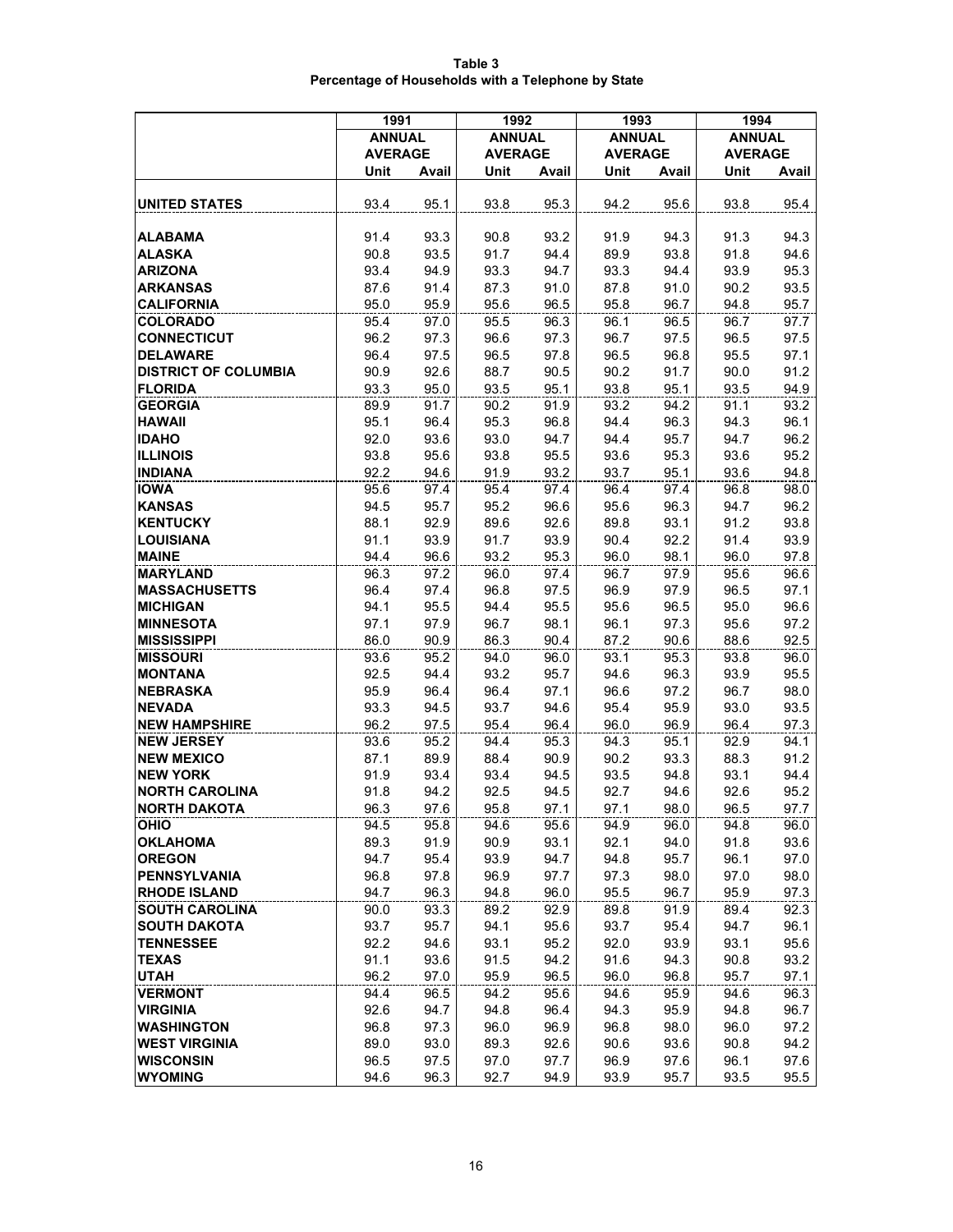| Table 3                                            |  |
|----------------------------------------------------|--|
| Percentage of Households with a Telephone by State |  |

|                             | 1995           |       | 1996           |       | 1997           |       | 1998           |       |
|-----------------------------|----------------|-------|----------------|-------|----------------|-------|----------------|-------|
|                             | <b>ANNUAL</b>  |       | <b>ANNUAL</b>  |       | <b>ANNUAL</b>  |       | <b>ANNUAL</b>  |       |
|                             | <b>AVERAGE</b> |       | <b>AVERAGE</b> |       | <b>AVERAGE</b> |       | <b>AVERAGE</b> |       |
|                             | Unit           | Avail | Unit           | Avail | Unit           | Avail | Unit           | Avail |
|                             |                |       |                |       |                |       |                |       |
| <b>UNITED STATES</b>        | 93.9           | 95.2  | 93.9           | 95.0  | 93.9           | 95.0  | 94.1           | 95.2  |
|                             |                |       |                |       |                |       |                |       |
| <b>ALABAMA</b>              | 92.2           | 94.0  | 92.2           | 93.9  | 92.3           | 93.6  | 93.3           | 94.4  |
| <b>ALASKA</b>               | 93.6           | 95.6  | 94.4           | 95.4  | 94.5           | 96.4  | 94.0           | 96.0  |
| <b>ARIZONA</b>              | 93.8           | 95.1  | 93.1           | 94.1  | 91.6           | 93.2  | 91.9           | 93.0  |
| <b>ARKANSAS</b>             | 89.4           | 92.5  | 86.9           | 89.7  | 89.8           | 91.8  | 88.0           | 89.8  |
| <b>CALIFORNIA</b>           | 94.5           | 95.3  | 95.0           | 95.6  | 94.3           | 94.9  | 95.2           | 95.9  |
| <b>COLORADO</b>             | 96.6           | 97.2  | 95.5           | 96.4  | 95.9           | 97.3  | 95.0           | 96.0  |
| <b>CONNECTICUT</b>          | 96.9           | 98.0  | 97.5           | 98.2  | 94.2           | 94.8  | 95.5           | 96.2  |
| <b>DELAWARE</b>             | 96.2           | 96.8  | 96.1           | 97.1  | 95.7           | 96.7  | 96.7           | 97.0  |
| <b>DISTRICT OF COLUMBIA</b> | 90.9           | 92.3  | 93.0           | 94.2  | 90.8           | 92.3  | 91.0           | 92.3  |
| <b>FLORIDA</b>              | 93.9           | 94.8  | 93.1           | 94.2  | 92.8           | 94.0  | 92.6           | 93.5  |
| <b>GEORGIA</b>              | 90.0           | 91.8  | 89.7           | 91.1  | 92.0           | 93.0  | 91.4           | 92.5  |
| <b>HAWAII</b>               | 94.7           | 96.0  | 94.8           | 95.9  | 94.5           | 95.6  | 95.4           | 96.3  |
| <b>IDAHO</b>                | 95.1           | 96.1  | 92.9           | 94.3  | 94.0           | 94.7  | 93.3           | 94.2  |
| <b>ILLINOIS</b>             | 93.6           | 95.0  | 93.0           | 94.2  | 92.2           | 93.7  | 92.8           | 93.9  |
| <b>INDIANA</b>              | 94.4           | 95.9  | 93.7           | 95.1  | 93.8           | 95.1  | 94.4           | 95.7  |
| <b>IOWA</b>                 | 96.4           | 97.6  | 96.6           | 96.9  | 96.7           | 97.5  | 96.7           | 97.5  |
| <b>KANSAS</b>               | 93.9           | 95.0  | 93.9           | 95.2  | 94.0           | 95.2  | 94.3           | 95.3  |
| <b>KENTUCKY</b>             | 92.1           | 94.2  | 92.3           | 93.3  | 93.2           | 94.3  | 93.3           | 95.1  |
| <b>LOUISIANA</b>            | 92.6           | 95.3  | 91.1           | 93.3  | 91.0           | 93.5  | 92.3           | 93.3  |
| <b>MAINE</b>                | 95.7           | 96.9  | 96.5           | 97.8  | 96.1           | 97.3  | 96.9           | 97.9  |
| <b>MARYLAND</b>             | 96.4           | 96.8  | 96.7           | 97.2  | 95.7           | 96.3  | 96.5           | 97.0  |
| <b>MASSACHUSETTS</b>        | 95.9           | 96.7  | 95.7           | 96.7  | 95.4           | 96.3  | 94.5           | 95.4  |
| <b>MICHIGAN</b>             | 95.2           | 96.0  | 95.0           | 95.6  | 94.3           | 95.2  | 95.0           | 96.0  |
| <b>MINNESOTA</b>            | 97.3           | 98.1  | 97.1           | 98.0  | 96.9           | 98.0  | 97.8           | 98.3  |
| <b>MISSISSIPPI</b>          | 86.5           | 91.1  | 87.5           | 91.6  | 89.2           | 93.2  | 89.5           | 92.0  |
| <b>MISSOURI</b>             | 94.4           | 95.7  | 95.3           | 96.7  | 95.0           | 96.2  | 94.6           | 95.9  |
| <b>MONTANA</b>              | 94.2           | 95.3  | 94.3           | 95.5  | 93.7           | 94.8  | 94.1           | 95.0  |
| <b>NEBRASKA</b>             | 97.1           | 97.8  | 96.0           | 96.9  | 97.1           | 97.8  | 96.2           | 97.0  |
| <b>NEVADA</b>               | 92.6           | 93.6  | 93.5           | 94.1  | 94.1           | 94.4  | 92.3           | 93.3  |
| <b>NEW HAMPSHIRE</b>        | 96.2           | 97.2  | 96.1           | 96.9  | 96.5           | 97.4  | 95.5           | 96.6  |
| <b>NEW JERSEY</b>           | 92.3           | 93.2  | 93.6           | 94.8  | 94.9           | 96.0  | 94.5           | 95.3  |
| <b>NEW MEXICO</b>           | 86.4           | 88.8  | 86.2           | 88.6  | 88.1           | 90.8  | 88.2           | 91.3  |
| <b>NEW YORK</b>             | 92.9           | 93.9  | 93.4           | 94.3  | 94.2           | 95.1  | 94.8           | 95.7  |
| <b>NORTH CAROLINA</b>       | 93.4           | 95.1  | 93.5           | 95.1  | 93.1           | 94.2  | 93.1           | 94.0  |
| <b>NORTH DAKOTA</b>         | 97.2           | 97.9  | 96.3           | 96.7  | 95.8           | 97.0  | 96.8           | 97.5  |
| <b>OHIO</b>                 | 94.0           | 95.0  | 94.5           | 95.6  | 94.6           | 95.3  | 95.6           | 96.3  |
| <b>OKLAHOMA</b>             | 91.5           | 92.9  | 91.3           | 92.6  | 91.4           | 93.1  | 90.6           | 91.7  |
| <b>OREGON</b>               | 96.4           | 96.9  | 96.0           | 96.8  | 95.6           | 96.3  | 96.0           | 97.2  |
| <b>PENNSYLVANIA</b>         | 96.8           | 97.5  | 96.9           | 97.5  | 97.1           | 97.6  | 96.8           | 97.4  |
| <b>RHODE ISLAND</b>         | 96.0           | 97.4  | 95.7           | 96.3  | 94.5           | 95.6  | 95.6           | 96.5  |
| <b>SOUTH CAROLINA</b>       | 90.5           | 92.3  | 91.3           | 93.6  | 92.5           | 93.8  | 92.9           | 94.1  |
| <b>SOUTH DAKOTA</b>         | 94.3           | 95.9  | 93.3           | 94.5  | 93.9           | 95.0  | 90.6           | 91.7  |
| <b>TENNESSEE</b>            | 93.0           | 95.5  | 94.0           | 96.2  | 94.5           | 96.4  | 94.6           | 96.3  |
| <b>TEXAS</b>                | 91.3           | 93.3  | 91.0           | 92.6  | 91.3           | 93.0  | 92.2           | 93.7  |
| <b>UTAH</b>                 | 97.6           | 97.9  | 96.7           | 97.0  | 96.9           | 97.7  | 97.1           | 97.7  |
| <b>VERMONT</b>              | 96.5           | 98.0  | 95.9           | 97.7  | 95.1           | 96.7  | 95.2           | 96.1  |
| <b>VIRGINIA</b>             | 95.9           | 97.3  | 94.9           | 96.1  | 94.5           | 95.7  | 93.9           | 94.6  |
| <b>WASHINGTON</b>           | 95.7           | 96.6  | 94.5           | 95.5  | 95.9           | 96.9  | 95.2           | 95.9  |
| <b>WEST VIRGINIA</b>        | 92.7           | 94.9  | 92.9           | 95.0  | 93.2           | 94.9  | 93.8           | 95.5  |
| <b>WISCONSIN</b>            | 97.3           | 97.7  | 97.0           | 97.7  | 96.3           | 97.2  | 95.9           | 96.8  |
| <b>WYOMING</b>              | 94.1           | 95.5  | 95.0           | 95.7  | 93.4           | 95.0  | 93.7           | 94.6  |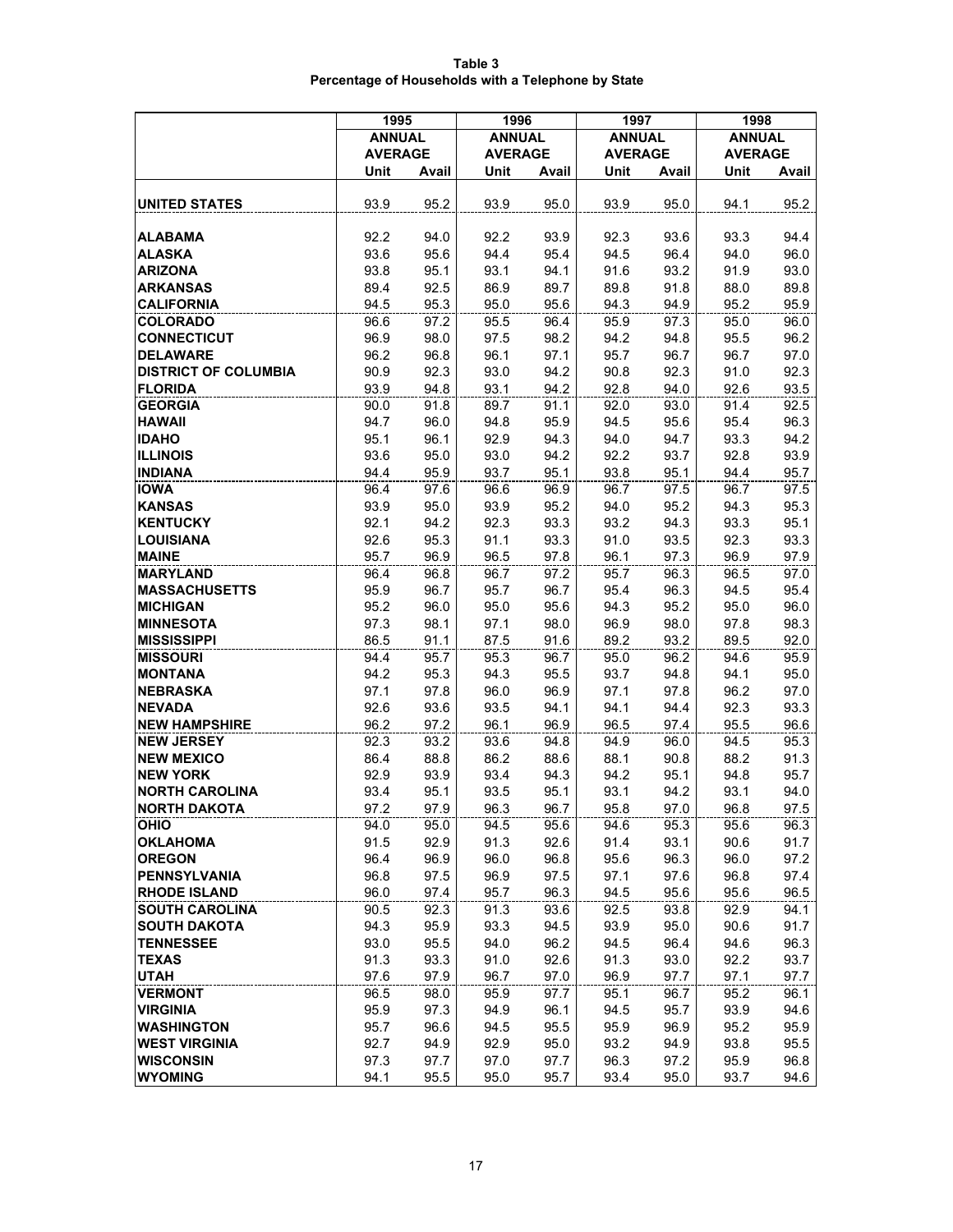| Table 3                                            |  |
|----------------------------------------------------|--|
| Percentage of Households with a Telephone by State |  |

|                                              | 1999           |              | 2000         |              |              |              |                 |              |
|----------------------------------------------|----------------|--------------|--------------|--------------|--------------|--------------|-----------------|--------------|
|                                              | <b>ANNUAL</b>  |              |              |              |              |              |                 |              |
|                                              | <b>AVERAGE</b> |              | <b>MARCH</b> |              | <b>JULY</b>  |              | <b>NOVEMBER</b> |              |
|                                              | Unit           | Avail        | Unit         | Avail        | Unit         | Avail        | Unit            | Avail        |
|                                              |                |              |              |              |              |              |                 |              |
| <b>UNITED STATES</b>                         | 94.2           | 95.0         | 94.6         | 95.3         | 94.4         | 95.2         | 94.1            | 95.0         |
| <b>ALABAMA</b>                               | 91.5           | 93.0         | 91.2         | 92.5         | 92.3         | 94.2         | 92.1            | 93.1         |
| <b>ALASKA</b>                                | 94.6           | 96.5         | 95.4         | 97.4         | 91.9         | 96.4         | 95.6            | 96.9         |
| <b>ARIZONA</b>                               | 93.2           | 93.8         | 94.8         | 95.6         | 93.8         | 94.5         | 93.2            | 94.3         |
| <b>ARKANSAS</b>                              | 88.9           | 90.5         | 90.1         | 91.2         | 89.1         | 90.6         | 86.6            | 87.9         |
| <b>CALIFORNIA</b>                            | 95.7           | 96.2         | 95.6         | 96.1         | 95.8         | 96.4         | 96.1            | 96.6         |
| <b>COLORADO</b>                              | 96.7           | 97.2         | 95.7         | 96.3         | 96.4         | 97.0         | 96.7            | 96.8         |
| <b>CONNECTICUT</b>                           | 96.5           | 96.8         | 95.8         | 96.2         | 97.6         | 97.6         | 95.9            | 96.5         |
| <b>DELAWARE</b>                              | 95.7           | 96.9         | 97.2         | 97.8         | 96.2         | 96.8         | 95.4            | 96.6         |
| <b>DISTRICT OF COLUMBIA</b>                  | 92.4           | 93.5         | 90.8         | 91.8         | 95.3         | 95.8         | 93.6            | 94.8         |
| <b>FLORIDA</b>                               | 92.6           | 93.6         | 92.2         | 92.9         | 92.1         | 92.8         | 92.0            | 92.9         |
| <b>GEORGIA</b>                               | 92.1           | 93.2         | 91.8         | 92.9         | 90.6         | 91.7         | 90.9            | 92.8         |
| <b>HAWAII</b>                                | 96.3           | 97.1         | 93.6         | 94.5         | 93.5         | 94.0         | 97.1            | 97.3         |
| <b>IDAHO</b>                                 | 93.8           | 94.6         | 93.6         | 94.2         | 93.3         | 94.9         | 94.9            | 95.3         |
| <b>ILLINOIS</b>                              | 91.8           | 93.0         | 93.0         | 93.4         | 92.1         | 92.6         | 89.5            | 91.0         |
| <b>INDIANA</b>                               | 93.8           | 95.2         | 95.7         | 96.3         | 93.3         | 94.0         | 94.4            | 95.5         |
| <b>IOWA</b>                                  | 95.8           | 96.5         | 96.7         | 97.2         | 95.3         | 96.4         | 96.6            | 97.6         |
| <b>KANSAS</b>                                | 93.8           | 94.8         | 94.6         | 94.9         | 96.6         | 96.9         | 93.2            | 95.3         |
| <b>KENTUCKY</b>                              | 92.8           | 94.1         | 93.9         | 94.7         | 93.7         | 94.9         | 92.4            | 93.2         |
| <b>LOUISIANA</b>                             | 91.5           | 93.1         | 90.8         | 92.0         | 92.7         | 94.3         | 94.3            | 95.1         |
| <b>MAINE</b>                                 | 97.2           | 97.9         | 98.5         | 99.2         | 97.9         | 98.1         | 97.2            | 97.6         |
| <b>MARYLAND</b>                              | 95.3           | 95.8         | 96.3         | 97.0         | 94.7         | 95.6         | 94.1            | 95.4         |
| <b>MASSACHUSETTS</b>                         | 95.4           | 96.0         | 94.1         | 95.5         | 95.7         | 96.3         | 94.0            | 94.7         |
| <b>MICHIGAN</b>                              | 94.2           | 94.9         | 95.9         | 96.1         | 94.8         | 95.7         | 94.2            | 95.1<br>98.1 |
| <b>MINNESOTA</b><br><b>MISSISSIPPI</b>       | 96.9<br>88.0   | 97.3<br>91.2 | 97.8<br>88.8 | 98.0<br>91.5 | 96.6<br>87.7 | 97.4<br>90.1 | 97.9<br>91.1    | 94.4         |
| <b>MISSOURI</b>                              | 95.6           | 96.6         | 95.7         | 96.8         | 95.5         | 96.8         | 96.1            | 97.1         |
| <b>MONTANA</b>                               | 95.3           | 96.2         | 95.1         | 95.7         | 95.0         | 95.7         | 93.7            | 93.9         |
| <b>NEBRASKA</b>                              | 95.9           | 96.6         | 97.8         | 98.4         | 97.0         | 97.9         | 97.2            | 97.8         |
| <b>NEVADA</b>                                | 93.1           | 93.5         | 95.5         | 95.9         | 94.0         | 94.8         | 92.4            | 92.7         |
| <b>NEW HAMPSHIRE</b>                         | 97.0           | 97.6         | 98.1         | 98.5         | 97.7         | 98.4         | 97.2            | 98.0         |
| <b>NEW JERSEY</b>                            | 93.9           | 94.3         | 94.6         | 95.1         | 94.1         | 94.5         | 95.1            | 95.4         |
| <b>NEW MEXICO</b>                            | 89.8           | 91.4         | 92.2         | 93.0         | 92.0         | 93.7         | 89.4            | 91.3         |
| <b>NEW YORK</b>                              | 95.3           | 96.1         | 96.3         | 96.7         | 94.7         | 95.6         | 94.2            | 94.7         |
| <b>NORTH CAROLINA</b>                        | 93.9           | 94.8         | 93.3         | 94.5         | 95.1         | 95.9         | 93.3            | 94.6         |
| <b>NORTH DAKOTA</b>                          | 97.3           | 97.9         | 94.8         | 95.7         | 96.0         | 96.6         | 96.6            | 96.9         |
| <b>OHIO</b>                                  | 94.7           | 95.6         | 94.7         | 95.6         | 95.4         | 96.2         | 94.4            | 95.6         |
| <b>OKLAHOMA</b>                              | 91.2           | 92.5         | 90.5         | 91.7         | 92.2         | 93.4         | 90.8            | 91.7         |
| <b>OREGON</b>                                | 95.2           | 96.1         | 94.0         | 94.7         | 94.7         | 95.6         | 95.7            | 96.4         |
| <b>PENNSYLVANIA</b>                          | 97.1           | 97.4         | 97.4         | 97.9         | 96.6         | 97.1         | 95.8            | 96.4         |
| <b>RHODE ISLAND</b>                          | 94.3           | 94.7         | 95.1         | 95.9         | 95.6         | 96.0         | 94.0            | 95.9         |
| <b>SOUTH CAROLINA</b><br><b>SOUTH DAKOTA</b> | 92.9           | 94.0         | 94.2         | 94.9         | 92.1         | 93.4         | 93.2            | 94.3         |
| <b>TENNESSEE</b>                             | 92.7           | 93.4         | 95.5         | 96.0         | 93.7         | 94.6         | 93.8            | 94.5<br>96.3 |
|                                              | 94.5           | 96.0<br>93.5 | 96.3         | 97.3         | 94.8<br>93.3 | 96.2<br>94.1 | 95.4<br>93.3    | 94.1         |
| <b>TEXAS</b><br><b>UTAH</b>                  | 92.4<br>95.6   | 96.5         | 94.0<br>96.0 | 95.0<br>96.7 | 95.4         | 96.0         | 96.4            | 96.9         |
| <b>VERMONT</b>                               | 95.3           | 96.7         | 95.6         | 96.4         | 94.2         | 94.8         | 96.9            | 97.5         |
| <b>VIRGINIA</b>                              | 93.2           | 94.1         | 95.0         | 95.8         | 96.0         | 96.3         | 95.1            | 95.9         |
| <b>WASHINGTON</b>                            | 95.9           | 96.4         | 93.4         | 94.7         | 95.9         | 96.7         | 95.4            | 96.6         |
| <b>WEST VIRGINIA</b>                         | 92.7           | 94.6         | 93.3         | 94.9         | 95.1         | 96.3         | 93.6            | 94.7         |
| <b>WISCONSIN</b>                             | 95.7           | 96.6         | 94.1         | 95.1         | 95.6         | 96.9         | 94.7            | 96.1         |
| <b>WYOMING</b>                               | 95.0           | 95.6         | 94.9         | 96.0         | 94.8         | 96.1         | 94.5            | 95.9         |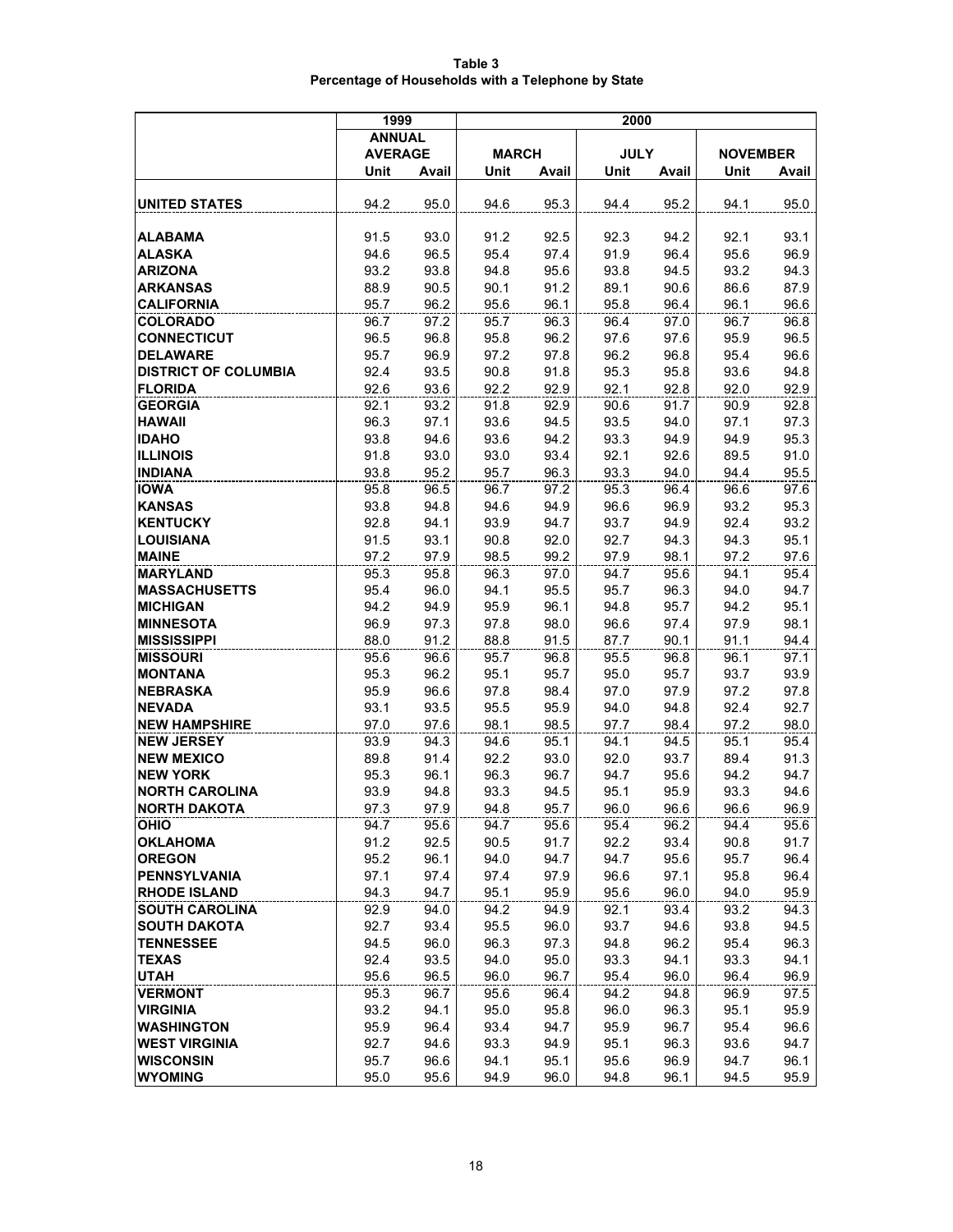| Table 3                                            |  |
|----------------------------------------------------|--|
| Percentage of Households with a Telephone by State |  |

|                               | 2000           |              | 2001         |              |              |              |                 |              |
|-------------------------------|----------------|--------------|--------------|--------------|--------------|--------------|-----------------|--------------|
|                               | <b>ANNUAL</b>  |              |              |              |              |              |                 |              |
|                               | <b>AVERAGE</b> |              | <b>MARCH</b> |              | <b>JULY</b>  |              | <b>NOVEMBER</b> |              |
|                               | Unit           | Avail        | Unit         | Avail        | Unit         | Avail        | Unit            | Avail        |
|                               |                |              |              |              |              |              |                 |              |
| UNITED STATES                 | 94.4           | 95.2         | 94.6         | 95.4         | 95.1         | 95.9         | 94.9            | 95.8         |
|                               |                |              |              |              |              |              |                 |              |
| <b>ALABAMA</b>                | 91.9           | 93.3         | 91.9         | 93.5         | 93.0         | 93.9         | 93.4            | 94.7         |
| <b>ALASKA</b>                 | 94.3           | 96.9         | 96.4         | 97.3         | 94.7         | 95.8         | 96.9            | 98.1         |
| <b>ARIZONA</b>                | 93.9           | 94.8         | 94.5         | 95.1         | 93.5         | 94.1         | 95.4            | 96.1         |
| <b>ARKANSAS</b>               | 88.6           | 89.9         | 91.6         | 92.5         | 91.4         | 93.1         | 90.9            | 93.2         |
| <b>CALIFORNIA</b>             | 95.8           | 96.4         | 96.1         | 96.4         | 97.0         | 97.5         | 96.6            | 97.1         |
| <b>COLORADO</b>               | 96.3           | 96.7         | 96.2         | 96.9         | 97.4         | 97.9         | 96.6            | 97.2         |
| <b>CONNECTICUT</b>            | 96.4           | 96.8         | 95.9         | 96.5         | 96.8         | 97.3         | 95.5            | 96.7         |
| <b>DELAWARE</b>               | 96.3           | 97.1         | 97.5         | 98.4         | 94.4         | 95.0         | 96.8            | 97.2         |
| <b>DISTRICT OF COLUMBIA</b>   | 93.2           | 94.1         | 95.5         | 96.1         | 93.8         | 95.0         | 94.3            | 95.5         |
| <b>FLORIDA</b>                | 92.1           | 92.9         | 92.0         | 92.8         | 93.2         | 94.1         | 94.5            | 95.0         |
| <b>GEORGIA</b>                | 91.1           | 92.5         | 92.2         | 93.3         | 93.2         | 94.2         | 91.9            | 92.8         |
| <b>HAWAII</b>                 | 94.7           | 95.3         | 94.3         | 95.5         | 96.9         | 97.5         | 96.0            | 96.7         |
| <b>IDAHO</b>                  | 93.9           | 94.8         | 93.5         | 94.5         | 94.1         | 95.2         | 96.0            | 97.2         |
| <b>ILLINOIS</b>               | 91.5           | 92.3         | 92.0         | 93.0         | 93.7         | 94.4         | 91.7            | 92.7         |
| <b>INDIANA</b><br><b>IOWA</b> | 94.5<br>96.2   | 95.3         | 93.7         | 94.9         | 95.0         | 95.7         | 93.1            | 94.5<br>98.0 |
| <b>KANSAS</b>                 | 94.8           | 97.1<br>95.7 | 97.1<br>92.6 | 97.7<br>94.9 | 97.2<br>95.4 | 97.6<br>96.6 | 97.0<br>94.6    | 96.3         |
| <b>KENTUCKY</b>               | 93.3           | 94.3         | 93.4         | 94.6         | 93.7         | 94.9         | 93.5            | 94.1         |
| <b>LOUISIANA</b>              | 92.6           | 93.8         | 93.4         | 94.7         | 94.5         | 95.2         | 92.8            | 94.0         |
| <b>MAINE</b>                  | 97.9           | 98.3         | 97.9         | 98.8         | 97.7         | 98.3         | 97.9            | 98.5         |
| <b>MARYLAND</b>               | 95.0           | 96.0         | 96.2         | 96.5         | 95.5         | 95.9         | 96.4            | 96.6         |
| <b>MASSACHUSETTS</b>          | 94.6           | 95.5         | 96.1         | 96.2         | 95.7         | 96.4         | 95.1            | 95.7         |
| <b>MICHIGAN</b>               | 95.0           | 95.6         | 94.9         | 95.9         | 94.7         | 95.5         | 94.4            | 95.3         |
| <b>MINNESOTA</b>              | 97.4           | 97.8         | 97.0         | 97.3         | 97.7         | 98.2         | 97.7            | 98.0         |
| <b>MISSISSIPPI</b>            | 89.2           | 92.0         | 87.8         | 91.0         | 88.1         | 91.4         | 93.7            | 95.5         |
| <b>MISSOURI</b>               | 95.8           | 96.9         | 97.1         | 97.6         | 96.6         | 97.0         | 94.6            | 95.8         |
| <b>MONTANA</b>                | 94.6           | 95.1         | 95.0         | 96.1         | 94.8         | 95.4         | 95.2            | 95.7         |
| <b>NEBRASKA</b>               | 97.3           | 98.0         | 97.3         | 97.6         | 96.5         | 97.6         | 96.0            | 96.9         |
| <b>NEVADA</b>                 | 94.0           | 94.5         | 95.4         | 95.9         | 95.2         | 95.9         | 94.8            | 95.7         |
| <b>NEW HAMPSHIRE</b>          | 97.7           | 98.3         | 98.2         | 98.7         | 97.8         | 98.1         | 98.8            | 99.1         |
| <b>NEW JERSEY</b>             | 94.6           | 95.0         | 95.2         | 95.8         | 95.9         | 96.7         | 96.2            | 96.7         |
| <b>NEW MEXICO</b>             | 91.2           | 92.7         | 91.3         | 93.5         | 93.6         | 94.3         | 91.6            | 92.9         |
| <b>NEW YORK</b>               | 95.1           | 95.7         | 95.1         | 95.9         | 94.9         | 95.5         | 95.2            | 96.2         |
| <b>NORTH CAROLINA</b>         | 93.9           | 95.0         | 93.3         | 94.4         | 93.9         | 94.5         | 93.7            | 95.1         |
| <b>NORTH DAKOTA</b>           | 95.8           | 96.4         | 95.0         | 96.0         | 94.6         | 95.4         | 93.5            | 94.4         |
| <b>OHIO</b>                   | 94.8           | 95.8         | 95.4         | 95.8         | 96.7         | 97.3         | 95.8            | 97.0         |
| <b>OKLAHOMA</b>               | 91.2           | 92.3         | 92.9         | 93.9         | 93.0         | 93.8         | 93.7            | 95.1         |
| <b>OREGON</b>                 | 94.8           | 95.6         | 94.6         | 95.6         | 96.2         | 96.8         | 95.9            | 97.0         |
| <b>PENNSYLVANIA</b>           | 96.6           | 97.1         | 97.1         | 97.5         | 97.0         | 97.3         | 97.0            | 97.7         |
| <b>RHODE ISLAND</b>           | 94.9           | 95.9         | 95.8         | 96.4         | 95.7         | 96.2         | 97.4            | 97.5         |
| <b>SOUTH CAROLINA</b>         | 93.2           | 94.2         | 93.1         | 94.3         | 94.9         | 96.3         | 95.5            | 96.3         |
| <b>SOUTH DAKOTA</b>           | 94.3           | 95.0         | 95.7         | 96.3         | 94.9         | 95.5         | 94.6            | 95.7         |
| <b>TENNESSEE</b>              | 95.5           | 96.6         | 91.8         | 93.4         | 93.2         | 94.9         | 94.5            | 95.9         |
| <b>TEXAS</b>                  | 93.5           | 94.4         | 93.6         | 94.7         | 94.3         | 95.1         | 93.6            | 94.9         |
| <b>UTAH</b>                   | 95.9           | 96.5         | 96.2         | 96.2         | 96.5         | 96.9         | 97.0            | 97.6         |
| <b>VERMONT</b>                | 95.6           | 96.2         | 97.1         | 98.0         | 97.2         | 97.6         | 97.2            | 97.9         |
| <b>VIRGINIA</b>               | 95.4           | 96.0         | 94.3         | 94.7         | 95.8         | 96.3         | 93.9            | 95.0         |
| <b>WASHINGTON</b>             | 94.9           | 96.0         | 95.9         | 96.8         | 96.9         | 97.7         | 95.2            | 96.2         |
| <b>WEST VIRGINIA</b>          | 94.0           | 95.3         | 92.8         | 95.6         | 94.5         | 95.6         | 93.1            | 94.7         |
| <b>WISCONSIN</b>              | 94.8           | 96.0         | 96.2         | 97.8         | 95.6         | 95.8         | 95.5            | 96.7         |
| <b>WYOMING</b>                | 94.7           | 96.0         | 94.2         | 95.1         | 93.7         | 94.5         | 93.4            | 94.9         |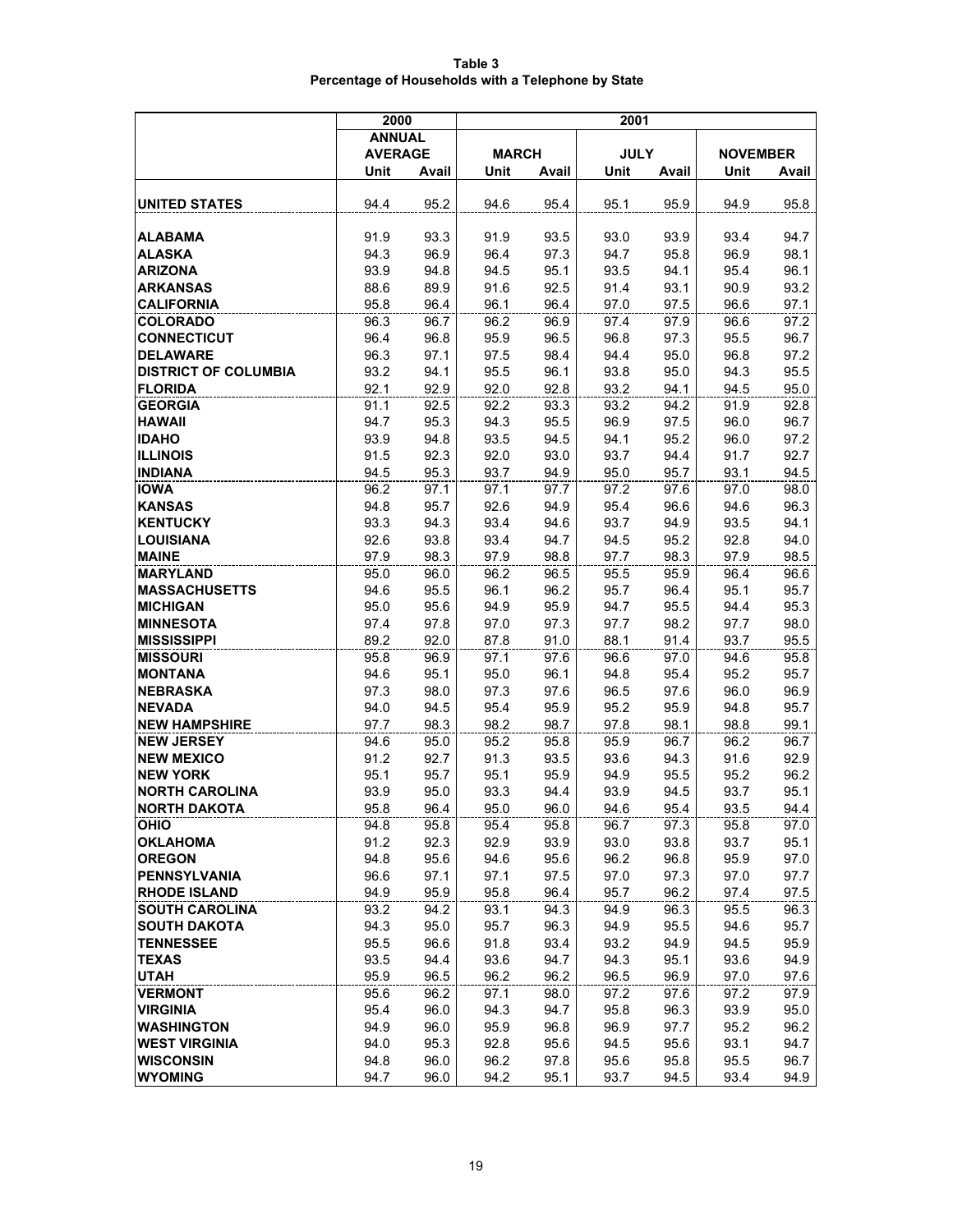| Table 3                                            |  |
|----------------------------------------------------|--|
| Percentage of Households with a Telephone by State |  |

|                             | 2001           |              | 2002         |              |              |              |
|-----------------------------|----------------|--------------|--------------|--------------|--------------|--------------|
|                             | <b>ANNUAL</b>  |              |              |              |              |              |
|                             | <b>AVERAGE</b> |              | <b>MARCH</b> |              | <b>JULY</b>  |              |
|                             | Unit           | Avail        | Unit         | Avail        | Unit         | Avail        |
| <b>UNITED STATES</b>        | 94.9           | 95.7         | 95.5         | 96.3         | 95.1         | 96.0         |
| ALABAMA                     | 92.8           | 94.0         | 92.0         | 92.6         | 92.6         | 93.8         |
| ALASKA                      | 96.0           |              | 96.4         | 98.5         | 96.6         | 96.9         |
| ARIZONA                     | 94.5           | 97.1<br>95.1 | 95.9         | 96.9         | 93.1         | 94.7         |
| <b>ARKANSAS</b>             | 91.3           | 92.9         | 93.4         | 94.4         | 90.4         | 92.5         |
| <b>CALIFORNIA</b>           | 96.6           |              |              |              |              |              |
| COLORADO                    | 96.7           | 97.0<br>97.3 | 97.2<br>96.3 | 97.6<br>97.1 | 97.1<br>97.5 | 97.5<br>98.0 |
| <b>CONNECTICUT</b>          | 96.1           | 96.8         | 97.6         | 98.0         | 97.5         | 98.0         |
| <b>DELAWARE</b>             | 96.2           | 96.9         | 97.4         | 97.5         | 96.1         | 97.0         |
| <b>DISTRICT OF COLUMBIA</b> | 94.5           | 95.5         | 94.0         | 94.8         | 93.1         | 95.1         |
| <b>FLORIDA</b>              | 93.2           | 94.0         | 94.6         | 95.6         | 93.6         | 94.7         |
| <b>GEORGIA</b>              | 92.4           | 93.4         | 95.1         | 95.3         | 94.6         | 95.6         |
| <b>HAWAII</b>               | 95.7           | 96.6         | 97.0         | 97.7         | 96.4         | 97.3         |
| <b>IDAHO</b>                | 94.5           | 95.6         | 95.3         | 97.1         | 94.0         | 94.9         |
| <b>ILLINOIS</b>             | 92.5           | 93.4         | 94.1         | 94.7         | 91.2         | 92.6         |
| <b>INDIANA</b>              | 93.9           | 95.0         | 94.6         | 94.8         | 92.5         | 94.2         |
| <b>IOWA</b>                 | 97.1           | 97.8         | 97.1         | 98.3         | 96.5         | 97.2         |
| KANSAS                      | 94.2           | 95.9         | 95.7         | 96.6         | 95.6         | 96.8         |
| <b>KENTUCKY</b>             | 93.5           | 94.5         | 95.7         | 96.7         | 94.6         | 95.6         |
| LOUISIANA                   | 93.6           | 94.6         | 91.5         | 93.1         | 92.7         | 93.8         |
| <b>MAINE</b>                | 97.8           | 98.5         | 98.0         | 98.9         | 97.4         | 98.2         |
| <b>MARYLAND</b>             | 96.0           | 96.3         | 96.6         | 96.9         | 96.1         | 96.6         |
| MASSACHUSETTS               | 95.6           | 96.1         | 96.5         | 97.0         | 97.4         | 98.1         |
| <b>MICHIGAN</b>             | 94.7           | 95.6         | 94.6         | 95.1         | 95.1         | 95.8         |
| <b>MINNESOTA</b>            | 97.5           | 97.8         | 97.8         | 98.5         | 98.0         | 98.4         |
| <b>MISSISSIPPI</b>          | 89.9           | 92.6         | 90.7         | 93.0         | 91.8         | 93.8         |
| <b>MISSOURI</b>             | 96.1           | 96.8         | 95.9         | 96.4         | 95.8         | 96.7         |
| MONTANA                     | 95.0           | 95.7         | 96.2         | 97.2         | 94.9         | 95.8         |
| NEBRASKA                    | 96.6           | 97.4         | 96.2         | 97.1         | 95.3         | 96.5         |
| <b>NEVADA</b>               | 95.1           | 95.8         | 96.4         | 97.3         | 94.9         | 95.3         |
| <b>NEW HAMPSHIRE</b>        | 98.3           | 98.6         | 97.6         | 98.0         | 96.9         | 97.3         |
| <b>NEW JERSEY</b>           | 95.8           | 96.4         | 95.6         | 96.5         | 94.9         | 96.0         |
| <b>NEW MEXICO</b>           | 92.2           | 93.6         | 92.7         | 94.3         | 92.3         | 94.7         |
| <b>NEW YORK</b>             | 95.1           | 95.9         | 95.6         | 96.1         | 95.7         | 96.2         |
| <b>NORTH CAROLINA</b>       | 93.6           | 94.7         | 94.3         | 95.0         | 94.4         | 95.1         |
| NORTH DAKOTA                | 94.4           | 95.3         | 96.4         | 96.4         | 93.3         | 93.6         |
| <b>OHIO</b>                 | 96.0           | 96.7         | 96.3         | 97.3         | 95.2         | 96.0         |
| <b>OKLAHOMA</b>             | 93.2           | 94.3         | 92.8         | 94.5         | 93.1         | 94.8         |
| <b>OREGON</b>               | 95.6           | 96.5         | 97.3         | 98.0         | 97.4         | 97.9         |
| <b>PENNSYLVANIA</b>         | 97.0           | 97.5         | 97.7         | 97.8         | 98.2         | 98.6         |
| <b>RHODE ISLAND</b>         | 96.3           | 96.7         | 96.1         | 96.3         | 96.6         | 96.9         |
| <b>SOUTH CAROLINA</b>       | 94.5           | 95.6         | 93.4         | 94.2         | 95.9         | 96.3         |
| <b>SOUTH DAKOTA</b>         | 95.1           | 95.8         | 95.1         | 95.5         | 95.3         | 95.8         |
| <b>TENNESSEE</b>            | 93.2           | 94.7         | 93.6         | 94.9         | 93.1         | 94.2         |
| <b>TEXAS</b>                | 93.8           | 94.9         | 94.7         | 96.1         | 93.3         | 94.9         |
| <b>UTAH</b>                 | 96.6           | 96.9         | 96.6         | 98.0         | 96.7         | 97.4         |
| <b>VERMONT</b>              | 97.2           | 97.8         | 98.0         | 98.6         | 97.3         | 97.8         |
| <b>VIRGINIA</b>             | 94.7           | 95.3         | 96.6         | 97.3         | 96.6         | 97.2         |
| <b>WASHINGTON</b>           | 96.0           | 96.9         | 96.6         | 97.7         | 96.8         | 97.5         |
| <b>WEST VIRGINIA</b>        | 93.5           | 95.3         | 94.5         | 95.7         | 94.3         | 95.5         |
| <b>WISCONSIN</b>            | 95.8           | 96.8         | 96.2         | 97.0         | 95.3         | 96.3         |
| <b>WYOMING</b>              | 93.8           | 94.8         | 93.4         | 94.4         | 95.2         | 95.8         |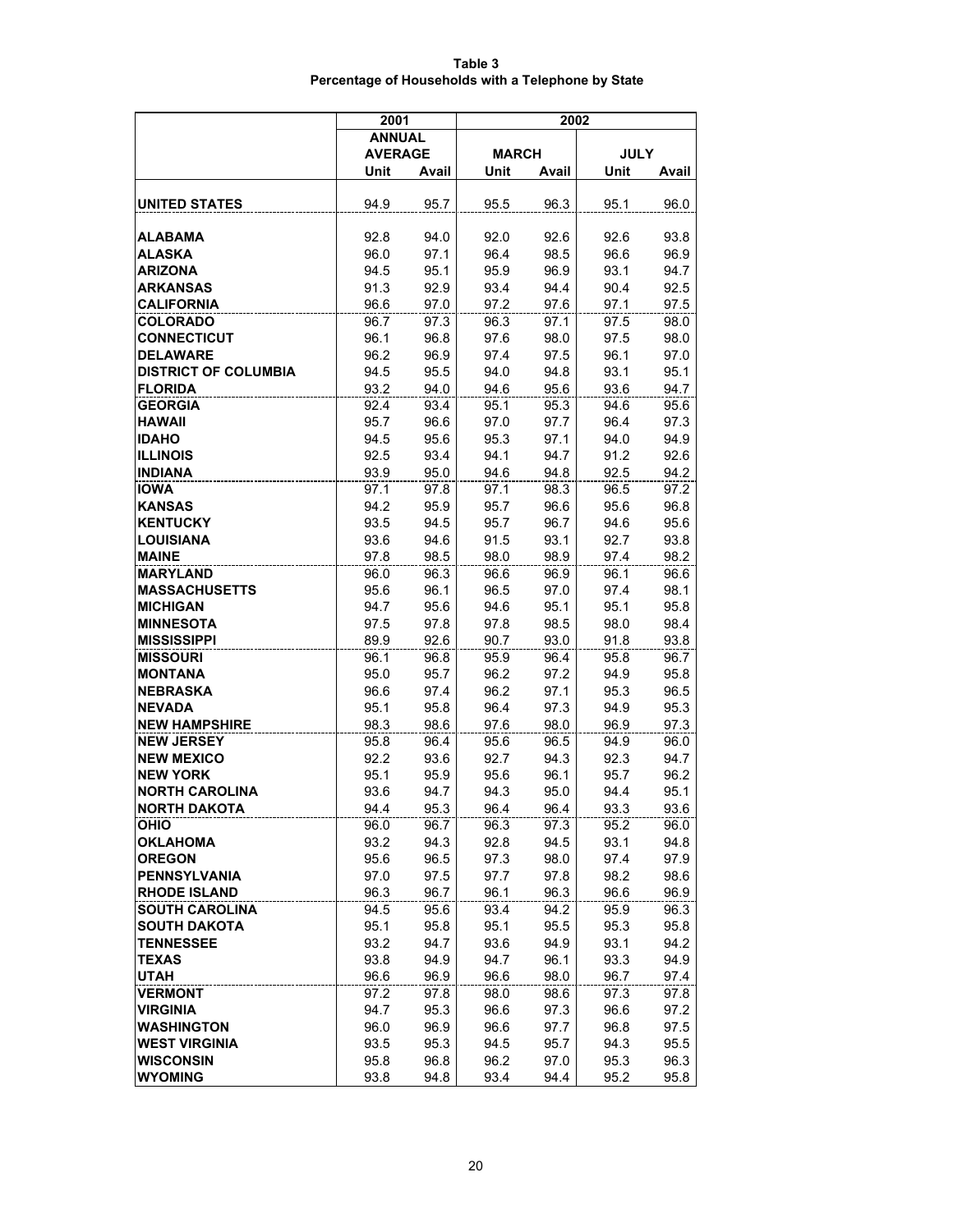**Table 4 Percentage of Households with a Telephone by Income**

|                            | <b>RACE</b>  |       |              |       |              |       | <b>HISPANIC</b> |       |
|----------------------------|--------------|-------|--------------|-------|--------------|-------|-----------------|-------|
|                            | <b>TOTAL</b> |       | <b>WHITE</b> |       | <b>BLACK</b> |       | <b>ORIGIN</b>   |       |
|                            | Unit         | Avail | Unit         | Avail | Unit         | Avail | Unit            | Avail |
|                            |              |       |              |       |              |       |                 |       |
| <b>NOVEMBER 1983</b>       |              |       |              |       |              |       |                 |       |
| <b>TOTAL</b>               | 91.4         | 93.7  | 93.1         | 95.0  | 78.8         | 83.9  | 80.7            | 84.6  |
| <b>UNDER \$5,000</b>       | 71.7         | 78.4  | 75.7         | 81.9  | 62.7         | 70.4  | 58.3            | 64.6  |
| $$5,000 - $7,499$          | 82.7         | 87.2  | 84.5         | 88.5  | 74.7         | 82.0  | 71.1            | 76.5  |
| \$7,500 - \$9,999          | 88.2         | 90.9  | 89.6         | 92.2  | 80.5         | 83.9  | 72.6            | 77.9  |
| \$10,000 - \$12,499        | 89.7         | 92.7  | 91.2         | 93.9  | 82.0         | 86.2  | 76.8            | 82.1  |
| \$12,500 - \$14,999        | 92.1         | 94.6  | 93.4         | 95.2  | 82.5         | 90.7  | 89.8            | 91.7  |
| \$15,000 - \$17,499        | 94.6         | 96.2  | 94.9         | 96.4  | 91.7         | 95.1  | 86.9            | 90.8  |
| \$17,500 - \$19,999        | 95.7         | 97.4  | 96.1         | 97.7  | 91.4         | 95.0  | 88.4            | 91.5  |
| \$20,000 - \$24,999        | 96.9         | 97.8  | 97.4         | 98.2  | 91.2         | 93.2  | 93.1            | 94.3  |
| \$25,000 - \$29,999        | 98.0         | 98.9  | 98.2         | 99.0  | 96.1         | 97.2  | 98.3            | 99.0  |
| $$30,000 - $34,999$        | 98.8         | 99.1  | 99.0         | 99.2  | 95.1         | 97.7  | 97.7            | 98.9  |
| \$35,000 - \$39,999        | 99.0         | 99.5  | 99.1         | 99.5  | 98.4         | 98.4  | 92.1            | 98.2  |
| \$40,000 - \$49,999        | 99.2         | 99.5  | 99.4         | 99.7  | 97.3         | 97.3  | 100.0           | 100.0 |
| \$50,000 - \$74,999        | 99.4         | 99.7  | 99.5         | 99.7  | 98.5         | 100.0 | 99.6            | 100.0 |
| $$75,000 +$                | 99.4         | 99.6  | 99.4         | 99.6  | 100.0        | 100.0 | 100.0           | 100.0 |
|                            |              |       |              |       |              |       |                 |       |
| <b>1984 ANNUAL AVERAGE</b> |              |       |              |       |              |       |                 |       |
| <b>TOTAL</b>               | 91.6         | 93.7  | 93.2         | 94.9  | 79.8         | 84.5  | 80.9            | 84.3  |
| <b>UNDER \$5,000</b>       | 71.2         | 77.5  | 74.5         | 80.4  | 63.2         | 70.5  | 55.1            | 62.3  |
| $$5,000 - $7,499$          | 83.3         | 86.9  | 85.5         | 88.7  | 74.8         | 80.2  | 69.8            | 73.6  |
| \$7,500 - \$9,999          | 86.5         | 89.6  | 88.3         | 91.0  | 77.2         | 82.7  | 75.0            | 79.7  |
| $$10,000 - $12,499$        | 89.7         | 92.6  | 91.1         | 93.6  | 81.1         | 86.3  | 79.7            | 84.6  |
| \$12,500 - \$14,999        | 92.1         | 94.4  | 93.0         | 95.0  | 85.4         | 89.5  | 87.3            | 90.5  |
| \$15,000 - \$17,499        | 93.7         | 95.7  | 94.2         | 96.0  | 88.5         | 92.2  | 88.4            | 90.0  |
| \$17,500 - \$19,999        | 95.1         | 96.4  | 95.6         | 96.7  | 91.7         | 94.4  | 91.0            | 92.8  |
| \$20,000 - \$24,999        | 96.8         | 97.8  | 97.1         | 98.0  | 93.3         | 95.8  | 92.5            | 94.5  |
| \$25,000 - \$29,999        | 98.1         | 98.8  | 98.4         | 98.9  | 95.1         | 97.2  | 96.4            | 97.2  |
| \$30,000 - \$34,999        | 98.7         | 99.1  | 98.8         | 99.3  | 96.8         | 97.2  | 98.8            | 99.1  |
| \$35,000 - \$39,999        | 99.2         | 99.5  | 99.3         | 99.6  | 97.7         | 98.3  | 98.2            | 98.5  |
| \$40,000 - \$49,999        | 99.3         | 99.6  | 99.4         | 99.7  | 96.6         | 96.9  | 98.9            | 99.3  |
| \$50,000 - \$74,999        | 99.4         | 99.8  | 99.5         | 99.8  | 98.0         | 98.4  | 100.0           | 100.0 |
| $$75,000 +$                | 98.9         | 99.6  | 98.9         | 99.6  | 96.5         | 100.0 | 98.0            | 100.0 |
|                            |              |       |              |       |              |       |                 |       |
| <b>1985 ANNUAL AVERAGE</b> |              |       |              |       |              |       |                 |       |
| TOTAL                      | 91.8         | 93.9  | 93.3         | 95.0  | 81.1         | 85.2  | 81.3            | 84.4  |
| <b>UNDER \$5,000</b>       | 71.9         | 78.1  | 75.3         | 81.3  | 63.9         | 70.6  | 61.6            | 67.0  |
| $$5,000 - $7,499$          | 82.7         | 86.5  | 84.8         | 88.1  | 74.0         | 79.8  | 66.6            | 71.3  |
| \$7,500 - \$9,999          | 86.8         | 90.0  | 88.1         | 90.9  | 80.3         | 85.0  | 75.0            | 79.4  |
| \$10,000 - \$12,499        | 89.6         | 92.2  | 90.8         | 93.2  | 82.3         | 86.0  | 80.4            | 82.8  |
| \$12,500 - \$14,999        | 91.0         | 93.7  | 92.2         | 94.5  | 82.7         | 87.8  | 82.8            | 85.8  |
| \$15,000 - \$17,499        | 93.4         | 95.6  | 94.2         | 96.2  | 88.2         | 91.8  | 85.7            | 88.6  |
| \$17,500 - \$19,999        | 94.7         | 96.2  | 95.1         | 96.6  | 91.5         | 93.4  | 90.4            | 92.8  |
| \$20,000 - \$24,999        | 96.3         | 97.5  | 96.5         | 97.6  | 94.4         | 96.3  | 91.3            | 93.7  |
| \$25,000 - \$29,999        | 97.6         | 98.5  | 97.8         | 98.6  | 95.8         | 97.3  | 93.0            | 95.9  |
| \$30,000 - \$34,999        | 98.6         | 99.0  | 98.7         | 99.1  | 97.3         | 98.4  | 97.3            | 97.3  |
| \$35,000 - \$39,999        | 98.8         | 99.2  | 98.9         | 99.4  | 96.9         | 97.8  | 98.2            | 99.4  |
| \$40,000 - \$49,999        | 99.1         | 99.4  | 99.1         | 99.4  | 97.8         | 98.2  | 97.5            | 98.2  |
| \$50,000 - \$74,999        | 99.3         | 99.7  | 99.4         | 99.7  | 97.9         | 98.8  | 99.5            | 99.5  |
| $$75,000 +$                | 99.2         | 99.5  | 99.2         | 99.5  | 97.6         | 97.6  | 98.5            | 98.5  |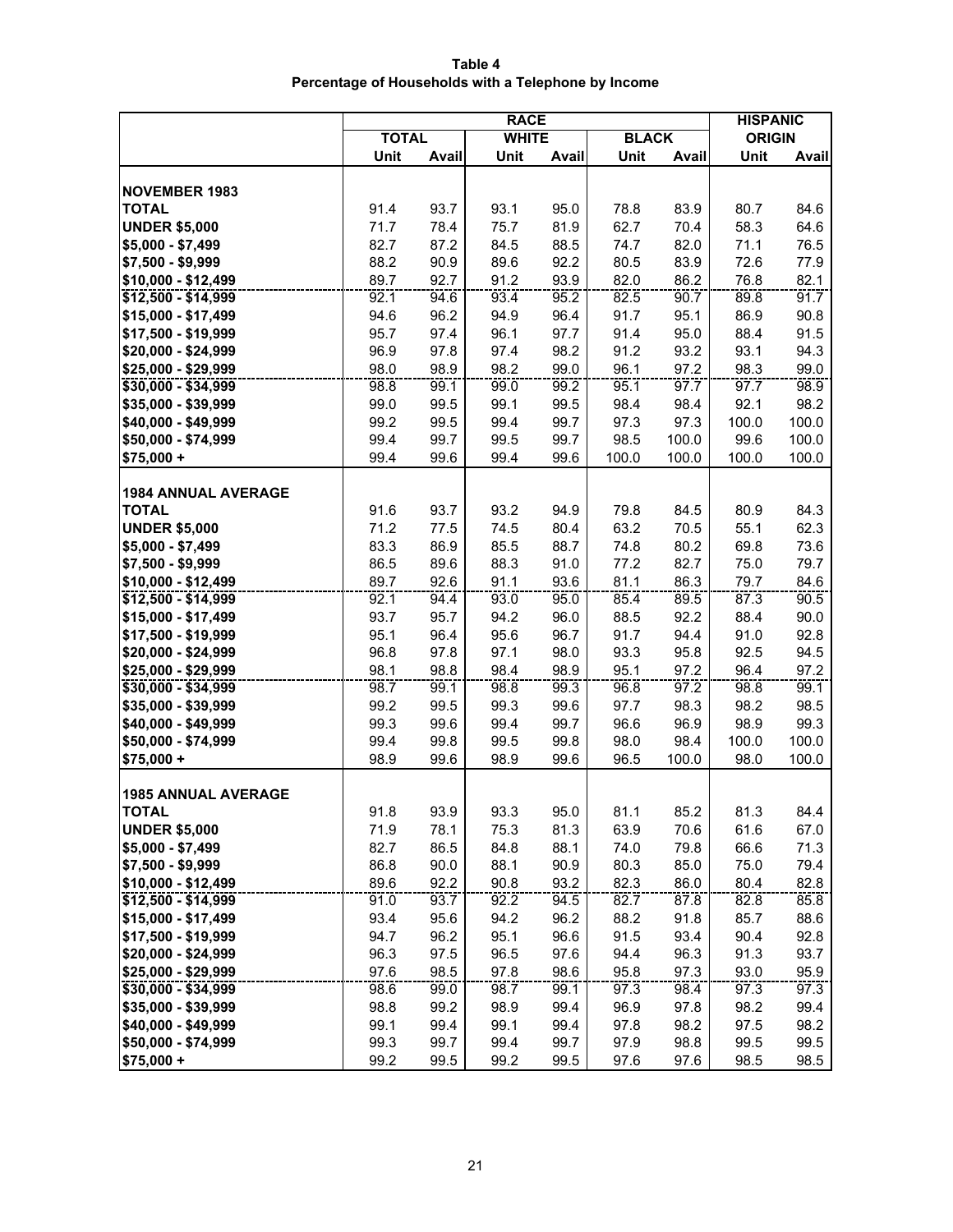**Table 4 Percentage of Households with a Telephone by Income**

|                            | <b>RACE</b>  |       |              |       |              |       | <b>HISPANIC</b> |       |
|----------------------------|--------------|-------|--------------|-------|--------------|-------|-----------------|-------|
|                            | <b>TOTAL</b> |       | <b>WHITE</b> |       | <b>BLACK</b> |       | <b>ORIGIN</b>   |       |
|                            | Unit         | Avail | Unit         | Avail | Unit         | Avail | Unit            | Avail |
|                            |              |       |              |       |              |       |                 |       |
| <b>1986 ANNUAL AVERAGE</b> |              |       |              |       |              |       |                 |       |
| <b>TOTAL</b>               | 92.3         | 94.1  | 93.7         | 95.2  | 81.6         | 85.9  | 81.4            | 84.1  |
| <b>UNDER \$5,000</b>       | 71.6         | 77.4  | 74.9         | 80.1  | 63.9         | 71.0  | 57.5            | 62.9  |
| $$5,000 - $7,499$          | 83.1         | 86.5  | 85.2         | 88.2  | 74.3         | 79.6  | 68.1            | 72.1  |
| \$7,500 - \$9,999          | 86.9         | 90.2  | 88.4         | 91.1  | 78.6         | 85.2  | 72.9            | 75.8  |
| \$10,000 - \$12,499        | 89.6         | 92.1  | 90.7         | 93.0  | 82.6         | 86.4  | 80.3            | 82.6  |
| \$12,500 - \$14,999        | 91.2         | 93.8  | 91.9         | 94.4  | 86.4         | 90.3  | 83.9            | 87.8  |
| \$15,000 - \$17,499        | 93.1         | 95.1  | 94.3         | 95.7  | 85.3         | 91.6  | 86.3            | 88.9  |
| \$17,500 - \$19,999        | 94.9         | 96.3  | 95.3         | 96.7  | 92.2         | 94.2  | 87.2            | 90.1  |
| \$20,000 - \$24,999        | 96.5         | 97.5  | 96.9         | 97.9  | 92.8         | 94.6  | 93.0            | 94.1  |
| \$25,000 - \$29,999        | 97.7         | 98.4  | 98.0         | 98.7  | 94.5         | 95.9  | 93.9            | 95.2  |
| $$30,000 - $34,999$        | 98.4         | 98.9  | 98.6         | 99.0  | 96.7         | 97.5  | 97.5            | 98.4  |
| \$35,000 - \$39,999        | 98.9         | 99.3  | 99.0         | 99.4  | 97.6         | 97.9  | 98.1            | 99.3  |
| \$40,000 - \$49,999        | 99.1         | 99.4  | 99.1         | 99.4  | 98.2         | 98.2  | 98.5            | 98.8  |
| \$50,000 - \$74,999        | 99.5         | 99.8  | 99.6         | 99.8  | 99.4         | 99.4  | 99.4            | 99.7  |
| $$75,000 +$                | 99.4         | 99.6  | 99.4         | 99.6  | 98.0         | 99.5  | 97.5            | 100.0 |
|                            |              |       |              |       |              |       |                 |       |
| <b>1987 ANNUAL AVERAGE</b> |              |       |              |       |              |       |                 |       |
| <b>TOTAL</b>               | 92.4         | 94.2  | 93.8         | 95.4  | 81.8         | 85.9  | 83.0            | 85.4  |
| <b>UNDER \$5,000</b>       | 71.5         | 77.4  | 75.0         | 80.3  | 63.7         | 71.0  | 60.7            | 65.7  |
| $$5,000 - $7,499$          | 83.4         | 86.7  | 85.5         | 88.4  | 74.8         | 80.2  | 69.9            | 72.4  |
| \$7,500 - \$9,999          | 86.7         | 89.6  | 88.1         | 90.6  | 79.3         | 84.0  | 75.8            | 78.9  |
| \$10,000 - \$12,499        | 89.5         | 92.3  | 90.4         | 93.1  | 83.2         | 87.5  | 81.0            | 84.1  |
| \$12,500 - \$14,999        | 90.8         | 93.2  | 91.9         | 94.1  | 83.8         | 87.7  | 85.2            | 86.9  |
| \$15,000 - \$17,499        | 92.6         | 94.9  | 93.5         | 95.5  | 86.9         | 90.8  | 85.6            | 88.7  |
| \$17,500 - \$19,999        | 94.4         | 96.0  | 95.1         | 96.4  | 89.0         | 92.7  | 89.3            | 90.6  |
| \$20,000 - \$24,999        | 96.4         | 97.6  | 96.8         | 97.9  | 93.5         | 95.1  | 93.1            | 94.9  |
| \$25,000 - \$29,999        | 97.5         | 98.4  | 98.0         | 98.7  | 93.4         | 95.3  | 96.4            | 97.1  |
| \$30,000 - \$34,999        | 98.1         | 98.9  | 98.3         | 99.0  | 96.1         | 97.2  | 96.9            | 97.7  |
| \$35,000 - \$39,999        | 98.8         | 99.2  | 98.9         | 99.3  | 96.5         | 98.6  | 97.4            | 97.7  |
| \$40,000 - \$49,999        | 99.4         | 99.7  | 99.5         | 99.7  | 98.7         | 98.7  | 99.7            | 99.8  |
| \$50,000 - \$74,999        | 99.5         | 99.8  | 99.5         | 99.8  | 99.1         | 99.4  | 98.7            | 99.6  |
| $$75,000 +$                | 99.5         | 99.8  | 99.5         | 99.8  | 98.5         | 99.6  | 98.6            | 100.0 |
|                            |              |       |              |       |              |       |                 |       |
| <b>1988 ANNUAL AVERAGE</b> |              |       |              |       |              |       |                 |       |
| <b>TOTAL</b>               | 92.7         | 94.5  | 94.1         | 95.6  | 83.0         | 86.8  | 82.1            | 85.1  |
| <b>UNDER \$5,000</b>       | 72.0         | 78.4  | 74.9         | 80.8  | 65.8         | 73.2  | 58.5            | 64.5  |
| $$5,000 - $7,499$          | 83.3         | 87.1  | 85.1         | 88.4  | 76.9         | 82.3  | 66.4            | 71.7  |
| \$7,500 - \$9,999          | 85.6         | 88.7  | 87.2         | 90.3  | 77.7         | 81.4  | 67.3            | 72.8  |
| \$10,000 - \$12,499        | 88.8         | 91.5  | 90.1         | 92.4  | 81.7         | 86.5  | 77.5            | 80.9  |
| $$12,500 - $14,999$        | 91.3         | 93.7  | 92.2         | 94.4  | 85.1         | 88.8  | 81.5            | 84.5  |
| \$15,000 - \$19,999        | 93.6         | 95.3  | 94.3         | 95.9  | 88.5         | 91.1  | 88.6            | 90.6  |
| \$20,000 - \$24,999        | 96.2         | 97.4  | 96.5         | 97.6  | 93.5         | 95.7  | 91.1            | 93.1  |
| \$25,000 - \$29,999        | 97.6         | 98.4  | 97.9         | 98.5  | 94.4         | 96.7  | 95.0            | 96.4  |
| \$30,000 - \$34,999        | 98.4         | 99.0  | 98.7         | 99.2  | 95.4         | 96.7  | 98.6            | 99.0  |
| \$35,000 - \$39,999        | 98.8         | 99.2  | 98.9         | 99.3  | 97.8         | 98.4  | 97.2            | 97.7  |
| \$40,000 - \$49,999        | 99.3         | 99.6  | 99.4         | 99.7  | 97.3         | 98.5  | 98.7            | 99.7  |
| \$50,000 - \$74,999        | 99.5         | 99.8  | 99.6         | 99.8  | 99.2         | 99.3  | 99.4            | 99.8  |
| $$75,000 +$                | 99.5         | 99.9  | 99.4         | 99.9  | 100.0        | 100.0 | 97.8            | 100.0 |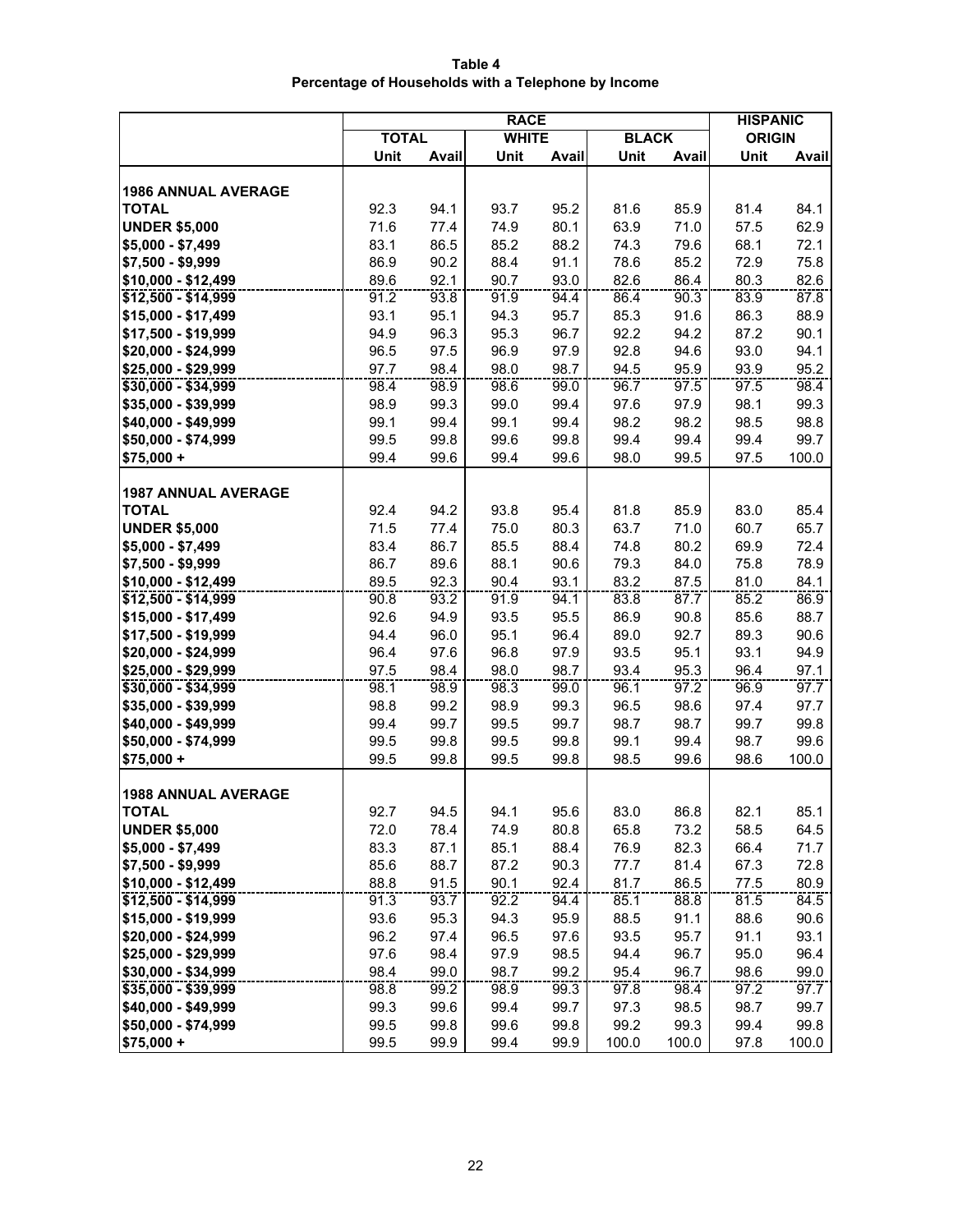**Table 4 Percentage of Households with a Telephone by Income**

|                               | <b>RACE</b>  |       |              |              |              |              | <b>HISPANIC</b> |              |
|-------------------------------|--------------|-------|--------------|--------------|--------------|--------------|-----------------|--------------|
|                               | <b>TOTAL</b> |       | <b>WHITE</b> |              | <b>BLACK</b> |              | <b>ORIGIN</b>   |              |
|                               | Unit         | Avail | Unit         | <b>Avail</b> | Unit         | Avail        | Unit            | Avail        |
|                               |              |       |              |              |              |              |                 |              |
| <b>1989 ANNUAL AVERAGE</b>    |              |       |              |              |              |              |                 |              |
| <b>TOTAL</b>                  | 93.1         | 94.9  | 94.5         | 95.9         | 83.2         | 87.1         | 83.0            | 86.0         |
| <b>UNDER \$5,000</b>          | 74.4         | 80.4  | 78.1         | 83.2         | 65.6         | 73.5         | 62.1            | 67.3         |
| $$5,000 - $7,499$             | 83.7         | 87.4  | 85.7         | 89.1         | 77.4         | 82.0         | 68.8            | 73.8         |
| \$7,500 - \$9,999             | 86.6         | 89.8  | 88.5         | 91.3         | 78.4         | 83.6         | 75.9            | 80.2         |
| \$10,000 - \$12,499           | 88.4         | 91.3  | 90.0         | 92.6         | 79.3         | 84.9         | 73.2            | 76.8         |
| \$12,500 - \$14,999           | 91.3         | 93.7  | 92.4         | 94.5         | 84.5         | 88.8         | 79.2            | 83.7         |
| \$15,000 - \$19,999           | 93.2         | 95.0  | 94.2         | 95.8         | 85.9         | 89.2         | 86.3            | 88.8         |
| \$20,000 - \$24,999           | 95.9         | 97.2  | 96.4         | 97.5         | 91.6         | 94.3         | 92.0            | 94.4         |
| \$25,000 - \$29,999           | 97.5         | 98.4  | 97.9         | 98.6         | 94.0         | 96.0         | 93.3            | 96.3         |
| \$30,000 - \$34,999           | 98.3         | 98.8  | 98.5         | 98.9         | 96.1         | 97.0         | 95.6            | 96.2         |
| $$35,000 - $39,999$           | 98.7         | 99.3  | 98.9         | 99.4         | 96.7         | 98.0         | 95.8            | 97.5         |
| \$40,000 - \$49,999           | 99.1         | 99.5  | 99.2         | 99.6         | 97.2         | 97.7         | 97.0            | 98.2         |
| \$50,000 - \$59,999           | 99.5         | 99.7  | 99.5         | 99.8         | 98.7         | 99.0         | 98.7            | 99.2         |
| \$60,000 - \$74,999           | 99.5         | 99.7  | 99.5         | 99.7         | 99.3         | 99.3         | 95.7            | 96.8         |
| $$75,000 +$                   | 99.5         | 99.8  | 99.5         | 99.8         | 99.5         | 99.5         | 99.7            | 99.7         |
|                               |              |       |              |              |              |              |                 |              |
| <b>1990 ANNUAL AVERAGE</b>    |              |       |              |              |              |              |                 |              |
| <b>TOTAL</b>                  | 93.3         | 95.0  | 94.6         | 96.1         | 83.5         | 87.0         | 82.7            | 85.3         |
| <b>UNDER \$5,000</b>          | 75.4         | 81.0  | 79.1         | 84.2         | 66.1         | 72.8         | 61.1            | 66.1         |
| $$5,000 - $7,499$             | 82.6         | 86.8  | 84.9         | 88.8         | 74.9         | 80.1         | 66.7            | 70.6         |
| \$7,500 - \$9,999             | 86.9         | 89.9  | 89.0         | 91.6         | 77.3         | 82.4         | 74.8            | 77.8         |
| $$10,000 - $12,499$           | 88.9         | 91.7  | 90.2         | 92.8         | 81.9         | 85.5         | 74.1            | 77.1         |
| \$12,500 - \$14,999           | 91.7         | 93.9  | 92.7         | 94.7         | 85.9         | 88.7         | 82.0            | 84.3         |
| \$15,000 - \$19,999           | 93.3         | 95.3  | 94.2         | 96.0         | 87.7         | 91.0         | 85.1            | 88.6         |
| \$20,000 - \$24,999           | 95.6         | 97.0  | 96.1         | 97.4         | 91.9         | 93.7         | 89.4            | 91.3         |
| \$25,000 - \$29,999           | 97.0         | 98.0  | 97.7         | 98.5         | 90.9         | 93.2         | 94.2            | 95.5         |
| \$30,000 - \$34,999           | 97.9         | 98.6  | 98.4         | 98.9         | 93.3         | 95.4         | 96.0            | 97.0         |
| \$35,000 - \$39,999           | 98.7         | 99.3  | 98.8         | 99.4         | 97.0         | 98.0         | 94.1            | 96.3         |
| \$40,000 - \$49,999           | 99.1         | 99.4  | 99.2         | 99.5         | 98.5         | 98.8         | 97.8            | 97.8         |
| \$50,000 - \$59,999           | 99.4         | 99.6  | 99.5         | 99.7         | 98.7         | 98.7         | 97.5            | 98.2         |
| \$60,000 - \$74,999           | 99.5         | 99.7  | 99.6         | 99.8         | 98.3         | 98.8         | 98.8            | 99.1         |
| $$75,000 +$                   | 99.5         | 99.8  | 99.5         | 99.8         | 98.6         | 98.6         | 97.7            | 99.6         |
|                               |              |       |              |              |              |              |                 |              |
| <b>1991 ANNUAL AVERAGE</b>    | 93.4         | 95.1  |              |              |              |              |                 |              |
| TOTAL<br><b>UNDER \$5,000</b> | 73.9         | 80.1  | 94.8<br>78.3 | 96.2<br>83.7 | 83.5<br>63.3 | 87.2<br>71.2 | 84.1<br>65.2    | 86.7<br>71.3 |
| $$5,000 - $7,499$             | 82.9         | 86.8  | 85.2         | 88.8         | 75.0         | 80.3         | 69.6            | 74.7         |
| \$7,500 - \$9,999             | 86.5         | 89.7  | 88.1         | 91.0         | 79.1         | 83.7         | 73.1            | 76.9         |
| \$10,000 - \$12,499           | 88.9         | 91.6  | 90.0         | 92.5         | 82.4         | 86.2         | 76.0            | 79.2         |
| $$12,500 - $14,999$           | 91.1         | 93.4  | 92.1         | 94.3         | 85.5         | 88.4         | 82.4            | 84.6         |
| \$15,000 - \$19,999           | 93.4         | 95.2  | 94.3         | 95.9         | 87.1         | 90.7         | 87.0            | 89.8         |
| \$20,000 - \$24,999           | 95.5         | 97.0  | 96.0         | 97.5         | 91.2         | 93.3         | 91.6            | 93.5         |
| \$25,000 - \$29,999           | 96.8         | 97.9  | 97.3         | 98.2         | 93.6         | 96.0         | 90.9            | 92.4         |
| \$30,000 - \$34,999           | 98.3         | 98.9  | 98.6         | 99.2         | 95.4         | 97.1         | 95.8            | 97.1         |
| \$35,000 - \$39,999           | 98.7         | 99.1  | 98.8         | 99.3         | 97.0         | 97.7         | 96.2            | 97.3         |
| \$40,000 - \$49,999           | 99.1         | 99.5  | 99.2         | 99.6         | 98.1         | 98.6         | 98.2            | 98.8         |
| \$50,000 - \$59,999           | 99.5         | 99.7  | 99.5         | 99.7         | 98.6         | 99.0         | 97.9            | 98.6         |
| \$60,000 - \$74,999           | 99.7         | 99.9  | 99.7         | 99.9         | 99.3         | 99.5         | 98.8            | 99.2         |
| $$75,000 +$                   | 99.7         | 99.9  | 99.7         | 99.9         | 99.6         | 100.0        | 98.5            | 99.6         |
|                               |              |       |              |              |              |              |                 |              |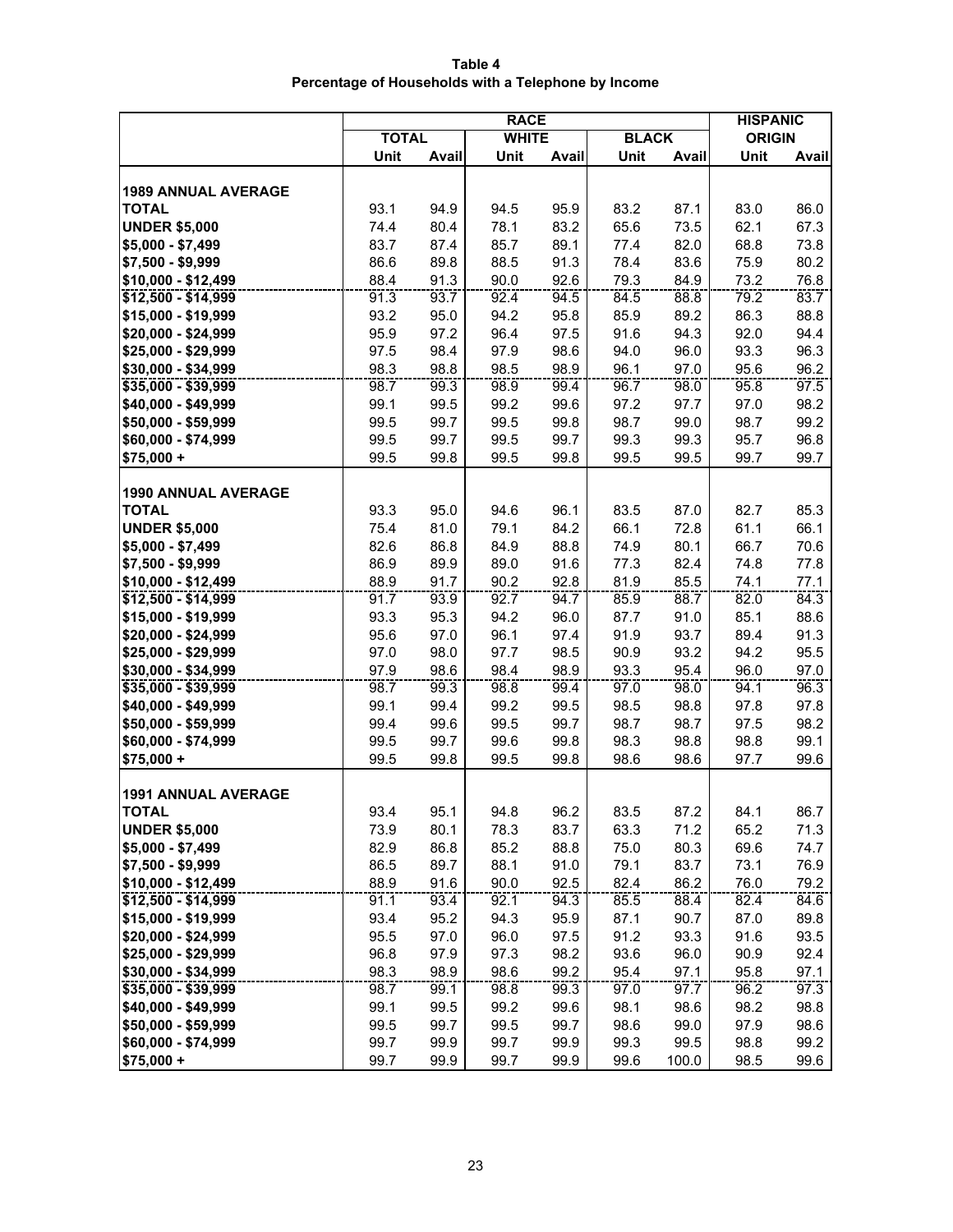**Table 4 Percentage of Households with a Telephone by Income**

|                               | <b>RACE</b>  |              |              |              |              |              | <b>HISPANIC</b> |              |
|-------------------------------|--------------|--------------|--------------|--------------|--------------|--------------|-----------------|--------------|
|                               | <b>TOTAL</b> |              | <b>WHITE</b> |              | <b>BLACK</b> |              | <b>ORIGIN</b>   |              |
|                               | Unit         | Avail        | Unit         | <b>Avail</b> | Unit         | Avail        | Unit            | Avail        |
|                               |              |              |              |              |              |              |                 |              |
| <b>1992 ANNUAL AVERAGE</b>    |              |              |              |              |              |              |                 |              |
| <b>TOTAL</b>                  | 93.8         | 95.3         | 95.2         | 96.4         | 84.2         | 87.9         | 85.8            | 88.2         |
| <b>UNDER \$5,000</b>          | 72.0         | 78.1         | 75.5         | 81.1         | 64.1         | 71.3         | 65.0            | 70.7         |
| $$5,000 - $7,499$             | 83.2         | 86.8         | 85.4         | 88.3         | 76.3         | 82.3         | 72.0            | 75.5         |
| $$7,500 - $9,999$             | 87.5         | 90.2         | 89.2         | 91.4         | 79.9         | 84.9         | 76.2            | 79.9         |
| \$10,000 - \$12,499           | 90.5         | 92.9         | 91.6         | 93.9         | 84.6         | 87.9         | 82.1            | 85.3         |
| \$12,500 - \$14,999           | 91.5         | 93.7         | 92.7         | 94.7         | 85.1         | 88.4         | 85.7            | 88.8         |
| \$15,000 - \$19,999           | 93.3         | 95.0         | 94.3         | 95.7         | 86.6         | 90.6         | 86.7            | 89.5         |
| \$20,000 - \$24,999           | 95.9         | 97.1         | 96.5         | 97.5         | 91.2         | 93.7         | 93.2            | 94.5         |
| \$25,000 - \$29,999           | 97.1         | 98.0         | 97.6         | 98.5         | 92.6         | 94.6         | 94.8            | 95.6         |
| \$30,000 - \$34,999           | 98.2         | 98.9         | 98.4         | 99.0         | 96.3         | 97.4         | 96.1            | 97.1         |
| \$35,000 - \$39,999           | 98.6         | 99.0         | 98.9         | 99.3         | 96.4         | 97.4         | 96.6            | 97.5         |
| \$40,000 - \$49,999           | 99.2         | 99.5         | 99.4         | 99.6         | 97.6         | 98.5         | 98.2            | 98.7         |
| \$50,000 - \$59,999           | 99.4         | 99.7         | 99.4         | 99.7         | 98.9         | 99.6         | 98.3            | 98.5         |
| \$60,000 - \$74,999           | 99.5         | 99.8         | 99.5         | 99.8         | 99.3         | 99.6         | 98.9            | 99.7         |
| $$75,000 +$                   | 99.4         | 99.7         | 99.5         | 99.8         | 97.7         | 97.9         | 99.1            | 99.1         |
|                               |              |              |              |              |              |              |                 |              |
| <b>1993 ANNUAL AVERAGE</b>    |              |              |              |              |              |              |                 |              |
| <b>TOTAL</b>                  | 94.2         | 95.6         | 95.5         | 96.6         | 85.2         | 88.3         | 86.7            | 88.8         |
| <b>UNDER \$5,000</b>          | 72.9         | 78.9         | 76.4         | 82.0         | 65.5         | 72.7         | 66.3            | 70.7         |
| $$5,000 - $7,499$             | 84.0         | 87.2         | 85.7         | 88.8         | 78.7         | 82.4         | 75.7            | 78.6         |
| \$7,500 - \$9,999             | 87.4         | 90.1         | 89.1         | 91.4         | 80.1         | 84.6         | 79.7            | 82.8         |
| \$10,000 - \$12,499           | 90.6         | 92.7         | 91.9         | 93.8         | 82.9         | 86.7         | 85.7            | 88.3         |
| \$12,500 - \$14,999           | 92.0         | 94.1         | 93.2         | 95.1         | 84.8         | 88.7         | 84.0            | 86.2         |
| \$15,000 - \$19,999           | 93.6         | 95.2         | 94.5         | 96.0         | 88.0         | 90.4         | 85.3            | 88.3         |
| \$20,000 - \$24,999           | 96.3         | 97.5         | 96.8         | 97.8         | 92.6         | 94.6         | 91.9            | 94.6         |
| \$25,000 - \$29,999           | 97.7         | 98.5         | 98.1         | 98.8         | 94.5         | 96.1         | 95.5            | 96.9         |
| \$30,000 - \$34,999           | 98.3         | 98.9         | 98.6         | 99.1         | 96.3         | 96.9         | 96.2            | 97.3         |
| \$35,000 - \$39,999           | 98.6         | 99.0         | 98.8         | 99.2         | 96.3         | 97.1         | 95.7            | 96.3         |
| \$40,000 - \$49,999           | 99.2         | 99.5         | 99.3         | 99.5         | 98.2         | 98.6         | 96.9            | 97.4         |
| \$50,000 - \$59,999           | 99.5         | 99.7         | 99.5         | 99.7         | 99.0         | 99.3         | 98.4            | 99.1         |
| \$60,000 - \$74,999           | 99.6         | 99.8         | 99.6         | 99.8         | 99.3         | 99.3         | 100.0           | 100.0        |
| $$75,000 +$                   | 99.5         | 99.8         | 99.5         | 99.8         | 99.4         | 100.0        | 100.0           | 100.0        |
| <b>1994 ANNUAL AVERAGE</b>    |              |              |              |              |              |              |                 |              |
|                               |              |              |              |              |              |              |                 |              |
| TOTAL<br><b>UNDER \$5,000</b> | 93.8<br>76.1 | 95.4<br>82.1 | 95.1<br>79.8 | 96.4<br>84.6 | 85.7<br>68.7 | 89.4<br>77.4 | 86.0<br>66.3    | 88.3<br>71.8 |
| $$5,000 - $7,499$             | 82.7         | 87.0         | 84.9         | 88.9         | 77.2         | 82.4         | 73.1            | 77.3         |
| \$7,500 - \$9,999             | 87.3         | 90.5         | 89.1         | 92.1         | 81.4         | 84.9         | 81.1            | 83.8         |
| \$10,000 - \$12,499           | 89.6         | 92.2         | 90.9         | 93.1         | 81.5         | 88.6         | 83.3            | 86.2         |
| \$12,500 - \$14,999           | 91.5         | 94.0         | 92.9         | 95.0         | 85.5         | 89.2         | 84.6            | 87.8         |
| \$15,000 - \$19,999           | 93.6         | 95.3         | 94.4         | 95.8         | 86.6         | 92.2         | 87.6            | 89.7         |
| \$20,000 - \$24,999           | 95.2         | 96.7         | 95.8         | 97.2         | 90.3         | 93.5         | 91.4            | 93.5         |
| \$25,000 - \$29,999           | 96.6         | 97.6         | 97.0         | 97.9         | 93.9         | 95.8         | 92.1            | 93.3         |
| \$30,000 - \$34,999           | 97.3         | 98.2         | 97.7         | 98.5         | 93.8         | 95.7         | 91.7            | 93.9         |
| \$35,000 - \$39,999           | 97.8         | 98.5         | 98.1         | 98.6         | 94.4         | 97.3         | 95.2            | 96.0         |
| \$40,000 - \$49,999           | 98.6         | 99.1         | 98.8         | 99.3         | 97.2         | 97.8         | 96.4            | 96.6         |
| \$50,000 - \$59,999           | 99.0         | 99.3         | 99.2         | 99.4         | 96.3         | 98.1         | 99.5            | 99.7         |
| \$60,000 - \$74,999           | 99.4         | 99.5         | 99.4         | 99.5         | 99.5         | 99.7         | 98.3            | 98.5         |
| $$75,000 +$                   | 99.1         | 99.4         | 99.2         | 99.4         | 98.6         | 99.3         | 98.7            | 98.7         |
|                               |              |              |              |              |              |              |                 |              |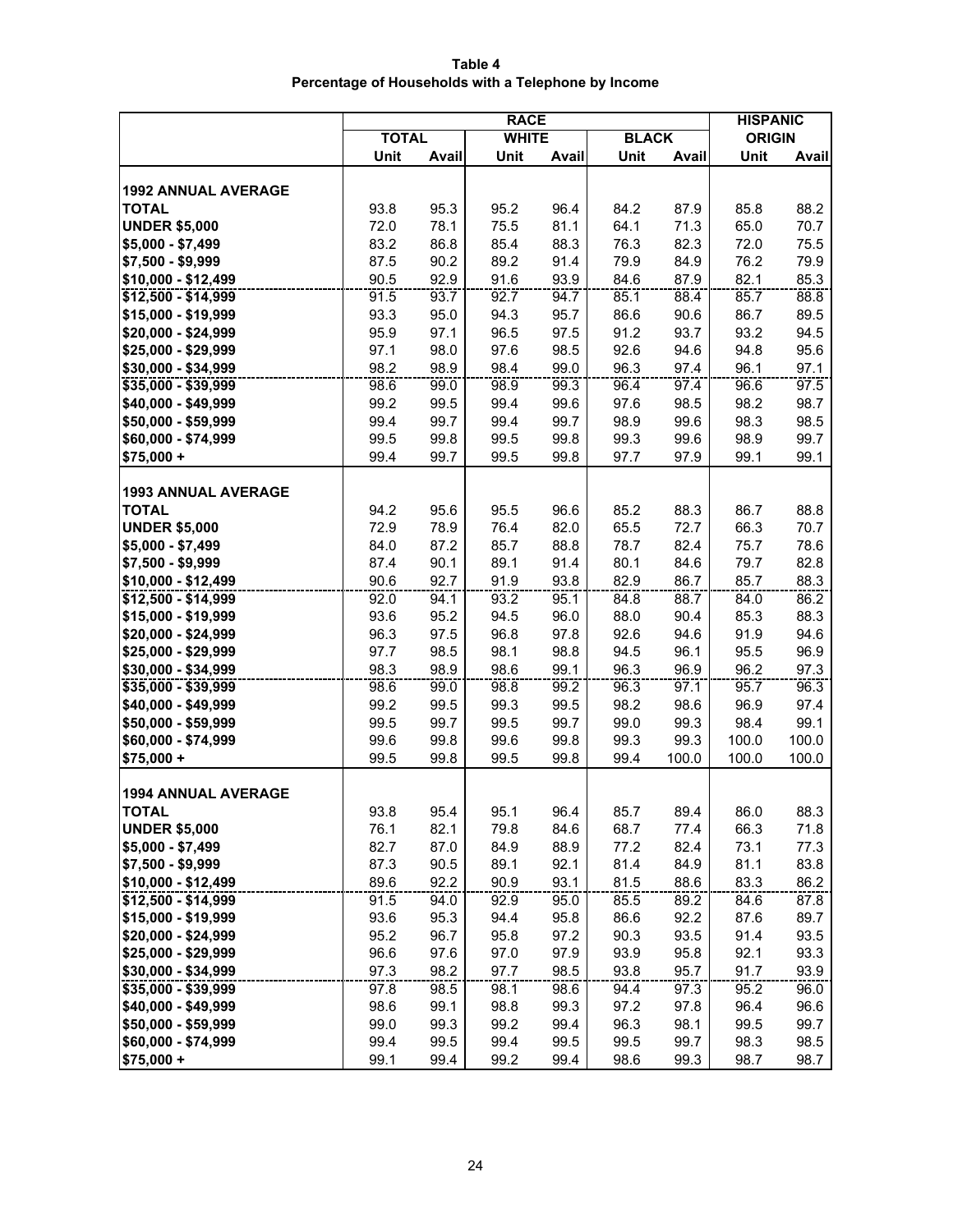**Table 4 Percentage of Households with a Telephone by Income**

|                                            | <b>RACE</b>  |              |              |              |              | <b>HISPANIC</b> |               |              |
|--------------------------------------------|--------------|--------------|--------------|--------------|--------------|-----------------|---------------|--------------|
|                                            | <b>TOTAL</b> |              | <b>WHITE</b> |              | <b>BLACK</b> |                 | <b>ORIGIN</b> |              |
|                                            | Unit         | Avail        | Unit         | Avail        | Unit         | Avail           | Unit          | Avail        |
|                                            |              |              |              |              |              |                 |               |              |
| <b>1995 ANNUAL AVERAGE</b>                 |              |              |              |              |              |                 |               |              |
| <b>TOTAL</b>                               | 93.9         | 95.2         | 95.2         | 96.2         | 86.2         | 89.2            | 85.9          | 87.8         |
| <b>UNDER \$5,000</b>                       | 75.3         | 80.5         | 79.1         | 83.0         | 67.4         | 75.1            | 68.8          | 72.2         |
| $$5,000 - $7,499$                          | 82.8         | 86.3         | 84.8         | 87.7         | 77.9         | 83.0            | 72.6          | 75.5         |
| $$7,500 - $9,999$                          | 87.3         | 89.6         | 89.5         | 91.5         | 79.0         | 83.3            | 78.0          | 80.4         |
| \$10,000 - \$12,499                        | 89.8         | 92.1         | 91.2         | 93.2         | 83.5         | 87.6            | 84.2          | 86.4         |
| \$12,500 - \$14,999                        | 91.7         | 93.5         | 92.8         | 94.4         | 86.4         | 89.3            | 84.9          | 86.8         |
| \$15,000 - \$19,999                        | 93.1         | 95.0         | 94.1         | 95.6         | 88.5         | 92.4            | 84.9          | 87.6         |
| \$20,000 - \$24,999                        | 95.4         | 96.4         | 96.0         | 96.9         | 92.4         | 94.1            | 90.2          | 92.1         |
| \$25,000 - \$29,999                        | 96.6         | 97.6         | 97.0         | 97.9         | 93.7         | 95.6            | 92.2          | 94.3         |
| \$30,000 - \$34,999                        | 97.6         | 98.0         | 97.9         | 98.3         | 94.3         | 95.2            | 94.2          | 95.1         |
| \$35,000 - \$39,999                        | 98.3         | 98.7         | 98.5         | 98.8         | 96.9         | 97.5            | 97.3          | 98.4         |
| \$40,000 - \$49,999                        | 98.6         | 98.9         | 98.8         | 99.0         | 97.1         | 97.8            | 96.6          | 96.6         |
| \$50,000 - \$59,999                        | 98.8         | 99.1         | 99.0         | 99.3         | 97.7         | 98.2            | 95.7          | 97.0         |
| \$60,000 - \$74,999                        | 99.2         | 99.3         | 99.2         | 99.4         | 98.8         | 99.0            | 98.6          | 99.4         |
| $$75,000 +$                                | 99.0         | 99.2         | 99.0         | 99.2         | 99.1         | 99.5            | 99.0          | 99.0         |
|                                            |              |              |              |              |              |                 |               |              |
| <b>1996 ANNUAL AVERAGE</b>                 |              |              |              |              |              |                 |               |              |
| <b>TOTAL</b>                               | 93.9         | 95.0         | 94.9         | 95.8         | 87.3         | 89.8            | 86.4          | 88.0         |
| <b>UNDER \$5,000</b>                       | 75.6         | 80.3         | 78.0         | 81.7         | 70.1         | 76.9            | 68.0          | 71.4         |
| $$5,000 - $7,499$                          | 83.1         | 85.8         | 84.5         | 86.6         | 79.9         | 84.3            | 76.9          | 78.8         |
| \$7,500 - \$9,999                          | 87.2         | 89.8         | 88.6         | 90.7         | 81.9         | 86.7            | 79.7          | 82.3         |
| \$10,000 - \$12,499                        | 88.8         | 91.4         | 90.2         | 92.3         | 83.5         | 88.1            | 82.0          | 84.3         |
| \$12,500 - \$14,999                        | 91.7         | 93.5         | 92.8         | 94.4         | 86.1         | 89.5            | 85.1          | 87.0         |
| \$15,000 - \$19,999                        | 93.0         | 94.6         | 93.7         | 95.1         | 88.7         | 91.3            | 86.5          | 88.7         |
| \$20,000 - \$24,999                        | 94.5         | 95.6         | 95.1         | 96.0         | 91.3         | 92.6            | 86.5          | 88.6         |
| \$25,000 - \$29,999                        | 96.2         | 97.1         | 96.5         | 97.3         | 93.3         | 95.0            | 94.5          | 95.4         |
| \$30,000 - \$34,999                        | 97.5         | 98.1         | 97.7         | 98.3         | 96.4         | 97.4            | 95.7          | 96.3         |
| \$35,000 - \$39,999                        | 97.9         | 98.3         | 97.8         | 98.2         | 97.5         | 98.0            | 95.2          | 95.7         |
| \$40,000 - \$49,999                        | 98.5         | 98.9         | 98.7         | 99.0         | 96.7         | 97.0            | 96.1          | 97.5         |
| \$50,000 - \$59,999                        | 98.8         | 99.0         | 99.0         | 99.1         | 97.3         | 97.6            | 97.5          | 98.2         |
| \$60,000 - \$74,999                        | 98.8         | 99.1         | 99.0         | 99.3         | 97.3         | 97.3            | 97.9          | 99.4         |
| $$75,000 +$                                | 98.9         | 99.2         | 99.0         | 99.2         | 98.7         | 99.2            | 98.4          | 98.7         |
|                                            |              |              |              |              |              |                 |               |              |
| <b>1997 ANNUAL AVERAGE</b>                 |              |              |              |              |              |                 |               |              |
| TOTAL                                      | 93.9         | 95.0         | 95.0         | 95.9         | 86.9         | 89.5            | 86.7          | 88.6         |
| <b>UNDER \$5,000</b>                       | 75.7         | 80.8         | 79.1         | 83.5         | 68.4         | 75.1            | 68.5          | 73.5         |
| $$5,000 - $7,499$                          | 82.8         | 85.9         | 84.5         | 87.1         | 78.1         | 82.4            | 74.6          | 77.0         |
| \$7,500 - \$9,999                          | 86.7         | 89.5         | 89.0         | 91.2         | 78.6         | 83.3            | 79.3          | 81.4         |
| \$10,000 - \$12,499                        | 89.9         | 91.9         | 90.9         | 92.7         | 85.3         | 88.1            | 82.4          | 86.0         |
| \$12,500 - \$14,999                        | 91.0         | 93.1         | 92.4         | 94.0         | 83.9         | 88.1            | 84.5          | 86.4         |
| \$15,000 - \$19,999                        | 93.1         | 94.6         | 94.1         | 95.3         | 88.8         | 91.8            | 86.7          | 88.4         |
| \$20,000 - \$24,999                        | 95.0         | 95.9         | 95.4         | 96.2         | 92.1         | 93.9            | 89.6          | 90.9         |
| \$25,000 - \$29,999                        | 95.8         | 96.8         | 96.2         | 97.1         | 92.6         | 94.7            | 91.8          | 93.7         |
| \$30,000 - \$34,999                        | 97.2         | 97.9         | 97.5         | 98.1         | 95.1         | 95.9            | 93.6          | 94.9         |
| \$35,000 - \$39,999                        | 97.4         | 97.9         | 97.9         | 98.1         | 94.8         | 96.2            | 94.9          | 96.4         |
| \$40,000 - \$49,999<br>\$50,000 - \$59,999 | 98.2         | 98.6<br>98.8 | 98.4<br>98.5 | 98.7<br>98.9 | 97.0<br>96.9 | 97.8<br>97.3    | 96.6<br>97.7  | 97.4<br>98.6 |
|                                            | 98.4<br>99.0 |              |              |              |              |                 |               |              |
| \$60,000 - \$74,999                        |              | 99.2         | 99.0         | 99.2         | 99.5         | 99.8            | 98.4          | 98.4         |
| $$75,000 +$                                | 99.0         | 99.2         | 99.1         | 99.3         | 98.5         | 98.8            | 98.1          | 98.3         |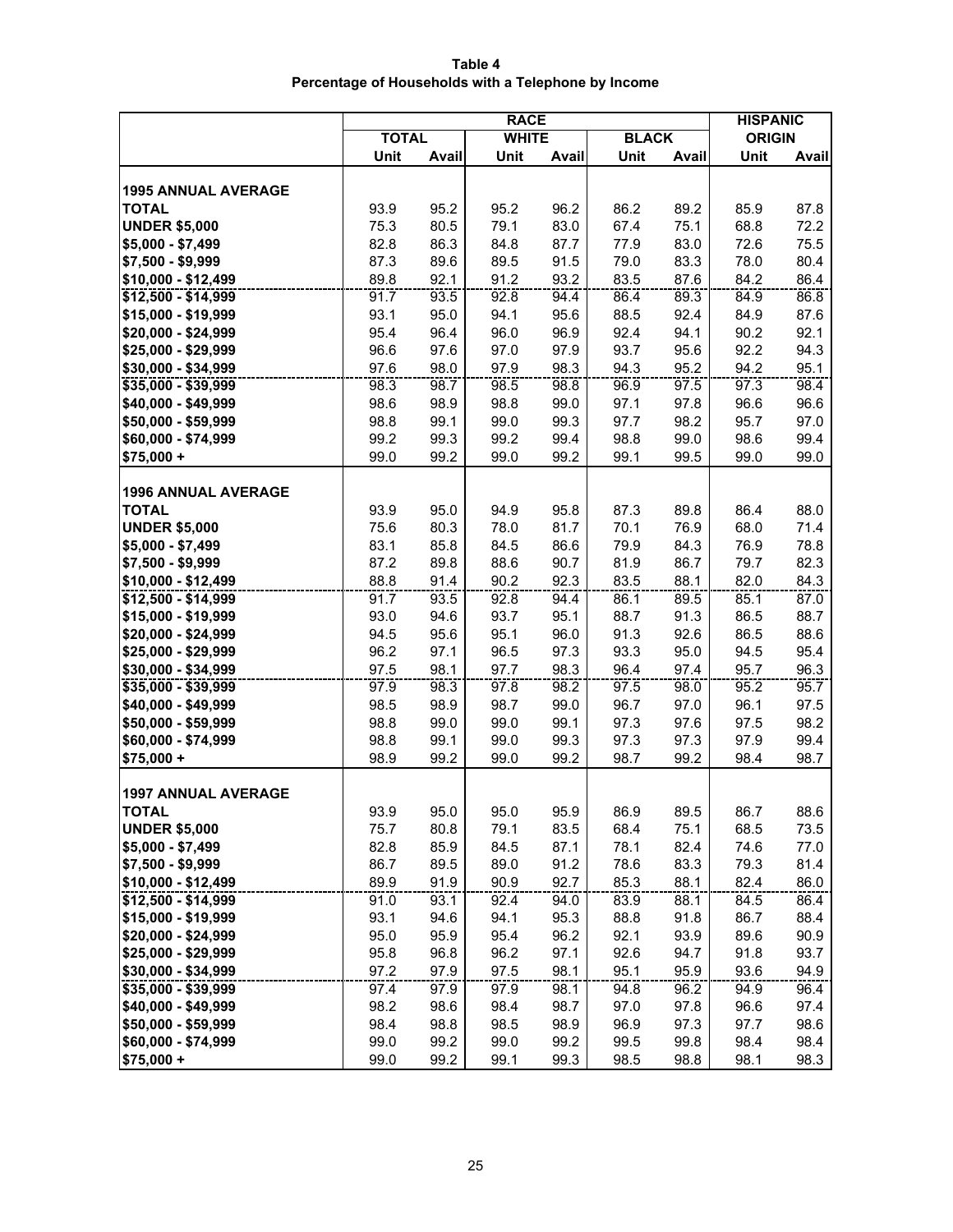**Table 4 Percentage of Households with a Telephone by Income**

|                                            | <b>RACE</b>  |              |              |              |              |              | <b>HISPANIC</b> |              |
|--------------------------------------------|--------------|--------------|--------------|--------------|--------------|--------------|-----------------|--------------|
|                                            | <b>TOTAL</b> |              | <b>WHITE</b> |              | <b>BLACK</b> |              | <b>ORIGIN</b>   |              |
|                                            | Unit         | Avail        | Unit         | Avail        | Unit         | Avail        | Unit            | Avail        |
|                                            |              |              |              |              |              |              |                 |              |
| <b>1998 ANNUAL AVERAGE</b>                 |              |              |              |              |              |              |                 |              |
| <b>TOTAL</b>                               | 94.1         | 95.2         | 95.1         | 96.0         | 87.9         | 89.7         | 88.4            | 90.0         |
| <b>UNDER \$5,000</b>                       | 77.2         | 81.3         | 80.1         | 83.8         | 70.3         | 75.2         | 72.0            | 75.3         |
| $$5,000 - $7,499$                          | 83.0         | 85.9         | 84.9         | 87.6         | 77.6         | 81.0         | 77.0            | 80.6         |
| $$7,500 - $9,999$                          | 87.4         | 89.3         | 88.8         | 90.6         | 83.3         | 85.0         | 79.7            | 81.6         |
| \$10,000 - \$12,499                        | 89.8         | 91.7         | 90.7         | 92.5         | 85.7         | 88.5         | 84.6            | 86.2         |
| \$12,500 - \$14,999                        | 91.0         | 92.8         | 92.0         | 93.7         | 85.8         | 88.2         | 85.3            | 86.4         |
| \$15,000 - \$19,999                        | 93.0         | 94.2         | 94.0         | 95.2         | 88.3         | 89.6         | 89.6            | 91.0         |
| \$20,000 - \$24,999                        | 93.9         | 95.2         | 94.6         | 95.8         | 90.2         | 92.2         | 88.4            | 90.2         |
| \$25,000 - \$29,999                        | 95.6         | 96.6         | 95.8         | 96.7         | 94.0         | 95.9         | 91.3            | 93.5         |
| \$30,000 - \$34,999                        | 97.1         | 97.8         | 97.5         | 98.2         | 94.3         | 95.6         | 95.3            | 96.7         |
| \$35,000 - \$39,999                        | 97.5         | 98.0         | 97.8         | 98.3         | 95.4         | 96.4         | 95.9            | 96.8         |
| \$40,000 - \$49,999                        | 98.1         | 98.5         | 98.3         | 98.7         | 96.2         | 96.7         | 96.9            | 97.4         |
| \$50,000 - \$59,999                        | 98.1         | 98.5         | 98.2         | 98.6         | 96.8         | 97.5         | 95.7            | 96.7         |
| \$60,000 - \$74,999                        | 98.6         | 98.8         | 98.8         | 99.0         | 96.9         | 97.4         | 97.5            | 97.5         |
| $$75,000 +$                                | 99.0         | 99.2         | 99.0         | 99.2         | 99.1         | 99.1         | 98.6            | 98.8         |
|                                            |              |              |              |              |              |              |                 |              |
| <b>1999 ANNUAL AVERAGE</b>                 |              |              |              |              |              |              |                 |              |
| <b>TOTAL</b>                               | 94.2         | 95.0         | 95.2         | 95.9         | 87.7         | 89.6         | 89.9            | 90.9         |
| <b>UNDER \$5,000</b>                       | 76.0         | 79.8         | 79.0         | 82.6         | 69.5         | 74.2         | 72.8            | 75.6         |
| $$5,000 - $7,499$                          | 82.9         | 85.3         | 84.6         | 87.0         | 78.3         | 81.2         | 79.8            | 83.3         |
| \$7,500 - \$9,999                          | 88.3         | 90.3         | 89.9<br>90.4 | 91.5         | 81.8<br>82.1 | 85.5         | 85.0<br>85.2    | 85.8<br>86.5 |
| \$10,000 - \$12,499<br>\$12,500 - \$14,999 | 88.9<br>90.3 | 90.5<br>92.0 | 91.0         | 91.8<br>92.4 | 87.1         | 84.9<br>89.8 | 84.8            | 85.9         |
| \$15,000 - \$19,999                        | 92.5         | 94.0         | 93.5         | 94.7         | 87.0         | 90.2         | 88.3            | 89.5         |
| \$20,000 - \$24,999                        | 94.1         | 95.1         | 94.8         | 95.7         | 90.5         | 92.1         | 91.5            | 92.8         |
| \$25,000 - \$29,999                        | 95.3         | 96.2         | 95.9         | 96.6         | 91.8         | 93.5         | 95.2            | 95.7         |
| \$30,000 - \$34,999                        | 96.7         | 97.4         | 97.2         | 97.7         | 93.9         | 95.5         | 94.7            | 95.2         |
| \$35,000 - \$39,999                        | 97.3         | 97.8         | 97.8         | 98.2         | 94.3         | 95.1         | 96.1            | 96.6         |
| \$40,000 - \$49,999                        | 98.2         | 98.5         | 98.3         | 98.6         | 97.2         | 97.6         | 95.8            | 96.5         |
| \$50,000 - \$59,999                        | 98.2         | 98.5         | 98.3         | 98.7         | 97.2         | 97.4         | 98.1            | 98.5         |
| \$60,000 - \$74,999                        | 98.6         | 98.8         | 98.6         | 98.9         | 97.6         | 98.4         | 98.2            | 98.4         |
| $$75,000 +$                                | 98.8         | 99.0         | 98.9         | 99.1         | 97.8         | 98.2         | 97.7            | 98.2         |
|                                            |              |              |              |              |              |              |                 |              |
| <b>MARCH 2000</b>                          |              |              |              |              |              |              |                 |              |
| TOTAL                                      | 94.6         | 95.3         | 95.4         | 96.0         | 89.7         | 91.2         | 90.6            | 91.5         |
| <b>UNDER \$5,000</b>                       | 80.3         | 83.3         | 84.4         | 87.2         | 71.4         | 74.5         | 81.1            | 83.8         |
| $$5,000 - $7,499$                          | 83.5         | 85.8         | 83.6         | 85.8         | 82.8         | 85.6         | 80.6            | 84.4         |
| \$7,500 - \$9,999                          | 88.1         | 90.5         | 89.7         | 91.7         | 82.9         | 86.1         | 89.2            | 90.9         |
| \$10,000 - \$12,499                        | 89.5         | 91.2         | 90.5         | 92.1         | 85.8         | 87.9         | 81.4            | 83.8         |
| \$12,500 - \$14,999                        | 92.0         | 93.1         | 92.9         | 94.0         | 87.6         | 88.6         | 87.7            | 88.3         |
| \$15,000 - \$19,999                        | 92.3         | 93.7         | 93.3         | 94.5         | 87.7         | 89.7         | 84.9            | 86.5         |
| \$20,000 - \$24,999                        | 94.8         | 95.3         | 95.0         | 95.5         | 93.5         | 94.3         | 91.0            | 91.0         |
| \$25,000 - \$29,999                        | 96.0         | 96.5         | 96.4         | 96.8         | 93.1         | 94.6         | 94.1            | 94.5         |
| \$30,000 - \$34,999                        | 95.9         | 96.6         | 96.0         | 96.8         | 94.9         | 95.4         | 93.3            | 94.4         |
| \$35,000 - \$39,999                        | 97.4         | 97.8         | 97.8         | 98.3         | 94.6         | 95.6         | 95.4            | 95.4         |
| \$40,000 - \$49,999                        | 97.4         | 97.8         | 97.8         | 98.1         | 94.4         | 94.7         | 96.8            | 97.2         |
| \$50,000 - \$59,999                        | 98.3         | 98.5         | 98.3         | 98.5         | 97.7         | 98.1         | 97.6            | 97.6         |
| \$60,000 - \$74,999                        | 98.4         | 98.5         | 98.5         | 98.7         | 96.3         | 96.6         | 96.8            | 97.4         |
| $$75,000 +$                                | 98.5         | 98.7         | 98.5         | 98.7         | 96.8         | 97.2         | 95.6            | 96.1         |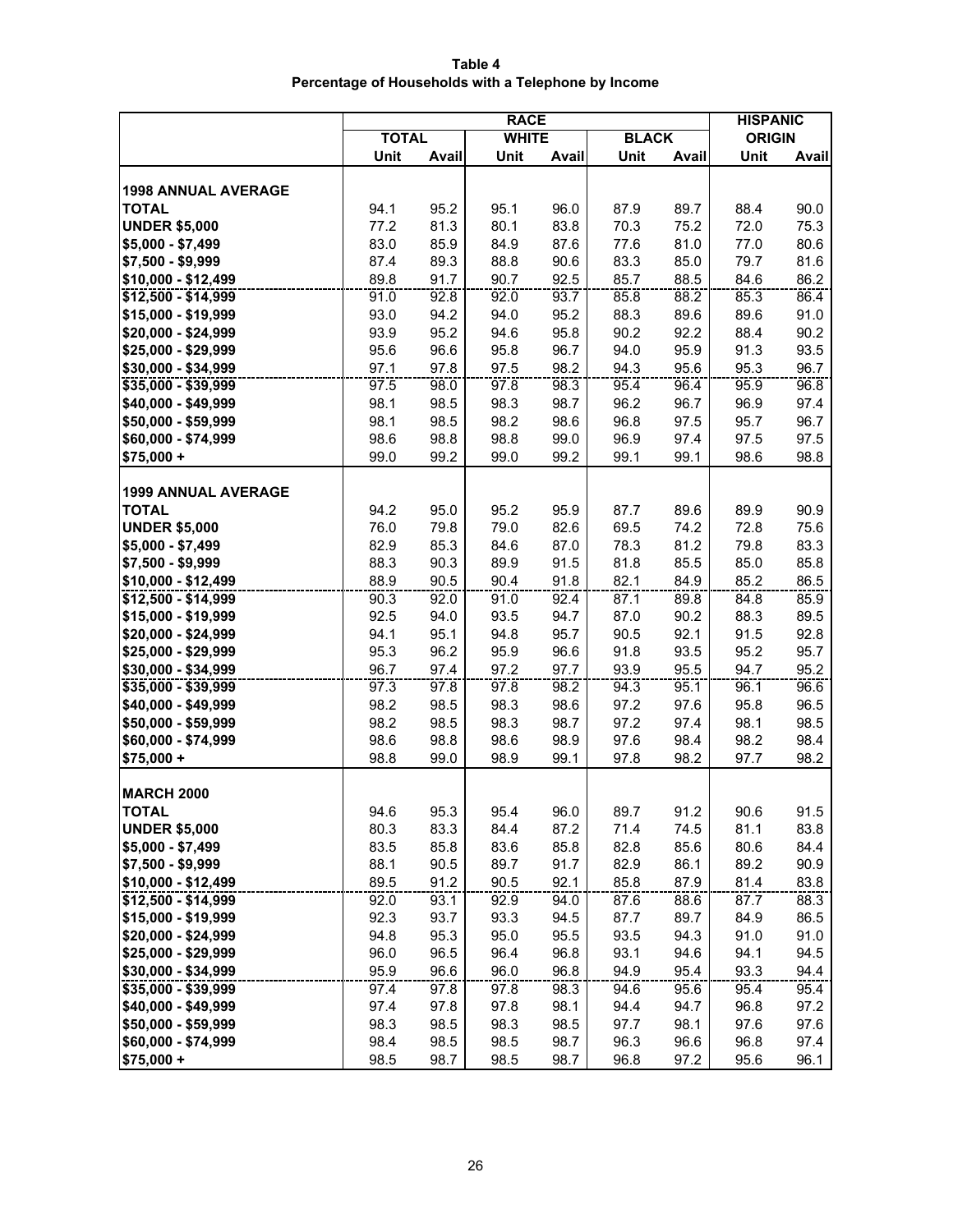**Table 4 Percentage of Households with a Telephone by Income**

|                               | <b>RACE</b>  |              |              |              |              |              | <b>HISPANIC</b> |              |
|-------------------------------|--------------|--------------|--------------|--------------|--------------|--------------|-----------------|--------------|
|                               | <b>TOTAL</b> |              | <b>WHITE</b> |              | <b>BLACK</b> |              | <b>ORIGIN</b>   |              |
|                               | Unit         | Avail        | Unit         | Avail        | Unit         | Avail        | Unit            | Avail        |
|                               |              |              |              |              |              |              |                 |              |
| <b>JULY 2000</b>              |              |              |              |              |              |              |                 |              |
| <b>TOTAL</b>                  | 94.4         | 95.2         | 95.2         | 95.9         | 89.2         | 90.6         | 90.5            | 91.7         |
| <b>UNDER \$5,000</b>          | 79.2         | 82.5         | 81.5         | 84.7         | 72.9         | 76.3         | 75.2            | 78.5         |
| $$5,000 - $7,499$             | 85.3         | 87.0         | 86.3         | 88.1         | 82.4         | 83.9         | 83.5            | 85.5         |
| $$7,500 - $9,999$             | 86.5         | 88.9         | 88.0         | 89.7         | 81.1         | 85.8         | 86.1            | 87.4         |
| \$10,000 - \$12,499           | 90.3         | 91.7         | 91.1         | 92.4         | 86.3         | 88.9         | 85.4            | 87.5         |
| \$12,500 - \$14,999           | 92.1         | 93.7         | 93.6         | 95.1         | 85.6         | 87.4         | 88.1            | 90.4         |
| \$15,000 - \$19,999           | 90.8         | 92.5         | 91.5         | 93.2         | 87.1         | 89.2         | 88.4            | 89.8         |
| \$20,000 - \$24,999           | 93.3         | 94.6         | 93.8         | 95.1         | 91.0         | 92.8         | 90.4            | 91.6         |
| \$25,000 - \$29,999           | 95.7         | 96.5         | 96.5         | 97.3         | 92.2         | 93.3         | 92.9            | 94.4         |
| $$30,000 - $34,999$           | 96.5         | 97.1         | 96.5         | 97.1         | 95.6         | 96.6         | 95.3            | 95.6         |
| \$35,000 - \$39,999           | 97.1         | 97.5         | 97.5         | 97.8         | 94.9         | 94.9         | 94.9            | 95.6         |
| \$40,000 - \$49,999           | 98.0         | 98.6         | 98.0         | 98.6         | 97.2         | 98.3         | 98.2            | 99.3         |
| \$50,000 - \$59,999           | 98.0         | 98.4         | 98.3         | 98.6         | 96.0         | 97.0         | 98.0            | 98.0         |
| \$60,000 - \$74,999           | 98.6         | 98.8         | 98.8         | 99.0         | 96.7         | 97.1         | 95.9            | 96.4         |
| $$75,000 +$                   | 98.5         | 98.8         | 98.5         | 98.8         | 98.3         | 98.3         | 96.9            | 97.4         |
|                               |              |              |              |              |              |              |                 |              |
| <b>NOVEMBER 2000</b>          |              |              |              |              |              |              |                 |              |
| <b>TOTAL</b>                  | 94.1         | 95.0         | 94.9         | 95.7         | 88.9         | 90.3         | 90.4            | 91.5         |
| <b>UNDER \$5,000</b>          | 80.4         | 83.6         | 83.3         | 86.7         | 74.7         | 78.2         | 80.6            | 83.7         |
| $$5,000 - $7,499$             | 83.7         | 86.1         | 85.2         | 87.0         | 79.9         | 84.3         | 83.0            | 84.1         |
| \$7,500 - \$9,999             | 86.3         | 88.4         | 87.5         | 89.6         | 82.7         | 85.2         | 82.1            | 82.8         |
| $$10,000 - $12,499$           | 90.1         | 91.7         | 91.1         | 92.9         | 85.6         | 85.8         | 85.3            | 86.7         |
| \$12,500 - \$14,999           | 90.5         | 91.9         | 91.5         | 92.8         | 86.4         | 87.7         | 88.3            | 90.9         |
| \$15,000 - \$19,999           | 91.9         | 93.4         | 93.0         | 94.5         | 85.9         | 88.3         | 88.3            | 89.2         |
| \$20,000 - \$24,999           | 93.1         | 94.3         | 94.2         | 95.1         | 86.9         | 89.5         | 91.0            | 91.3         |
| \$25,000 - \$29,999           | 94.7         | 95.8         | 95.1         | 96.2         | 92.2         | 93.5         | 92.0            | 93.9         |
| \$30,000 - \$34,999           | 96.9         | 97.3         | 97.2         | 97.6         | 95.7         | 96.4         | 92.4            | 92.8         |
| \$35,000 - \$39,999           | 97.0         | 97.7         | 97.3         | 98.0         | 95.7         | 96.5         | 96.0            | 96.4         |
| \$40,000 - \$49,999           | 97.7         | 98.2         | 97.8         | 98.4         | 96.3         | 96.3         | 95.0            | 96.8         |
| \$50,000 - \$59,999           | 97.8         | 98.1         | 97.8         | 98.2         | 97.4         | 97.4         | 97.2            | 97.7         |
| \$60,000 - \$74,999           | 98.3         | 98.8         | 98.3         | 98.7         | 98.0         | 98.7         | 95.0            | 95.8         |
| $$75,000 +$                   | 98.3         | 98.6         | 98.4         | 98.7         | 97.5         | 97.6         | 98.1            | 98.7         |
| <b>2000 ANNUAL AVERAGE</b>    |              |              |              |              |              |              |                 |              |
|                               |              |              |              |              |              |              |                 |              |
| TOTAL<br><b>UNDER \$5,000</b> | 94.4<br>80.0 | 95.2<br>83.1 | 95.2<br>83.1 | 95.9<br>86.2 | 89.3<br>73.0 | 90.7<br>76.3 | 90.5<br>79.0    | 91.6<br>82.0 |
| $$5,000 - $7,499$             | 84.2         | 86.3         | 85.0         | 87.0         | 81.7         | 84.6         | 82.4            | 84.7         |
| \$7,500 - \$9,999             | 87.0         | 89.3         | 88.4         | 90.3         | 82.2         | 85.7         | 85.8            | 87.0         |
| \$10,000 - \$12,499           | 90.0         | 91.5         | 90.9         | 92.5         | 85.9         | 87.5         | 84.0            | 86.0         |
| \$12,500 - \$14,999           | 91.5         | 92.9         | 92.7         | 94.0         | 86.5         | 87.9         | 88.0            | 89.9         |
| \$15,000 - \$19,999           | 91.7         | 93.2         | 92.6         | 94.1         | 86.9         | 89.1         | 87.2            | 88.5         |
| \$20,000 - \$24,999           | 93.7         | 94.7         | 94.3         | 95.2         | 90.5         | 92.2         | 90.8            | 91.3         |
| \$25,000 - \$29,999           | 95.5         | 96.3         | 96.0         | 96.8         | 92.5         | 93.8         | 93.0            | 94.3         |
| \$30,000 - \$34,999           | 96.4         | 97.0         | 96.6         | 97.2         | 95.4         | 96.1         | 93.7            | 94.3         |
| \$35,000 - \$39,999           | 97.2         | 97.7         | 97.5         | 98.0         | 95.1         | 95.7         | 95.4            | 95.8         |
| \$40,000 - \$49,999           | 97.7         | 98.2         | 97.9         | 98.4         | 96.0         | 96.4         | 96.7            | 97.8         |
| \$50,000 - \$59,999           | 98.0         | 98.3         | 98.1         | 98.4         | 97.0         | 97.5         | 97.6            | 97.8         |
| \$60,000 - \$74,999           | 98.4         | 98.7         | 98.5         | 98.8         | 97.0         | 97.5         | 95.9            | 96.5         |
| $$75,000 +$                   | 98.4         | 98.7         | 98.5         | 98.7         | 97.5         | 97.7         | 96.9            | 97.4         |
|                               |              |              |              |              |              |              |                 |              |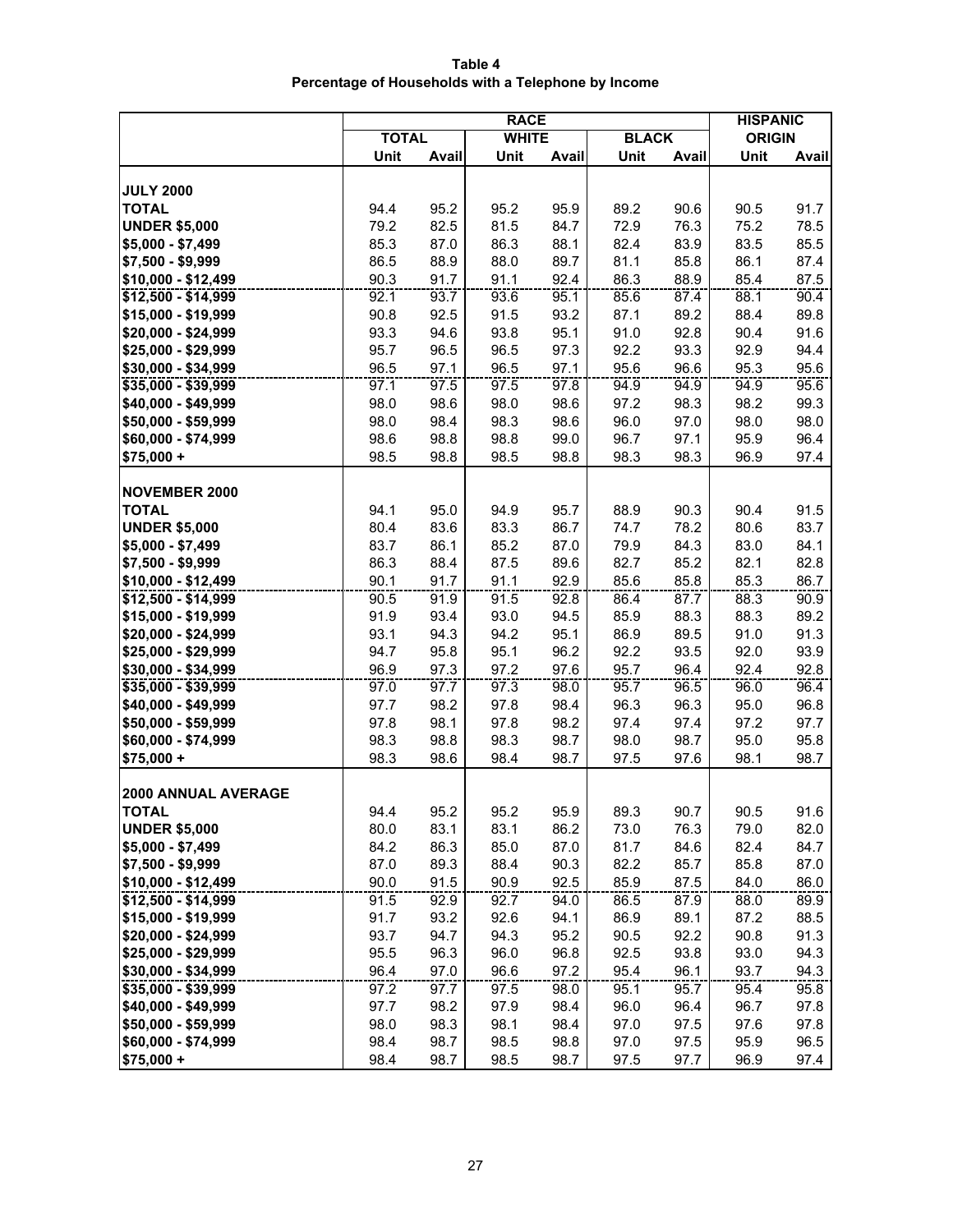**Table 4 Percentage of Households with a Telephone by Income**

|                                      | <b>RACE</b>  |       |              |       |              |       | <b>HISPANIC</b> |              |
|--------------------------------------|--------------|-------|--------------|-------|--------------|-------|-----------------|--------------|
|                                      | <b>TOTAL</b> |       | <b>WHITE</b> |       | <b>BLACK</b> |       | <b>ORIGIN</b>   |              |
|                                      | Unit         | Avail | Unit         | Avail | Unit         | Avail | Unit            | Avail        |
|                                      |              |       |              |       |              |       |                 |              |
| <b>MARCH 2001</b>                    |              |       |              |       |              |       |                 |              |
| <b>TOTAL</b>                         | 94.6         | 95.4  | 95.3         | 96.1  | 89.5         | 91.0  | 91.7            | 92.5         |
| <b>UNDER \$5,000</b>                 | 79.0         | 81.7  | 82.9         | 84.6  | 69.8         | 74.5  | 78.6            | 80.2         |
| $$5,000 - $7,499$                    | 83.7         | 86.2  | 85.1         | 87.3  | 80.4         | 84.0  | 84.9            | 85.4         |
| \$7,500 - \$9,999                    | 87.5         | 90.0  | 88.5         | 90.6  | 84.6         | 89.1  | 87.6            | 89.3         |
| \$10,000 - \$12,499                  | 91.1         | 92.6  | 92.2         | 93.8  | 86.2         | 87.7  | 88.5            | 89.7         |
| \$12,500 - \$14,999                  | 91.0         | 91.7  | 91.0         | 91.9  | 88.4         | 88.7  | 86.7            | 87.3         |
| \$15,000 - \$19,999                  | 92.7         | 94.2  | 93.2         | 94.4  | 89.8         | 92.7  | 89.8            | 90.8         |
| \$20,000 - \$24,999                  | 94.3         | 95.4  | 95.1         | 96.1  | 89.1         | 91.5  | 91.7            | 93.1         |
| \$25,000 - \$29,999                  | 95.9         | 97.0  | 96.1         | 97.1  | 94.2         | 95.5  | 91.6            | 92.2         |
| \$30,000 - \$34,999                  | 96.8         | 97.3  | 97.0         | 97.4  | 95.8         | 96.6  | 96.2            | 96.2         |
| \$35,000 - \$39,999                  | 97.5         | 97.7  | 97.5         | 97.7  | 96.9         | 97.2  | 97.6            | 98.3         |
| \$40,000 - \$49,999                  | 97.6         | 98.2  | 98.0         | 98.5  | 95.9         | 96.3  | 96.4            | 96.4         |
| \$50,000 - \$59,999                  | 98.0         | 98.3  | 98.1         | 98.5  | 96.8         | 97.2  | 98.1            | 98.7         |
| \$60,000 - \$74,999                  | 98.2         | 98.5  | 98.4         | 98.6  | 97.8         | 98.6  | 97.3            | 98.4         |
| $$75,000 +$                          | 98.5         | 98.9  | 98.6         | 99.0  | 98.2         | 98.2  | 97.7            | 98.3         |
|                                      |              |       |              |       |              |       |                 |              |
| <b>JULY 2001</b>                     |              |       |              |       |              |       |                 |              |
| <b>TOTAL</b>                         | 95.1         | 95.9  | 95.8         | 96.5  | 90.3         | 91.8  | 91.3            | 92.5         |
| <b>UNDER \$5,000</b>                 | 81.7         | 85.1  | 85.6         | 87.7  | 73.3         | 79.8  | 81.0            | 84.9         |
| \$5,000 - \$7,499                    | 83.7         | 86.0  | 85.9         | 87.7  | 78.4         | 82.2  | 83.1            | 85.5         |
| \$7,500 - \$9,999                    | 90.7         | 92.3  | 92.1         | 93.5  | 86.1         | 87.9  | 86.7            | 90.5         |
| \$10,000 - \$12,499                  | 90.5         | 92.4  | 91.2         | 92.9  | 87.6         | 90.8  | 85.0            | 86.9         |
| \$12,500 - \$14,999                  | 91.5         | 92.9  | 93.0         | 94.0  | 82.5         | 86.3  | 89.0            | 89.0         |
| \$15,000 - \$19,999                  | 93.5         | 94.5  | 94.1         | 95.3  | 91.0         | 91.9  | 88.5            | 89.5         |
| \$20,000 - \$24,999                  | 94.3         | 95.6  | 94.7         | 96.0  | 91.6         | 93.3  | 89.8            | 93.0         |
| \$25,000 - \$29,999                  | 96.4         | 97.1  | 96.8         | 97.5  | 94.0         | 95.3  | 93.6            | 94.5         |
| \$30,000 - \$34,999                  | 96.8         | 97.3  | 96.8         | 97.2  | 97.0         | 97.7  | 94.3            | 94.6         |
| $$35,000 - $39,999$                  | 97.6         | 97.9  | 97.6         | 97.9  | 97.4         | 97.5  | 94.2            | 94.7         |
| \$40,000 - \$49,999                  | 98.0         | 98.4  | 97.9         | 98.4  | 97.4         | 97.8  | 96.8            | 97.0         |
| \$50,000 - \$59,999                  | 98.4         | 98.9  | 98.4         | 98.9  | 98.1         | 98.2  | 95.5            | 97.3         |
| \$60,000 - \$74,999                  | 98.9         | 99.1  | 99.0         | 99.2  | 98.4         | 98.5  | 97.1            | 97.1         |
| $$75,000 +$                          | 98.9         | 99.1  | 98.9         | 99.1  | 97.7         | 98.3  | 99.0            | 99.0         |
| <b>NOVEMBER 2001</b>                 |              |       |              |       |              |       |                 |              |
|                                      | 94.9         | 95.8  |              | 96.5  |              | 91.5  |                 |              |
| <b>IOIAL</b><br><b>UNDER \$5,000</b> | 79.1         | 83.0  | 95.6<br>80.8 | 84.7  | 90.3<br>75.1 | 79.7  | 90.8<br>76.8    | 92.2<br>81.9 |
| $$5,000 - $7,499$                    | 84.5         | 86.8  | 85.1         | 87.5  | 83.0         | 85.3  | 85.1            | 86.1         |
| \$7,500 - \$9,999                    | 88.1         | 89.6  | 89.4         | 90.7  | 83.0         | 84.8  | 85.3            | 85.9         |
| \$10,000 - \$12,499                  | 89.1         | 91.0  | 89.9         | 91.7  | 84.3         | 86.7  | 84.0            | 85.9         |
| $$12,500 - $14,999$                  | 91.7         | 93.1  | 92.6         | 94.0  | 88.7         | 89.8  | 89.6            | 90.2         |
| \$15,000 - \$19,999                  | 92.5         | 94.4  | 93.2         | 95.0  | 89.3         | 91.3  | 88.2            | 91.6         |
| \$20,000 - \$24,999                  | 94.2         | 95.2  | 95.0         | 95.9  | 90.7         | 91.6  | 92.3            | 93.1         |
| \$25,000 - \$29,999                  | 95.7         | 96.6  | 95.6         | 96.5  | 96.5         | 97.2  | 92.7            | 93.9         |
| \$30,000 - \$34,999                  | 96.6         | 97.3  | 97.2         | 97.9  | 93.0         | 93.8  | 94.2            | 94.7         |
| \$35,000 - \$39,999                  | 96.6         | 97.8  | 96.9         | 98.0  | 94.0         | 95.6  | 96.1            | 97.0         |
| \$40,000 - \$49,999                  | 97.9         | 98.3  | 97.9         | 98.4  | 97.7         | 97.7  | 94.9            | 94.9         |
| \$50,000 - \$59,999                  | 98.8         | 99.1  | 98.9         | 99.3  | 97.0         | 97.0  | 98.3            | 99.3         |
| \$60,000 - \$74,999                  | 98.7         | 99.2  | 98.8         | 99.3  | 97.5         | 97.8  | 95.0            | 97.1         |
| $$75,000 +$                          | 98.9         | 99.2  | 98.9         | 99.2  | 98.9         | 99.2  | 98.0            | 98.8         |
|                                      |              |       |              |       |              |       |                 |              |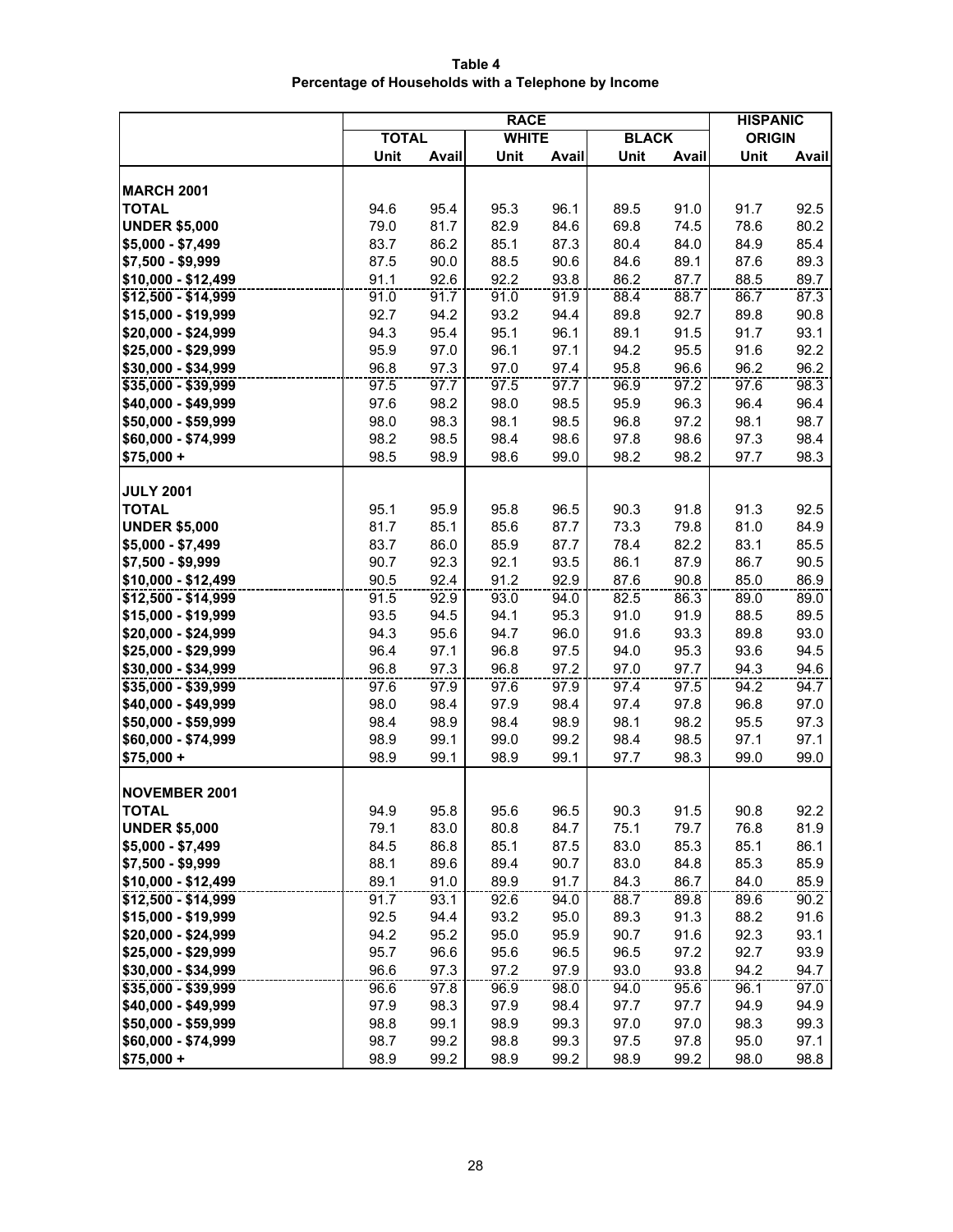**Table 4 Percentage of Households with a Telephone by Income**

|                                  | <b>RACE</b>  |       |              |       |              |              | <b>HISPANIC</b> |       |
|----------------------------------|--------------|-------|--------------|-------|--------------|--------------|-----------------|-------|
|                                  | <b>TOTAL</b> |       | <b>WHITE</b> |       | <b>BLACK</b> |              | <b>ORIGIN</b>   |       |
|                                  | Unit         | Avail | Unit         | Avail | Unit         | <b>Avail</b> | Unit            | Avail |
|                                  |              |       |              |       |              |              |                 |       |
| 2001 ANNUAL AVERAGE              |              |       |              |       |              |              |                 |       |
| <b>TOTAL</b>                     | 94.9         | 95.7  | 95.6         | 96.4  | 90.0         | 91.4         | 91.3            | 92.4  |
| <b>UNDER \$5,000</b>             | 79.9         | 83.3  | 83.1         | 85.7  | 72.7         | 78.0         | 78.8            | 82.3  |
| $$5,000 - $7,499$                | 84.0         | 86.3  | 85.4         | 87.5  | 80.6         | 83.8         | 84.4            | 85.7  |
| \$7,500 - \$9,999                | 88.8         | 90.6  | 90.0         | 91.6  | 84.6         | 87.3         | 86.5            | 88.6  |
| \$10,000 - \$12,499              | 90.2         | 92.0  | 91.1         | 92.8  | 86.0         | 88.4         | 85.8            | 87.5  |
| \$12,500 - \$14,999              | 91.4         | 92.6  | 92.2         | 93.3  | 86.5         | 88.3         | 88.4            | 88.8  |
| \$15,000 - \$19,999              | 92.9         | 94.4  | 93.5         | 94.9  | 90.0         | 92.0         | 88.8            | 90.6  |
| \$20,000 - \$24,999              | 94.3         | 95.4  | 94.9         | 96.0  | 90.5         | 92.1         | 91.3            | 93.1  |
| \$25,000 - \$29,999              | 96.0         | 96.9  | 96.2         | 97.0  | 94.9         | 96.0         | 92.6            | 93.5  |
| \$30,000 - \$34,999              | 96.7         | 97.3  | 97.0         | 97.5  | 95.3         | 96.0         | 94.9            | 95.2  |
| \$35,000 - \$39,999              | 97.2         | 97.8  | 97.3         | 97.9  | 96.1         | 96.8         | 96.0            | 96.7  |
| \$40,000 - \$49,999              | 97.8         | 98.3  | 97.9         | 98.4  | 97.0         | 97.3         | 96.0            | 96.1  |
| \$50,000 - \$59,999              | 98.4         | 98.8  | 98.5         | 98.9  | 97.3         | 97.5         | 97.3            | 98.4  |
| \$60,000 - \$74,999              | 98.6         | 98.9  | 98.7         | 99.0  | 97.9         | 98.3         | 96.5            | 97.5  |
| $$75,000 +$                      | 98.8         | 99.1  | 98.8         | 99.1  | 98.3         | 98.6         | 98.2            | 98.7  |
|                                  |              |       |              |       |              |              |                 |       |
| <b>MARCH 2002</b>                |              |       |              |       |              |              |                 |       |
| <b>TOTAL</b>                     | 95.5         | 96.3  | 96.3         | 97.0  | 90.8         | 92.1         | 91.8            | 92.9  |
| <b>UNDER \$5,000</b>             | 81.0         | 83.9  | 84.2         | 86.6  | 73.7         | 77.7         | 79.9            | 82.1  |
| $$5,000 - $7,499$                | 84.0         | 86.8  | 85.6         | 88.5  | 78.8         | 81.7         | 84.1            | 86.0  |
| \$7,500 - \$9,999                | 90.9         | 92.3  | 92.2         | 93.3  | 88.2         | 89.4         | 90.0            | 91.1  |
| \$10,000 - \$12,499              | 90.2         | 91.5  | 91.6         | 92.6  | 84.4         | 86.1         | 89.6            | 91.1  |
| \$12,500 - \$14,999              | 92.9         | 94.0  | 93.8         | 95.1  | 89.6         | 90.1         | 87.1            | 89.0  |
| \$15,000 - \$19,999              | 93.1         | 94.6  | 93.3         | 94.5  | 91.8         | 94.6         | 86.9            | 88.7  |
| \$20,000 - \$24,999              | 94.8         | 95.6  | 95.5         | 96.3  | 92.1         | 92.7         | 93.9            | 94.8  |
| \$25,000 - \$29,999              | 95.5         | 96.8  | 96.3         | 97.4  | 91.2         | 93.0         | 93.1            | 95.0  |
| \$30,000 - \$34,999              | 97.1         | 97.5  | 97.2         | 97.7  | 96.5         | 96.5         | 93.4            | 94.2  |
| \$35,000 - \$39,999              | 97.9         | 98.4  | 98.0         | 98.5  | 97.2         | 97.8         | 97.0            | 97.7  |
| \$40,000 - \$49,999              | 98.2         | 98.6  | 98.4         | 98.8  | 96.6         | 97.2         | 97.4            | 97.5  |
| \$50,000 - \$59,999              | 99.0         | 99.6  | 99.0         | 99.5  | 99.6         | 99.6         | 98.2            | 99.3  |
| \$60,000 - \$74,999              | 99.4         | 99.6  | 99.6         | 99.7  | 98.8         | 98.8         | 98.8            | 99.3  |
| $$75,000 +$                      | 99.3         | 99.5  | 99.3         | 99.6  | 98.8         | 98.8         | 99.5            | 99.5  |
|                                  |              |       |              |       |              |              |                 |       |
| <b>JULY 2002</b><br><b>TOTAL</b> | 95.1         | 96.0  | 96.0         | 96.7  | 89.9         | 91.6         | 90.7            | 92.0  |
| <b>UNDER \$5,000</b>             | 78.9         | 82.2  | 80.5         | 83.8  | 74.5         | 78.7         | 75.4            | 79.3  |
| \$5,000 - \$7,499                | 82.6         | 86.0  | 86.2         | 88.9  | 73.3         | 78.3         | 84.1            | 84.5  |
| \$7,500 - \$9,999                | 89.7         | 91.6  | 90.2         | 92.1  | 87.0         | 89.2         | 86.5            | 89.1  |
| \$10,000 - \$12,499              | 90.4         | 92.3  | 91.7         | 93.2  | 85.2         | 89.0         | 88.1            | 90.7  |
| \$12,500 - \$14,999              | 92.5         | 93.4  | 93.2         | 94.0  | 89.5         | 90.8         | 87.9            | 89.7  |
| \$15,000 - \$19,999              | 92.9         | 94.1  | 93.7         | 94.7  | 90.9         | 92.6         | 86.7            | 87.8  |
| \$20,000 - \$24,999              | 93.6         | 95.0  | 94.6         | 96.0  | 88.6         | 90.5         | 89.7            | 91.8  |
| \$25,000 - \$29,999              | 95.4         | 96.3  | 95.6         | 96.5  | 94.2         | 94.9         | 92.6            | 94.3  |
| \$30,000 - \$34,999              | 96.3         | 97.3  | 97.1         | 97.9  | 92.2         | 93.7         | 94.5            | 96.1  |
| \$35,000 - \$39,999              | 98.1         | 98.5  | 98.2         | 98.6  | 97.9         | 98.0         | 97.2            | 97.2  |
| \$40,000 - \$49,999              | 97.8         | 98.3  | 98.0         | 98.4  | 96.6         | 97.3         | 94.9            | 96.1  |
| \$50,000 - \$59,999              | 98.5         | 98.9  | 98.7         | 99.0  | 98.4         | 98.4         | 97.0            | 97.0  |
| \$60,000 - \$74,999              | 98.9         | 99.2  | 98.9         | 99.3  | 98.1         | 99.0         | 96.7            | 97.6  |
| $$75,000 +$                      | 99.3         | 99.6  | 99.4         | 99.6  | 98.2         | 98.5         | 99.2            | 99.4  |
|                                  |              |       |              |       |              |              |                 |       |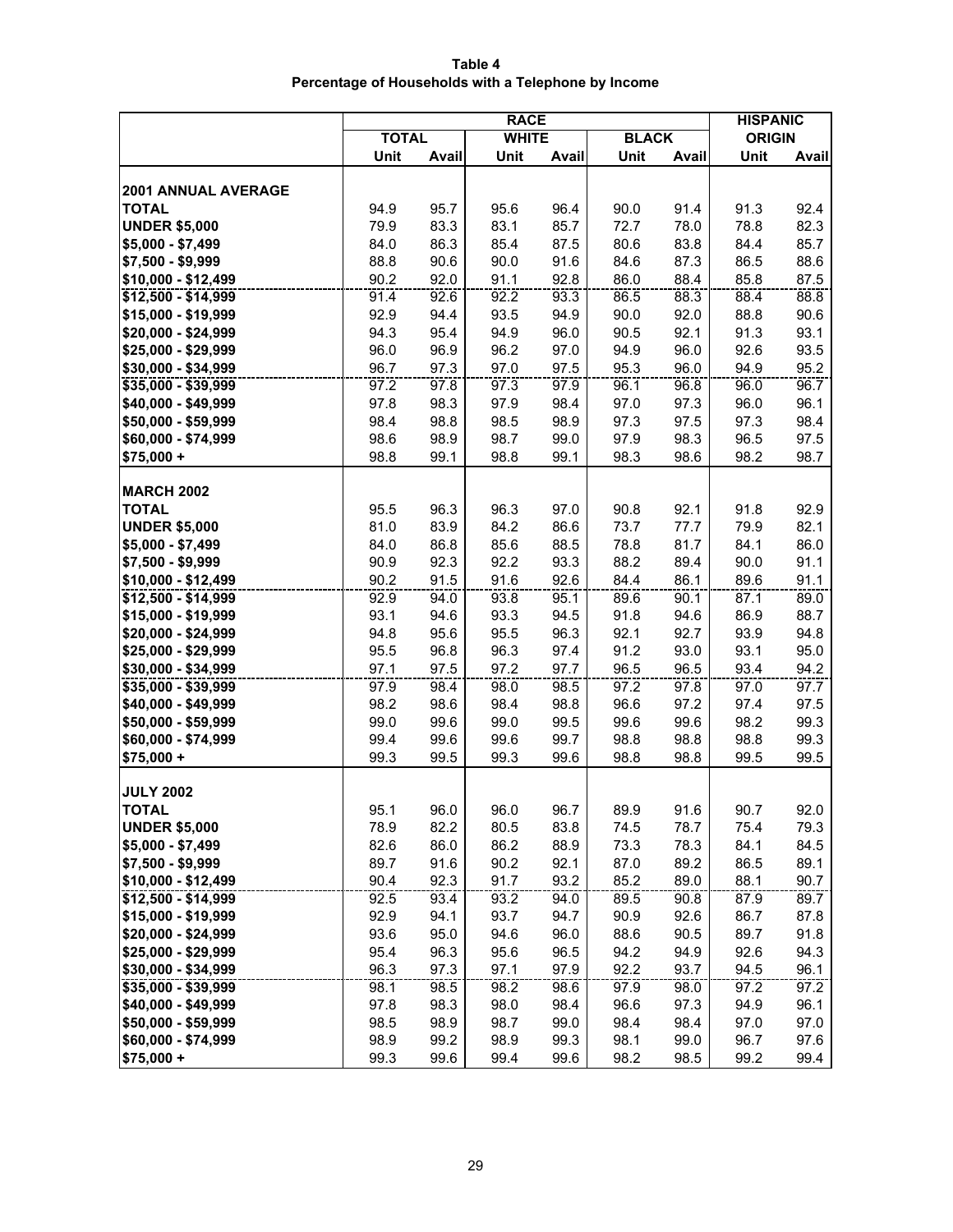**Table 5 Percentage of Households with a Telephone by Household Size**

|                                            | <b>RACE</b>  |       |              |       |              |       | <b>HISPANIC</b> |       |
|--------------------------------------------|--------------|-------|--------------|-------|--------------|-------|-----------------|-------|
|                                            | <b>TOTAL</b> |       | <b>WHITE</b> |       | <b>BLACK</b> |       | <b>ORIGIN</b>   |       |
|                                            | Unit         | Avail | Unit         | Avail | Unit         | Avail | Unit            | Avail |
|                                            |              |       |              |       |              |       |                 |       |
| <b>NOVEMBER 1983</b>                       |              |       |              |       |              |       |                 |       |
| <b>TOTAL</b>                               | 91.4         | 93.7  | 93.1         | 95.0  | 78.8         | 83.9  | 80.7            | 84.6  |
| <b>1 PERSON</b>                            | 87.5         | 91.3  | 90.2         | 93.7  | 71.2         | 77.1  | 73.8            | 82.0  |
| $2 - 3$                                    | 93.3         | 95.0  | 94.5         | 95.9  | 82.5         | 87.8  | 80.7            | 84.3  |
| $4 - 5$                                    | 92.4         | 94.2  | 93.6         | 95.0  | 83.1         | 87.3  | 83.4            | 86.2  |
| $6+$                                       | 86.6         | 88.9  | 90.5         | 92.2  | 74.5         | 78.5  | 81.0            | 84.0  |
|                                            |              |       |              |       |              |       |                 |       |
| <b>1984 ANNUAL AVERAGE</b>                 |              |       |              |       |              |       |                 |       |
| <b>TOTAL</b>                               | 91.6         | 93.7  | 93.2         | 94.9  | 79.8         | 84.5  | 80.9            | 84.3  |
| <b>1 PERSON</b>                            | 88.3         | 91.8  | 90.3         | 93.4  | 74.9         | 80.7  | 72.9            | 79.4  |
| $2 - 3$                                    | 93.2         | 94.9  | 94.5         | 95.9  | 82.3         | 86.8  | 82.0            | 85.2  |
| $4 - 5$                                    | 92.5<br>86.9 | 94.0  | 93.9         | 95.1  | 81.8         | 85.7  | 83.9<br>79.2    | 86.2  |
| $6+$                                       |              | 88.8  | 89.8         | 91.1  | 76.3         | 80.1  |                 | 81.8  |
| <b>1985 ANNUAL AVERAGE</b>                 |              |       |              |       |              |       |                 |       |
| <b>TOTAL</b>                               | 91.8         | 93.9  | 93.3         | 95.0  | 81.1         | 85.2  | 81.3            | 84.4  |
| <b>1 PERSON</b>                            | 87.6         | 91.2  | 89.9         | 93.1  | 73.6         | 79.8  | 71.9            | 78.5  |
| $2 - 3$                                    | 93.5         | 95.0  | 94.5         | 95.8  | 84.9         | 87.9  | 83.6            | 86.0  |
| $4 - 5$                                    | 94.2         | 95.3  | 95.2         | 96.1  | 87.6         | 90.4  | 85.6            | 87.0  |
| $6+$                                       | 90.3         | 91.8  | 92.8         | 93.6  | 81.3         | 84.9  | 85.6            | 86.1  |
|                                            |              |       |              |       |              |       |                 |       |
| <b>1986 ANNUAL AVERAGE</b>                 |              |       |              |       |              |       |                 |       |
| <b>TOTAL</b>                               | 92.3         | 94.1  | 93.7         | 95.2  | 81.6         | 85.9  | 81.4            | 84.1  |
| <b>1 PERSON</b>                            | 88.1         | 91.4  | 90.4         | 93.2  | 75.4         | 81.0  | 73.9            | 79.3  |
| $2 - 3$                                    | 94.0         | 95.3  | 95.0         | 96.1  | 85.3         | 88.9  | 83.1            | 85.4  |
| $4 - 5$                                    | 94.4         | 95.3  | 95.4         | 96.1  | 87.9         | 90.4  | 85.5            | 86.7  |
| $6+$                                       | 90.1         | 91.5  | 92.9         | 93.5  | 77.8         | 82.8  | 83.3            | 84.1  |
|                                            |              |       |              |       |              |       |                 |       |
| <b>1987 ANNUAL AVERAGE</b>                 |              |       |              |       |              |       |                 |       |
| <b>TOTAL</b>                               | 92.4         | 94.2  | 93.8         | 95.4  | 81.8         | 85.9  | 83.0            | 85.4  |
| <b>1 PERSON</b>                            | 89.5         | 92.7  | 91.3         | 94.1  | 77.8         | 83.1  | 79.5            | 83.5  |
| $ 2 - 3 $                                  | 93.9         | 95.3  | 95.1         | 96.3  | 83.9         | 87.3  | 83.8            | 86.3  |
| $4 - 5$                                    | 93.0         | 94.5  | 94.3         | 95.4  | 83.6         | 87.4  | 84.4            | 86.4  |
| 6 +                                        | 87.4         | 89.1  | 89.8         | 91.0  | 77.4         | 81.5  | 80.6            | 81.6  |
|                                            |              |       |              |       |              |       |                 |       |
| <b>1988 ANNUAL AVERAGE</b><br><b>TOTAL</b> | 92.7         | 94.5  | 94.1         | 95.6  | 83.0         | 86.8  | 82.1            | 85.1  |
| <b>1 PERSON</b>                            | 88.4         | 91.7  | 90.6         | 93.5  | 76.4         | 82.0  | 74.4            | 79.5  |
| $2 - 3$                                    | 94.5         | 95.7  | 95.4         | 96.4  | 86.8         | 89.7  | 84.2            | 86.9  |
| $4 - 5$                                    | 94.9         | 95.8  | 95.8         | 96.5  | 89.0         | 90.7  | 84.4            | 85.6  |
| $6 +$                                      | 92.8         | 94.3  | 93.7         | 94.9  | 87.2         | 90.6  | 86.1            | 88.0  |
|                                            |              |       |              |       |              |       |                 |       |
| <b>1989 ANNUAL AVERAGE</b>                 |              |       |              |       |              |       |                 |       |
| <b>TOTAL</b>                               | 93.1         | 94.9  | 94.5         | 95.9  | 83.2         | 87.1  | 83.0            | 86.0  |
| <b>1 PERSON</b>                            | 90.0         | 93.0  | 91.9         | 94.6  | 79.1         | 83.8  | 75.5            | 81.3  |
| $2 - 3$                                    | 94.5         | 95.8  | 95.6         | 96.7  | 85.8         | 89.3  | 84.3            | 87.3  |
| $4 - 5$                                    | 94.5         | 95.5  | 95.7         | 96.4  | 85.7         | 88.8  | 86.9            | 88.5  |
| $6 +$                                      | 90.5         | 92.0  | 92.7         | 93.8  | 82.4         | 85.8  | 84.9            | 86.5  |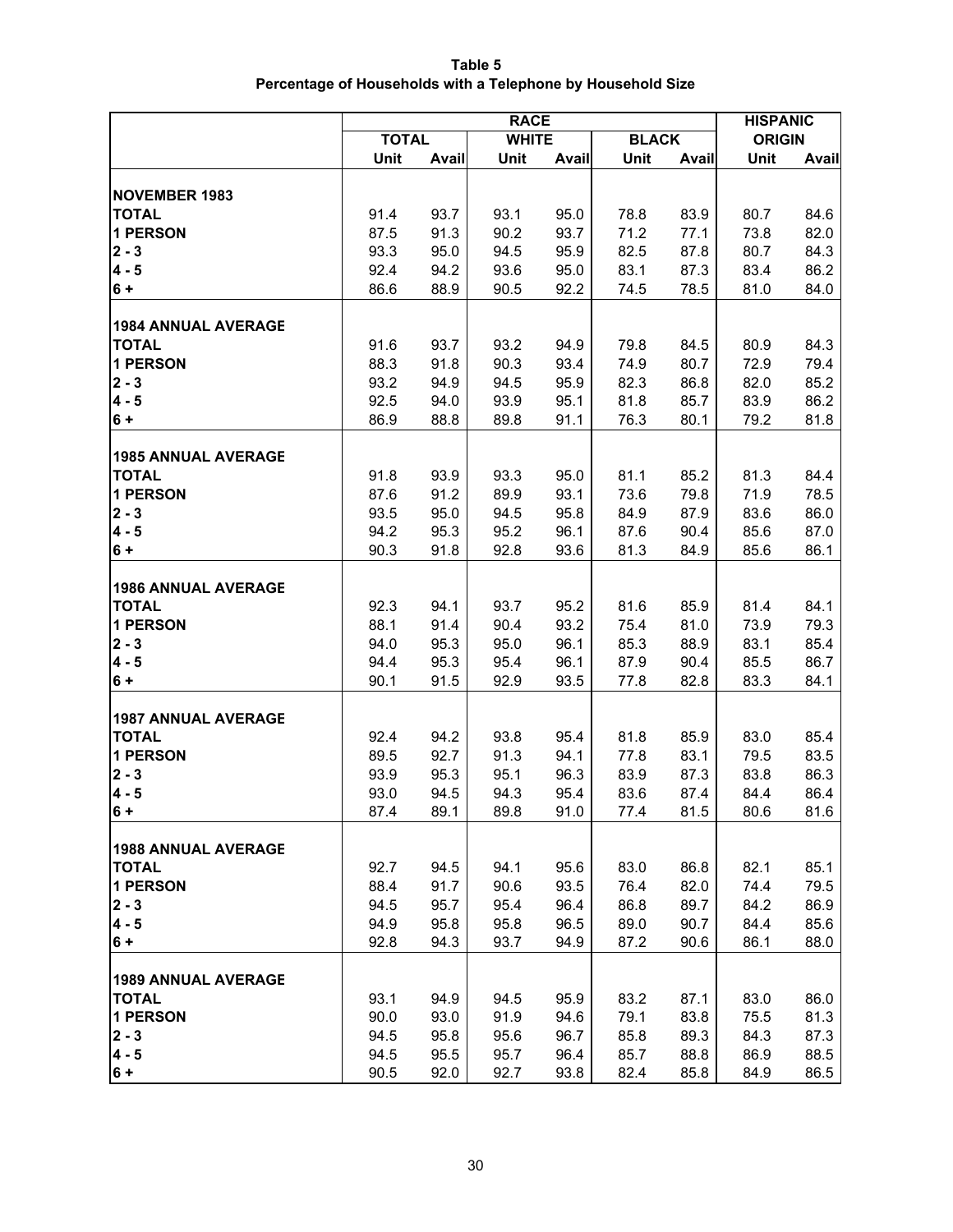| Table 5                                                     |
|-------------------------------------------------------------|
| Percentage of Households with a Telephone by Household Size |

|                                            |              | <b>HISPANIC</b> |              |       |              |              |               |       |
|--------------------------------------------|--------------|-----------------|--------------|-------|--------------|--------------|---------------|-------|
|                                            | <b>TOTAL</b> |                 | <b>WHITE</b> |       | <b>BLACK</b> |              | <b>ORIGIN</b> |       |
|                                            | Unit         | Avail           | Unit         | Avail | Unit         | Avail        | Unit          | Avail |
|                                            |              |                 |              |       |              |              |               |       |
| <b>1990 ANNUAL AVERAGE</b>                 |              |                 |              |       |              |              |               |       |
| <b>TOTAL</b>                               | 93.3         | 95.0            | 94.6         | 96.1  | 83.5         | 87.0         | 82.7          | 85.3  |
| <b>1 PERSON</b>                            | 90.9         | 93.7            | 92.5         | 95.1  | 80.2         | 84.8         | 76.2          | 80.5  |
| $2 - 3$                                    | 94.7         | 96.0            | 95.8         | 96.9  | 86.0         | 89.0         | 84.2          | 86.7  |
| $4 - 5$                                    | 93.6         | 95.0            | 95.0         | 96.1  | 84.0         | 87.1         | 84.6          | 86.8  |
| $6+$                                       | 87.8         | 89.6            | 90.2         | 91.5  | 78.5         | 81.8         | 80.6          | 81.8  |
|                                            |              |                 |              |       |              |              |               |       |
| <b>1991 ANNUAL AVERAGE</b><br><b>TOTAL</b> | 93.4         | 95.1            | 94.8         | 96.2  | 83.5         | 87.2         | 84.1          | 87.7  |
| <b>1 PERSON</b>                            | 91.1         | 93.9            | 92.8         | 95.3  | 79.8         | 84.9         | 77.7          | 83.3  |
| $2 - 3$                                    | 94.9         | 96.2            | 96.0         | 97.1  | 85.8         | 88.9         | 86.2          | 88.4  |
| $4 - 5$                                    | 93.7         | 95.0            | 95.1         | 96.1  | 84.3         | 87.4         | 85.1          | 87.5  |
| $6+$                                       | 88.8         | 90.4            | 90.5         | 91.8  | 81.0         | 83.9         | 82.0          | 83.3  |
|                                            |              |                 |              |       |              |              |               |       |
| <b>1992 ANNUAL AVERAGE</b>                 |              |                 |              |       |              |              |               |       |
| <b>TOTAL</b>                               | 93.8         | 95.3            | 95.2         | 96.4  | 84.2         | 87.9         | 85.8          | 88.2  |
| <b>1 PERSON</b>                            | 91.8         | 94.1            | 93.4         | 95.4  | 81.4         | 86.1         | 81.3          | 85.4  |
| $2 - 3$                                    | 95.1         | 96.3            | 96.2         | 97.2  | 86.1         | 89.2         | 86.3          | 88.9  |
| $4 - 5$                                    | 93.9         | 95.2            | 95.3         | 96.2  | 84.4         | 88.0         | 87.4          | 89.2  |
| $6 +$                                      | 89.9         | 91.4            | 91.7         | 92.7  | 82.8         | 85.4         | 85.7          | 86.6  |
|                                            |              |                 |              |       |              |              |               |       |
| <b>1993 ANNUAL AVERAGE</b>                 |              |                 |              |       |              |              |               |       |
| <b>TOTAL</b>                               | 94.2         | 95.6            | 95.5         | 96.6  | 85.2         | 88.3         | 86.7          | 88.8  |
| <b>1 PERSON</b>                            | 92.3         | 94.6            | 93.9         | 95.8  | 82.5         | 86.8         | 81.9          | 86.4  |
| $2 - 3$                                    | 95.3         | 96.4            | 96.3         | 97.2  | 87.1         | 89.6         | 87.3          | 89.1  |
| $4 - 5$                                    | 94.5<br>89.9 | 95.6<br>91.5    | 95.9         | 96.7  | 85.7<br>81.2 | 88.3         | 88.4<br>85.7  | 90.2  |
| $6+$                                       |              |                 | 92.0         | 93.0  |              | 84.9         |               | 87.1  |
| <b>1994 ANNUAL AVERAGE</b>                 |              |                 |              |       |              |              |               |       |
| <b>TOTAL</b>                               | 93.8         | 95.4            | 95.1         | 96.4  | 85.7         | 89.4         | 86.0          | 88.3  |
| <b>1 PERSON</b>                            | 91.8         | 94.2            | 93.4         | 95.4  | 82.2         | 86.7         | 82.1          | 85.9  |
| $2 - 3$                                    | 95.0         | 96.2            | 96.0         | 97.0  | 87.9         | 91.1         | 86.6          | 88.9  |
| $4 - 5$                                    | 94.2         | 95.6            | 95.5         | 96.6  | 86.6         | 89.9         | 88.1          | 89.5  |
| 6+                                         | 89.4         | 91.7            | 91.3         | 93.1  | 82.3         | 86.9         | 83.4          | 85.9  |
|                                            |              |                 |              |       |              |              |               |       |
| <b>1995 ANNUAL AVERAGE</b>                 |              |                 |              |       |              |              |               |       |
| <b>TOTAL</b>                               | 93.9         | 95.2            | 95.2         | 96.2  | 86.2         | 89.2         | 85.9          | 87.8  |
| <b>1 PERSON</b>                            | 91.6         | 93.4            | 93.2         | 94.6  | 82.1         | 85.9         | 80.6          | 82.7  |
| $2 - 3$                                    | 95.2         | 96.1            | 96.2         | 96.9  | 88.2         | 90.7         | 86.4          | 88.2  |
| $4 - 5$                                    | 94.5         | 95.6            | 95.6         | 96.5  | 87.9         | 90.5         | 88.0          | 89.8  |
| $6+$                                       | 90.4         | 92.3            | 92.0         | 93.6  | 84.4         | 87.8         | 85.2          | 87.1  |
|                                            |              |                 |              |       |              |              |               |       |
| <b>1996 ANNUAL AVERAGE</b>                 |              | 95.0            |              | 95.8  |              |              | 86.4          | 88.0  |
| <b>TOTAL</b><br><b>1 PERSON</b>            | 93.9<br>91.5 | 93.1            | 94.9<br>92.7 | 94.2  | 87.3<br>83.8 | 89.8<br>86.5 | 80.5          | 83.4  |
| $2 - 3$                                    | 95.2         | 96.1            | 96.1         | 96.7  | 88.9         | 91.5         | 87.5          | 88.9  |
| $4 - 5$                                    | 94.5         | 95.5            | 95.3         | 96.1  | 88.9         | 91.3         | 87.8          | 89.5  |
| $6 +$                                      | 89.8         | 91.1            | 91.1         | 92.1  | 84.6         | 87.5         | 85.4          | 86.5  |
|                                            |              |                 |              |       |              |              |               |       |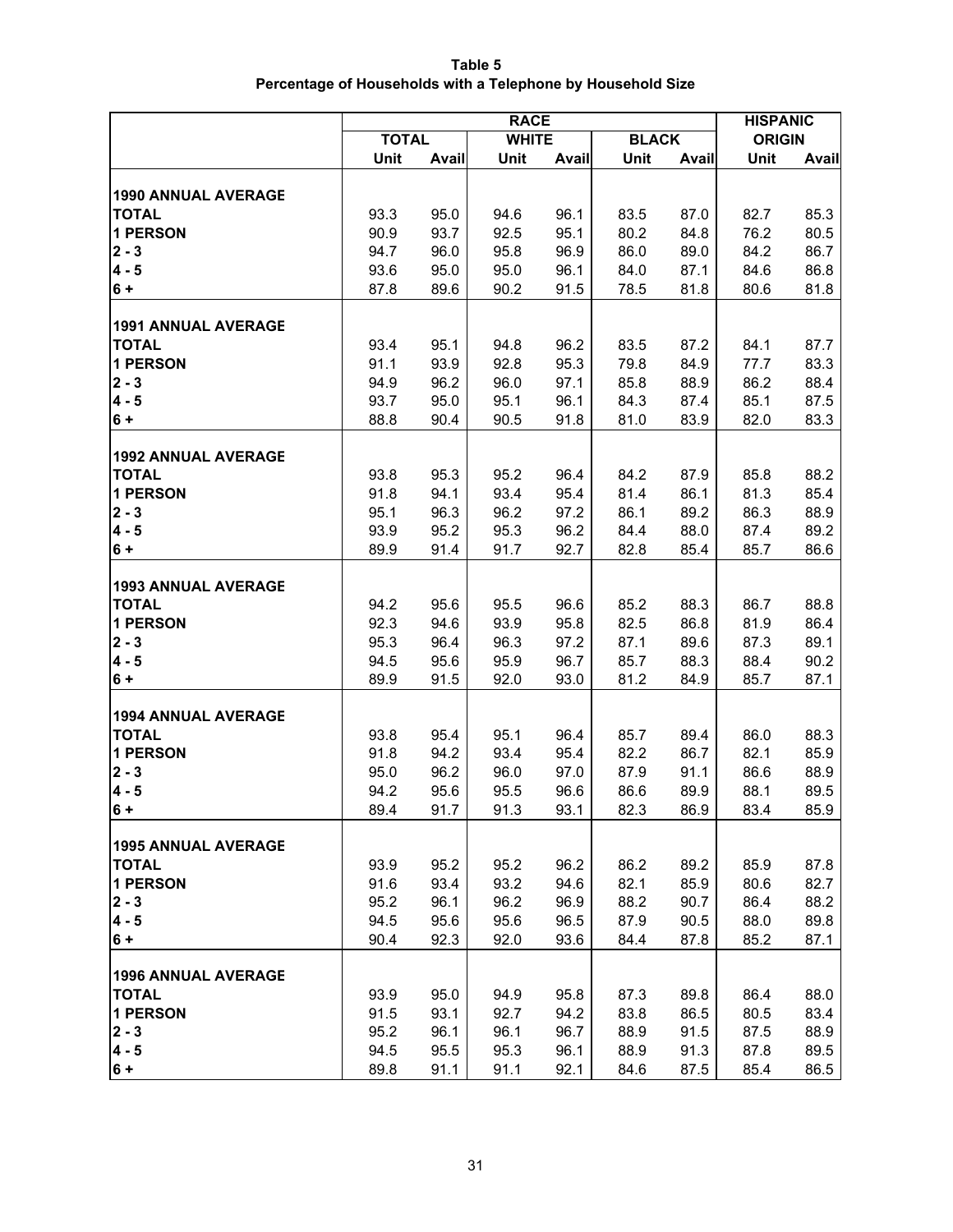| Table 5                                                     |
|-------------------------------------------------------------|
| Percentage of Households with a Telephone by Household Size |

|                                 | <b>RACE</b>  |              |              |              |              |              |               | <b>HISPANIC</b> |
|---------------------------------|--------------|--------------|--------------|--------------|--------------|--------------|---------------|-----------------|
|                                 | <b>TOTAL</b> |              | <b>WHITE</b> |              | <b>BLACK</b> |              | <b>ORIGIN</b> |                 |
|                                 | Unit         | Avail        | Unit         | Avail        | Unit         | Avail        | Unit          | Avail           |
|                                 |              |              |              |              |              |              |               |                 |
| <b>1997 ANNUAL AVERAGE</b>      |              |              |              |              |              |              |               |                 |
| <b>TOTAL</b>                    | 93.9         | 95.0         | 95.0         | 95.9         | 86.9         | 89.5         | 86.7          | 88.6            |
| <b>1 PERSON</b>                 | 91.4         | 93.1         | 92.8         | 94.3         | 83.3         | 86.3         | 80.1          | 83.7            |
| $2 - 3$                         | 95.0<br>94.8 | 96.0         | 95.9         | 96.6         | 89.2         | 91.4         | 87.6          | 89.4            |
| $4 - 5$<br>$6+$                 | 90.3         | 95.8<br>91.7 | 95.9<br>91.9 | 96.6<br>92.9 | 87.9<br>83.0 | 90.5<br>86.2 | 89.1<br>85.7  | 90.3<br>87.6    |
|                                 |              |              |              |              |              |              |               |                 |
| <b>1998 ANNUAL AVERAGE</b>      |              |              |              |              |              |              |               |                 |
| <b>TOTAL</b>                    | 94.1         | 95.2         | 95.1         | 96.0         | 87.9         | 89.7         | 88.4          | 90.0            |
| <b>1 PERSON</b>                 | 91.4         | 92.9         | 92.9         | 94.3         | 82.8         | 85.2         | 81.9          | 84.5            |
| $2 - 3$                         | 95.4         | 96.2         | 96.1         | 96.8         | 90.5         | 92.1         | 89.5          | 91.0            |
| $4 - 5$                         | 94.9         | 95.7         | 95.7         | 96.4         | 89.5         | 90.9         | 89.9          | 91.3            |
| $6+$                            | 91.8         | 92.9         | 92.7         | 93.6         | 87.9         | 89.9         | 88.4          | 89.4            |
|                                 |              |              |              |              |              |              |               |                 |
| <b>1999 ANNUAL AVERAGE</b>      |              |              |              |              |              |              |               |                 |
| <b>TOTAL</b>                    | 94.2         | 95.0         | 95.2         | 95.9         | 87.7         | 89.6         | 89.9          | 90.9            |
| <b>1 PERSON</b>                 | 90.9         | 92.4         | 92.6         | 93.8         | 82.1         | 84.9         | 82.7          | 84.4            |
| $2 - 3$                         | 95.4         | 96.1         | 96.1         | 96.7         | 90.3         | 91.8         | 90.1          | 91.3            |
| $4 - 5$                         | 95.6         | 96.2         | 96.4         | 96.9         | 90.6         | 92.0         | 92.5          | 93.4            |
| $6+$                            | 92.2         | 93.4         | 93.4         | 94.4         | 85.9         | 88.5         | 90.3          | 90.8            |
|                                 |              |              |              |              |              |              |               |                 |
| <b>MARCH 2000</b>               |              |              |              |              |              |              |               |                 |
| <b>TOTAL</b><br><b>1 PERSON</b> | 94.6<br>92.2 | 95.3<br>93.5 | 95.4<br>93.4 | 96.0<br>94.5 | 89.7<br>85.6 | 91.2<br>88.0 | 90.6<br>86.7  | 91.5<br>88.4    |
| $2 - 3$                         | 95.5         | 96.1         | 96.1         | 96.6         | 91.3         | 92.6         | 90.2          | 91.4            |
| $4 - 5$                         | 95.6         | 96.1         | 96.4         | 96.8         | 91.6         | 92.5         | 92.3          | 92.8            |
| $6+$                            | 93.0         | 93.7         | 93.8         | 94.6         | 90.0         | 90.4         | 91.6          | 92.3            |
|                                 |              |              |              |              |              |              |               |                 |
| <b>JULY 2000</b>                |              |              |              |              |              |              |               |                 |
| <b>TOTAL</b>                    | 94.4         | 95.2         | 95.2         | 95.9         | 89.2         | 90.6         | 90.5          | 91.7            |
| <b>1 PERSON</b>                 | 91.3         | 92.5         | 92.6         | 93.7         | 83.7         | 85.6         | 81.5          | 83.1            |
| $2 - 3$                         | 95.5         | 96.2         | 96.1         | 96.7         | 91.2         | 92.3         | 90.9          | 92.2            |
| $4 - 5$                         | 95.6         | 96.4         | 96.2         | 96.8         | 91.7         | 93.1         | 93.1          | 94.1            |
| $6 +$                           | 94.0         | 95.1         | 94.0         | 95.2         | 93.5         | 94.4         | 92.1          | 93.6            |
|                                 |              |              |              |              |              |              |               |                 |
| NOVEMBER 2000                   |              |              |              |              |              |              |               |                 |
| <b>TOTAL</b>                    | 94.1         | 95.0         | 94.9         | 95.7         | 88.9         | 90.3         | 90.4          | 91.5            |
| <b>1 PERSON</b><br>$2 - 3$      | 91.0         | 92.5         | 92.3         | 93.7         | 83.9         | 86.0         | 83.8          | 87.2            |
| $4 - 5$                         | 95.2<br>95.5 | 95.9<br>96.1 | 95.9<br>96.1 | 96.5<br>96.6 | 90.5<br>91.8 | 91.5<br>93.2 | 90.4<br>92.5  | 91.1<br>93.2    |
| $6 +$                           | 93.3         | 94.3         | 93.5         | 94.3         | 91.1         | 93.4         | 92.6          | 93.0            |
|                                 |              |              |              |              |              |              |               |                 |
| <b>2000 ANNUAL AVERAGE</b>      |              |              |              |              |              |              |               |                 |
| <b>TOTAL</b>                    | 94.4         | 95.2         | 95.2         | 95.9         | 89.3         | 90.7         | 90.5          | 91.6            |
| 1 PERSON                        | 91.5         | 92.8         | 92.8         | 94.0         | 84.4         | 86.5         | 84.0          | 86.2            |
| $2 - 3$                         | 95.4         | 96.1         | 96.0         | 96.6         | 91.0         | 92.1         | 90.5          | 91.6            |
| $4 - 5$                         | 95.6         | 96.2         | 96.2         | 96.7         | 91.7         | 92.9         | 92.6          | 93.4            |
| $6 +$                           | 93.4         | 94.4         | 93.8         | 94.7         | 91.5         | 92.7         | 92.1          | 93.0            |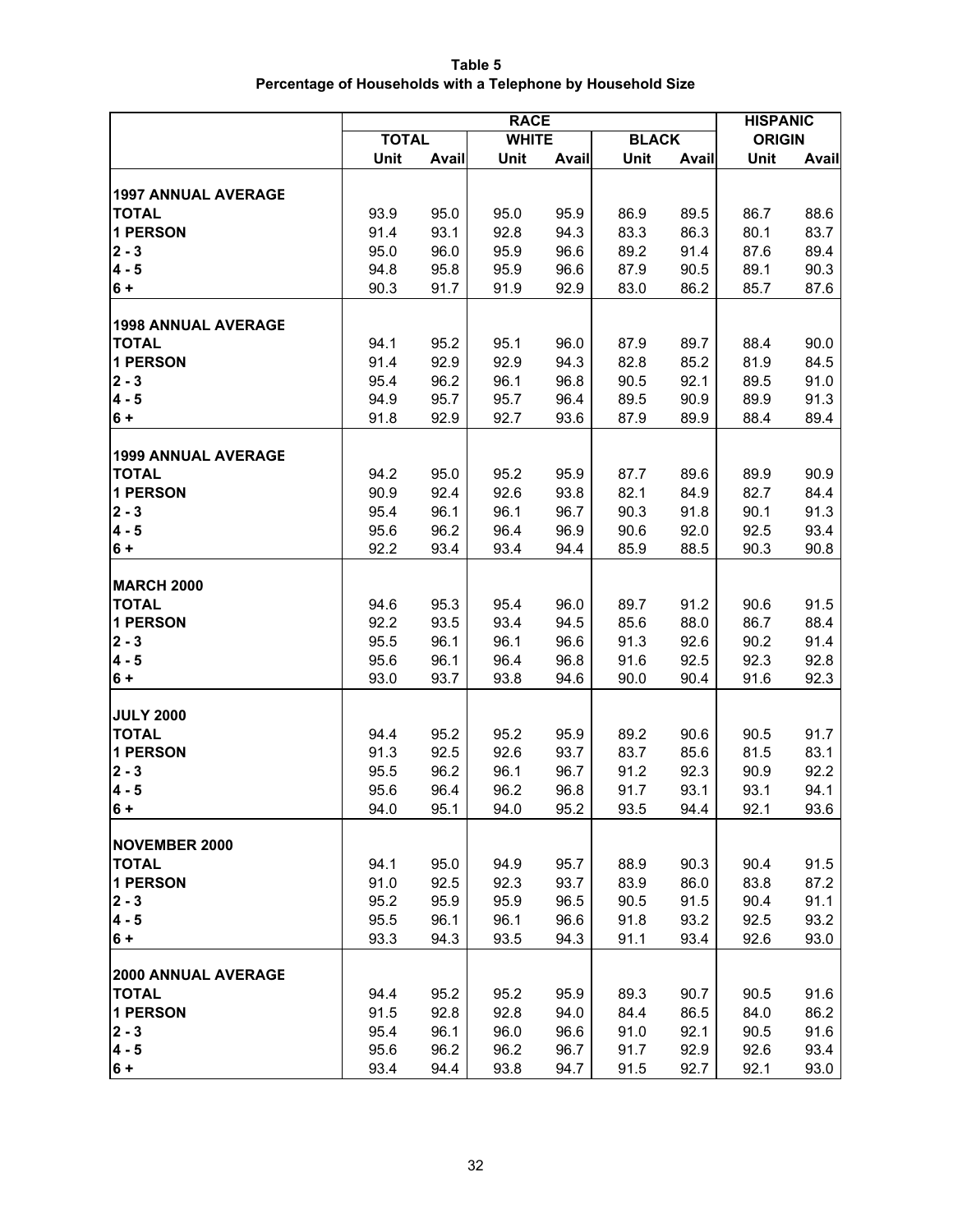**Table 5 Percentage of Households with a Telephone by Household Size**

|                            | <b>RACE</b>  |       |              |       |              |       | <b>HISPANIC</b> |       |
|----------------------------|--------------|-------|--------------|-------|--------------|-------|-----------------|-------|
|                            | <b>TOTAL</b> |       | <b>WHITE</b> |       | <b>BLACK</b> |       | <b>ORIGIN</b>   |       |
|                            | Unit         | Avail | Unit         | Avail | Unit         | Avail | Unit            | Avail |
|                            |              |       |              |       |              |       |                 |       |
| <b>MARCH 2001</b>          |              |       |              |       |              |       |                 |       |
| <b>TOTAL</b>               | 94.6         | 95.4  | 95.3         | 96.1  | 89.5         | 91.0  | 91.7            | 92.5  |
| <b>1 PERSON</b>            | 91.6         | 93.0  | 92.7         | 94.0  | 85.5         | 87.2  | 87.2            | 88.9  |
| $2 - 3$                    | 95.5         | 96.1  | 96.2         | 96.7  | 90.4         | 92.1  | 92.6            | 93.2  |
| $4 - 5$                    | 96.2         | 96.7  | 96.7         | 97.2  | 93.0         | 94.0  | 92.8            | 93.4  |
| $6 +$                      | 94.0         | 94.6  | 94.7         | 95.3  | 90.4         | 90.9  | 91.0            | 91.6  |
|                            |              |       |              |       |              |       |                 |       |
| <b>JULY 2001</b>           |              |       |              |       |              |       |                 |       |
| <b>TOTAL</b>               | 95.1         | 95.9  | 95.8         | 96.5  | 90.3         | 91.8  | 91.3            | 92.5  |
| <b>1 PERSON</b>            | 92.5         | 93.8  | 93.7         | 94.9  | 85.6         | 87.8  | 84.4            | 86.7  |
| $2 - 3$                    | 96.0         | 96.5  | 96.5         | 96.9  | 92.7         | 93.7  | 90.2            | 91.5  |
| $4 - 5$                    | 96.4         | 97.1  | 97.1         | 97.7  | 91.2         | 92.7  | 95.1            | 96.0  |
| $6 +$                      | 94.3         | 95.1  | 94.7         | 95.2  | 92.6         | 95.0  | 92.9            | 93.3  |
|                            |              |       |              |       |              |       |                 |       |
| <b>NOVEMBER 2001</b>       |              |       |              |       |              |       |                 |       |
| <b>TOTAL</b>               | 94.9         | 95.8  | 95.6         | 96.5  | 90.3         | 91.5  | 90.8            | 92.2  |
| <b>1 PERSON</b>            | 92.0         | 93.5  | 93.0         | 94.4  | 86.3         | 88.3  | 83.0            | 85.6  |
| $2 - 3$                    | 95.9         | 96.6  | 96.5         | 97.1  | 92.0         | 93.1  | 90.9            | 92.0  |
| $4 - 5$                    | 96.2         | 97.0  | 96.7         | 97.6  | 92.4         | 92.9  | 93.4            | 94.7  |
| $6+$                       | 94.4         | 95.2  | 95.0         | 95.8  | 90.9         | 92.0  | 92.6            | 93.3  |
|                            |              |       |              |       |              |       |                 |       |
| <b>2001 ANNUAL AVERAGE</b> |              |       |              |       |              |       |                 |       |
| <b>TOTAL</b>               | 94.9         | 95.7  | 95.6         | 96.4  | 90.0         | 91.4  | 91.3            | 92.4  |
| <b>1 PERSON</b>            | 92.0         | 93.4  | 93.1         | 94.4  | 85.8         | 87.8  | 84.9            | 87.1  |
| $2 - 3$                    | 95.8         | 96.4  | 96.4         | 96.9  | 91.7         | 93.0  | 91.2            | 92.2  |
| $4 - 5$                    | 96.3         | 96.9  | 96.8         | 97.5  | 92.2         | 93.2  | 93.8            | 94.7  |
| $6 +$                      | 94.2         | 95.0  | 94.8         | 95.4  | 91.3         | 92.6  | 92.2            | 92.7  |
|                            |              |       |              |       |              |       |                 |       |
| <b>MARCH 2002</b>          |              |       |              |       |              |       |                 |       |
| <b>TOTAL</b>               | 95.5         | 96.3  | 96.3         | 97.0  | 90.8         | 92.1  | 91.8            | 92.9  |
| <b>1 PERSON</b>            | 93.0         | 94.2  | 94.3         | 95.3  | 86.3         | 88.2  | 87.2            | 88.5  |
| $2 - 3$                    | 96.4         | 97.1  | 97.1         | 97.6  | 92.5         | 93.3  | 91.7            | 92.8  |
| $4 - 5$                    | 96.7         | 97.3  | 97.1         | 97.7  | 93.3         | 94.4  | 93.6            | 94.6  |
| $6 +$                      | 95.3         | 96.1  | 95.6         | 96.2  | 93.8         | 95.0  | 93.1            | 93.9  |
|                            |              |       |              |       |              |       |                 |       |
| <b>JULY 2002</b>           |              |       |              |       |              |       |                 |       |
| <b>TOTAL</b>               | 95.1         | 96.0  | 96.0         | 96.7  | 89.9         | 91.6  | 90.7            | 92.0  |
| <b>1 PERSON</b>            | 92.5         | 93.8  | 93.7         | 95.0  | 85.7         | 87.6  | 84.9            | 86.3  |
| $2 - 3$                    | 96.1         | 96.7  | 96.8         | 97.3  | 91.4         | 93.0  | 90.6            | 92.1  |
| $4 - 5$                    | 96.4         | 97.2  | 97.0         | 97.6  | 92.9         | 94.6  | 93.3            | 94.2  |
| $6+$                       | 94.3         | 95.3  | 94.7         | 95.6  | 90.2         | 92.3  | 91.3            | 93.1  |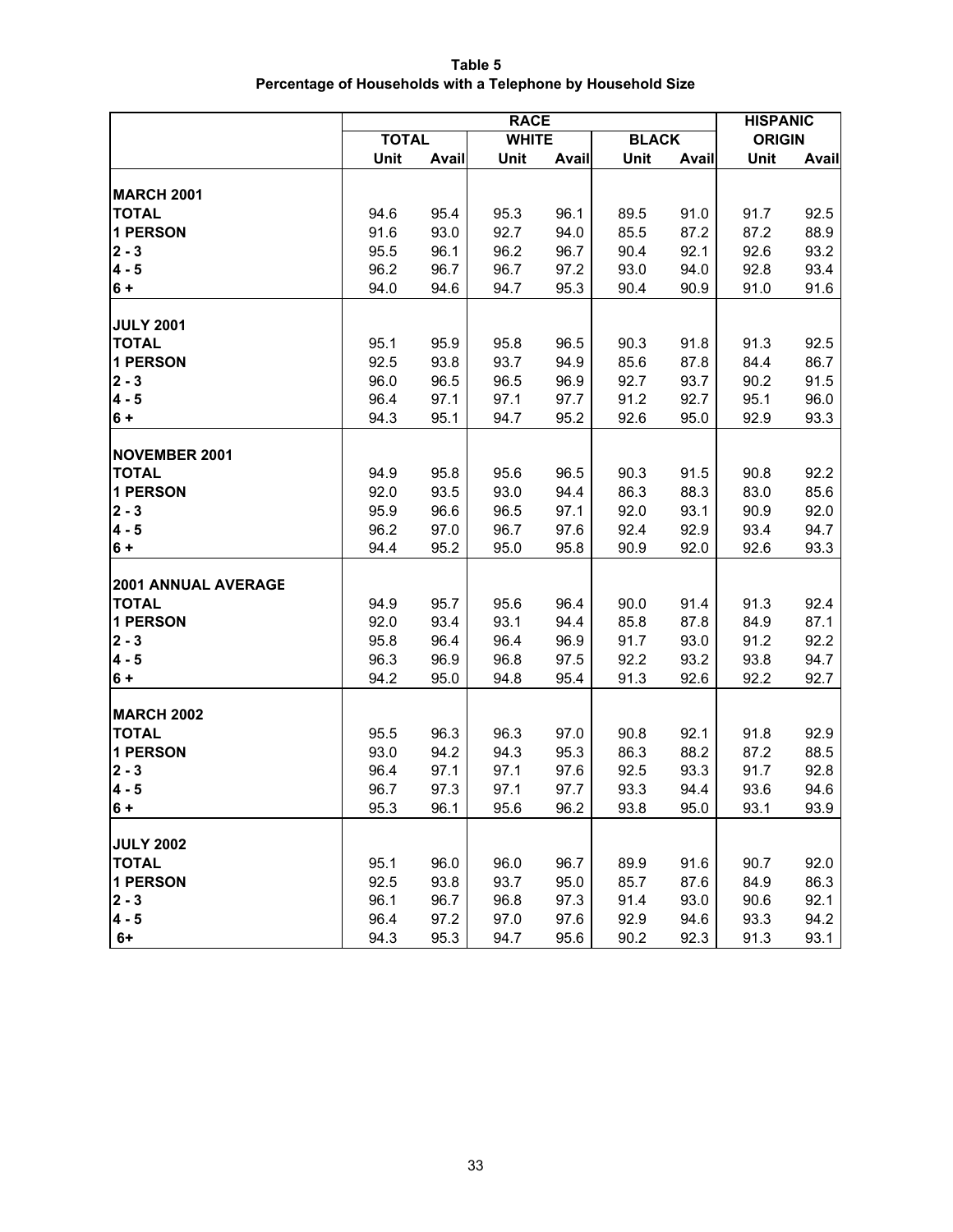| Table 6                                                        |
|----------------------------------------------------------------|
| Percentage of Households with a Telephone by Householder's Age |

|                                                       | <b>RACE</b>  |              |              |              |              |              | <b>HISPANIC</b> |              |  |
|-------------------------------------------------------|--------------|--------------|--------------|--------------|--------------|--------------|-----------------|--------------|--|
|                                                       | <b>TOTAL</b> |              | <b>WHITE</b> |              | <b>BLACK</b> |              | <b>ORIGIN</b>   |              |  |
|                                                       | Unit         | Avail        | Unit         | Avail        | Unit         | Avail        | Unit            | <b>Avail</b> |  |
|                                                       |              |              |              |              |              |              |                 |              |  |
| <b>NOVEMBER 1983</b>                                  |              |              |              |              |              |              |                 |              |  |
| <b>TOTAL HOUSEHOLDS</b>                               | 91.4         | 93.7         | 93.1         | 95.0         | 78.8         | 83.9         | 80.7            | 84.6         |  |
| <b>16-24 YRS OLD</b>                                  | 76.6         | 84.1         | 80.2         | 86.2         | 49.9         | 68.2         | 64.9            | 71.9         |  |
| <b>25-54 YRS OLD</b>                                  | 91.5         | 93.7         | 93.4         | 95.2         | 78.7         | 83.3         | 81.8            | 85.6         |  |
| 55-59 YRS OLD<br>60-64 YRS OLD                        | 95.0         | 96.1         | 96.1         | 97.0         | 86.3         | 88.5         | 89.3            | 89.3         |  |
| 65-69 YRS OLD                                         | 95.5<br>95.5 | 96.4         | 96.4         | 97.2         | 89.5         | 90.7         | 87.3            | 90.2         |  |
| <b>70-99 YRS OLD</b>                                  | 95.4         | 96.2<br>96.5 | 96.5<br>96.0 | 97.0<br>97.0 | 87.2<br>90.1 | 89.0<br>92.3 | 90.7<br>85.5    | 90.7<br>89.1 |  |
|                                                       |              |              |              |              |              |              |                 |              |  |
| <b>1984 ANNUAL AVERAGE</b>                            |              |              |              |              |              |              |                 |              |  |
| <b>TOTAL HOUSEHOLDS</b>                               | 91.6         | 93.7         | 93.2         | 94.9         | 79.8         | 84.5         | 80.9            | 84.3         |  |
| <b>16-24 YRS OLD</b>                                  | 77.0         | 83.6         | 79.6         | 85.4         | 58.2         | 70.8         | 60.9            | 69.2         |  |
| <b>25-54 YRS OLD</b>                                  | 91.7         | 93.7         | 93.4         | 95.1         | 79.6         | 84.1         | 83.1            | 85.7         |  |
| 55-59 YRS OLD                                         | 94.9         | 96.1         | 96.1         | 97.1         | 86.6         | 89.2         | 87.1            | 90.1         |  |
| 60-64 YRS OLD                                         | 94.9         | 96.0         | 96.0         | 97.0         | 86.6         | 88.8         | 87.1            | 89.1         |  |
| <b>65-69 YRS OLD</b>                                  | 96.2         | 96.8         | 97.1         | 97.6         | 87.9         | 89.9         | 90.2            | 91.5         |  |
| 70-99 YRS OLD                                         | 95.3         | 96.5         | 96.0         | 97.1         | 88.2         | 90.9         | 84.4            | 87.6         |  |
|                                                       |              |              |              |              |              |              |                 |              |  |
| <b>1985 ANNUAL AVERAGE</b><br><b>TOTAL HOUSEHOLDS</b> |              |              |              |              |              |              |                 |              |  |
| <b>16-24 YRS OLD</b>                                  | 91.8<br>77.9 | 93.9<br>83.8 | 93.3<br>80.3 | 95.0<br>85.8 | 81.1<br>60.0 | 85.2<br>69.4 | 81.3<br>64.8    | 84.4<br>70.8 |  |
| <b>25-54 YRS OLD</b>                                  | 91.9         | 93.9         | 93.5         | 95.2         | 80.7         | 85.0         | 82.5            | 85.2         |  |
| 55-59 YRS OLD                                         | 94.9         | 96.0         | 95.8         | 96.8         | 87.8         | 90.0         | 87.4            | 89.2         |  |
| 60-64 YRS OLD                                         | 94.9         | 95.9         | 95.8         | 96.5         | 88.4         | 90.2         | 89.7            | 91.3         |  |
| <b>65-69 YRS OLD</b>                                  | 95.9         | 96.8         | 96.8         | 97.5         | 88.2         | 90.9         | 89.1            | 91.7         |  |
| <b>70-99 YRS OLD</b>                                  | 95.5         | 96.6         | 96.2         | 97.3         | 89.1         | 90.7         | 87.6            | 90.9         |  |
|                                                       |              |              |              |              |              |              |                 |              |  |
| <b>1986 ANNUAL AVERAGE</b>                            |              |              |              |              |              |              |                 |              |  |
| <b>TOTAL HOUSEHOLDS</b>                               | 92.3         | 94.1         | 93.7         | 95.2         | 81.6         | 85.9         | 81.4            | 84.1         |  |
| <b>16-24 YRS OLD</b>                                  | 79.0         | 84.4         | 81.5         | 85.9         | 59.8         | 72.2         | 63.4            | 67.4         |  |
| <b>25-54 YRS OLD</b>                                  | 92.2         | 94.0         | 93.8         | 95.3         | 81.1         | 85.2         | 82.9            | 85.5         |  |
| 55-59 YRS OLD                                         | 95.2         | 96.3         | 96.1         | 97.0         | 88.0         | 91.3         | 87.6            | 90.4         |  |
| 60-64 YRS OLD<br><b>65-69 YRS OLD</b>                 | 95.4<br>95.8 | 96.2<br>96.7 | 96.2<br>96.7 | 97.0<br>97.4 | 88.9<br>88.4 | 90.4<br>90.6 | 89.1<br>90.4    | 90.3<br>91.9 |  |
| <b>70-99 YRS OLD</b>                                  | 96.0         | 97.0         | 96.5         | 97.4         | 91.3         | 92.9         | 87.5            | 89.8         |  |
|                                                       |              |              |              |              |              |              |                 |              |  |
| 1987 ANNUAL AVERAGE                                   |              |              |              |              |              |              |                 |              |  |
| <b>TOTAL HOUSEHOLDS</b>                               | 92.4         | 94.2         | 93.8         | 95.4         | 81.8         | 85.9         | 83.0            | 85.4         |  |
| <b>16-24 YRS OLD</b>                                  | 78.9         | 84.4         | 81.4         | 86.1         | 61.8         | 72.3         | 65.2            | 70.8         |  |
| <b>25-54 YRS OLD</b>                                  | 92.3         | 94.2         | 93.9         | 95.4         | 81.4         | 85.5         | 84.4            | 86.5         |  |
| 55-59 YRS OLD                                         | 95.2         | 96.2         | 96.4         | 97.2         | 87.0         | 89.6         | 89.1            | 90.7         |  |
| 60-64 YRS OLD                                         | 95.7         | 96.4         | 96.6         | 97.3         | 88.0         | 90.2         | 90.9            | 92.0         |  |
| 65-69 YRS OLD                                         | 95.9         | 96.7         | 97.0         | 97.5         | 87.1         | 89.3         | 88.8            | 88.8         |  |
| 70-99 YRS OLD                                         | 96.0         | 97.0         | 96.5         | 97.5         | 91.9         | 93.0         | 91.6            | 93.1         |  |
|                                                       |              |              |              |              |              |              |                 |              |  |
| <b>1988 ANNUAL AVERAGE</b><br><b>TOTAL HOUSEHOLDS</b> | 92.7         | 94.5         | 94.1         | 95.6         | 83.0         | 86.8         | 82.1            | 85.1         |  |
| <b>16-24 YRS OLD</b>                                  | 80.2         | 85.1         | 82.3         | 86.8         | 65.6         | 73.5         | 64.0            | 70.9         |  |
| <b>25-54 YRS OLD</b>                                  | 92.6         | 94.4         | 94.1         | 95.6         | 82.2         | 86.3         | 83.5            | 86.1         |  |
| 55-59 YRS OLD                                         | 95.1         | 96.4         | 96.1         | 97.2         | 88.3         | 91.0         | 88.5            | 89.9         |  |
| 60-64 YRS OLD                                         | 95.3         | 96.2         | 96.3         | 97.0         | 87.6         | 89.9         | 87.3            | 90.0         |  |
| <b>65-69 YRS OLD</b>                                  | 96.4         | 97.1         | 97.2         | 97.7         | 89.6         | 92.0         | 89.6            | 91.2         |  |
| <b>70-99 YRS OLD</b>                                  | 96.2         | 97.5         | 96.7         | 97.9         | 92.3         | 93.9         | 92.2            | 94.3         |  |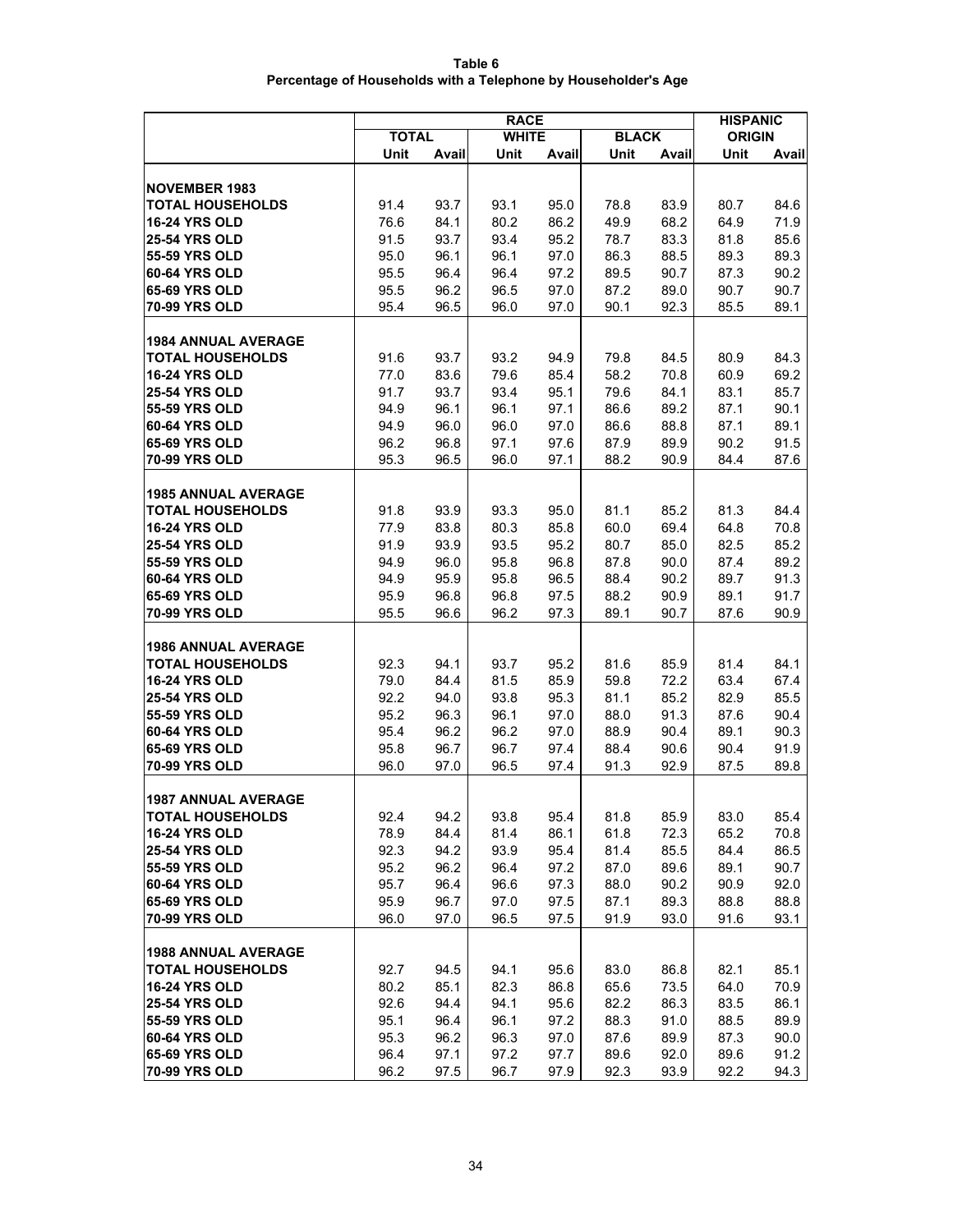| Table 6                                                        |
|----------------------------------------------------------------|
| Percentage of Households with a Telephone by Householder's Age |

|                                | <b>RACE</b>  |              |              |              |              |              | <b>HISPANIC</b> |              |  |
|--------------------------------|--------------|--------------|--------------|--------------|--------------|--------------|-----------------|--------------|--|
|                                | <b>TOTAL</b> |              | <b>WHITE</b> |              | <b>BLACK</b> |              | <b>ORIGIN</b>   |              |  |
|                                | Unit         | Avail        | Unit         | Avail        | Unit         | Avail        | Unit            | Avail        |  |
|                                |              |              |              |              |              |              |                 |              |  |
| <b>1989 ANNUAL AVERAGE</b>     |              |              |              |              |              |              |                 |              |  |
| <b>TOTAL HOUSEHOLDS</b>        | 93.1         | 94.9         | 94.5         | 95.9         | 83.2         | 87.1         | 83.0            | 86.0         |  |
| <b>16-24 YRS OLD</b>           | 80.5         | 85.9         | 82.9         | 87.7         | 65.3         | 75.2         | 64.8            | 72.3         |  |
| <b>25-54 YRS OLD</b>           | 92.7         | 94.6         | 94.3         | 95.8         | 82.2         | 86.4         | 83.6            | 86.5         |  |
| 55-59 YRS OLD                  | 95.4         | 96.5         | 96.4         | 97.4         | 88.7         | 90.7         | 90.1            | 91.2         |  |
| 60-64 YRS OLD<br>65-69 YRS OLD | 95.7<br>96.3 | 96.7         | 96.6         | 97.3         | 89.2         | 91.6         | 89.8            | 90.0         |  |
| <b>70-99 YRS OLD</b>           | 96.4         | 97.0<br>97.4 | 97.1<br>97.1 | 97.7<br>97.9 | 90.3<br>91.1 | 91.9<br>92.6 | 88.8<br>89.8    | 91.0<br>92.0 |  |
|                                |              |              |              |              |              |              |                 |              |  |
| <b>1990 ANNUAL AVERAGE</b>     |              |              |              |              |              |              |                 |              |  |
| <b>TOTAL HOUSEHOLDS</b>        | 93.3         | 95.0         | 94.6         | 96.1         | 83.5         | 87.0         | 82.7            | 85.3         |  |
| <b>16-24 YRS OLD</b>           | 81.2         | 86.5         | 83.6         | 88.2         | 66.4         | 75.3         | 67.8            | 73.5         |  |
| <b>25-54 YRS OLD</b>           | 92.6         | 94.5         | 94.1         | 95.7         | 82.4         | 86.1         | 82.0            | 84.6         |  |
| 55-59 YRS OLD                  | 95.4         | 96.4         | 96.5         | 97.4         | 87.3         | 89.6         | 89.9            | 90.7         |  |
| 60-64 YRS OLD                  | 96.2         | 96.9         | 97.1         | 97.6         | 89.7         | 91.6         | 90.6            | 91.1         |  |
| <b>65-69 YRS OLD</b>           | 96.3         | 97.1         | 97.0         | 97.8         | 90.7         | 91.7         | 90.7            | 92.5         |  |
| <b>70-99 YRS OLD</b>           | 96.9         | 97.8         | 97.4         | 98.3         | 91.9         | 93.3         | 93.2            | 94.1         |  |
|                                |              |              |              |              |              |              |                 |              |  |
| <b>1991 ANNUAL AVERAGE</b>     |              |              |              |              |              |              |                 |              |  |
| <b>TOTAL HOUSEHOLDS</b>        | 93.4         | 95.1         | 94.8         | 96.2         | 83.5         | 87.2         | 84.1            | 86.7         |  |
| <b>16-24 YRS OLD</b>           | 81.0         | 86.1         | 83.4         | 88.0         | 65.7         | 74.5         | 68.5            | 73.9         |  |
| <b>25-54 YRS OLD</b>           | 92.7         | 94.6         | 94.3         | 95.8         | 82.3         | 86.3         | 84.1            | 86.7         |  |
| 55-59 YRS OLD                  | 95.5         | 96.7         | 96.5         | 97.5         | 88.0         | 90.9         | 89.8            | 90.5         |  |
| 60-64 YRS OLD                  | 95.9         | 96.9         | 96.9         | 97.6         | 88.5         | 90.8         | 88.3            | 90.4         |  |
| <b>65-69 YRS OLD</b>           | 96.7         | 97.5         | 97.5         | 98.2         | 89.8         | 91.8         | 92.9            | 94.0         |  |
| <b>70-99 YRS OLD</b>           | 97.3         | 98.1         | 97.8         | 98.6         | 92.8         | 93.5         | 92.1            | 94.0         |  |
| <b>1992 ANNUAL AVERAGE</b>     |              |              |              |              |              |              |                 |              |  |
| <b>TOTAL HOUSEHOLDS</b>        | 93.8         | 95.3         | 95.2         | 96.4         | 84.2         | 87.9         | 85.8            | 88.2         |  |
| <b>15-24 YRS OLD</b>           | 82.0         | 87.4         | 85.0         | 89.6         | 64.2         | 74.1         | 72.8            | 80.4         |  |
| <b>25-54 YRS OLD</b>           | 93.1         | 94.8         | 94.6         | 95.9         | 82.9         | 87.0         | 85.5            | 87.7         |  |
| 55-59 YRS OLD                  | 96.0         | 96.8         | 97.0         | 97.5         | 89.6         | 91.9         | 91.5            | 92.3         |  |
| 60-64 YRS OLD                  | 96.3         | 97.1         | 97.0         | 97.7         | 91.2         | 92.6         | 89.3            | 91.2         |  |
| <b>65-69 YRS OLD</b>           | 96.6         | 97.3         | 97.5         | 98.0         | 89.8         | 92.0         | 92.0            | 92.4         |  |
| <b>70-99 YRS OLD</b>           | 97.5         | 98.0         | 98.0         | 98.5         | 93.1         | 94.0         | 94.2            | 95.0         |  |
|                                |              |              |              |              |              |              |                 |              |  |
| <b>1993 ANNUAL AVERAGE</b>     |              |              |              |              |              |              |                 |              |  |
| <b>TOTAL HOUSEHOLDS</b>        | 94.2         | 95.6         | 95.5         | 96.6         | 85.2         | 88.3         | 86.7            | 88.8         |  |
| <b>15-24 YRS OLD</b>           | 83.3         | 87.3         | 85.7         | 89.2         | 70.1         | 77.3         | 71.8            | 76.3         |  |
| <b>25-54 YRS OLD</b>           | 93.5         | 95.1         | 95.0         | 96.3         | 83.5         | 87.0         | 86.4            | 88.7         |  |
| 55-59 YRS OLD<br>60-64 YRS OLD | 95.9         | 96.8         | 96.7         | 97.5         | 90.0         | 92.2         | 91.3            | 92.1         |  |
| 65-69 YRS OLD                  | 97.0<br>97.0 | 97.6<br>97.6 | 97.7<br>97.5 | 98.3<br>98.1 | 91.9<br>92.8 | 93.3<br>93.5 | 92.5<br>92.9    | 93.7<br>93.9 |  |
| 70-99 YRS OLD                  | 97.6         | 98.2         | 98.0         | 98.6         | 93.2         | 94.1         | 94.7            | 95.4         |  |
|                                |              |              |              |              |              |              |                 |              |  |
| <b>1994 ANNUAL AVERAGE</b>     |              |              |              |              |              |              |                 |              |  |
| <b>TOTAL HOUSEHOLDS</b>        | 93.8         | 95.4         | 95.1         | 96.4         | 85.7         | 89.4         | 86.0            | 88.3         |  |
| <b>15-24 YRS OLD</b>           | 84.3         | 89.2         | 86.1         | 90.4         | 74.0         | 83.0         | 71.8            | 77.1         |  |
| <b>25-54 YRS OLD</b>           | 93.3         | 95.0         | 94.7         | 96.0         | 84.8         | 88.7         | 86.1            | 88.4         |  |
| 55-59 YRS OLD                  | 95.6         | 96.6         | 96.3         | 97.2         | 90.7         | 92.9         | 89.4            | 91.1         |  |
| <b>60-64 YRS OLD</b>           | 96.3         | 97.2         | 97.1         | 97.9         | 90.1         | 91.9         | 91.8            | 92.4         |  |
| <b>65-69 YRS OLD</b>           | 96.7         | 97.3         | 97.3         | 97.8         | 91.8         | 93.2         | 93.3            | 93.5         |  |
| <b>70-99 YRS OLD</b>           | 96.7         | 97.6         | 97.2         | 98.1         | 91.7         | 93.1         | 92.3            | 93.7         |  |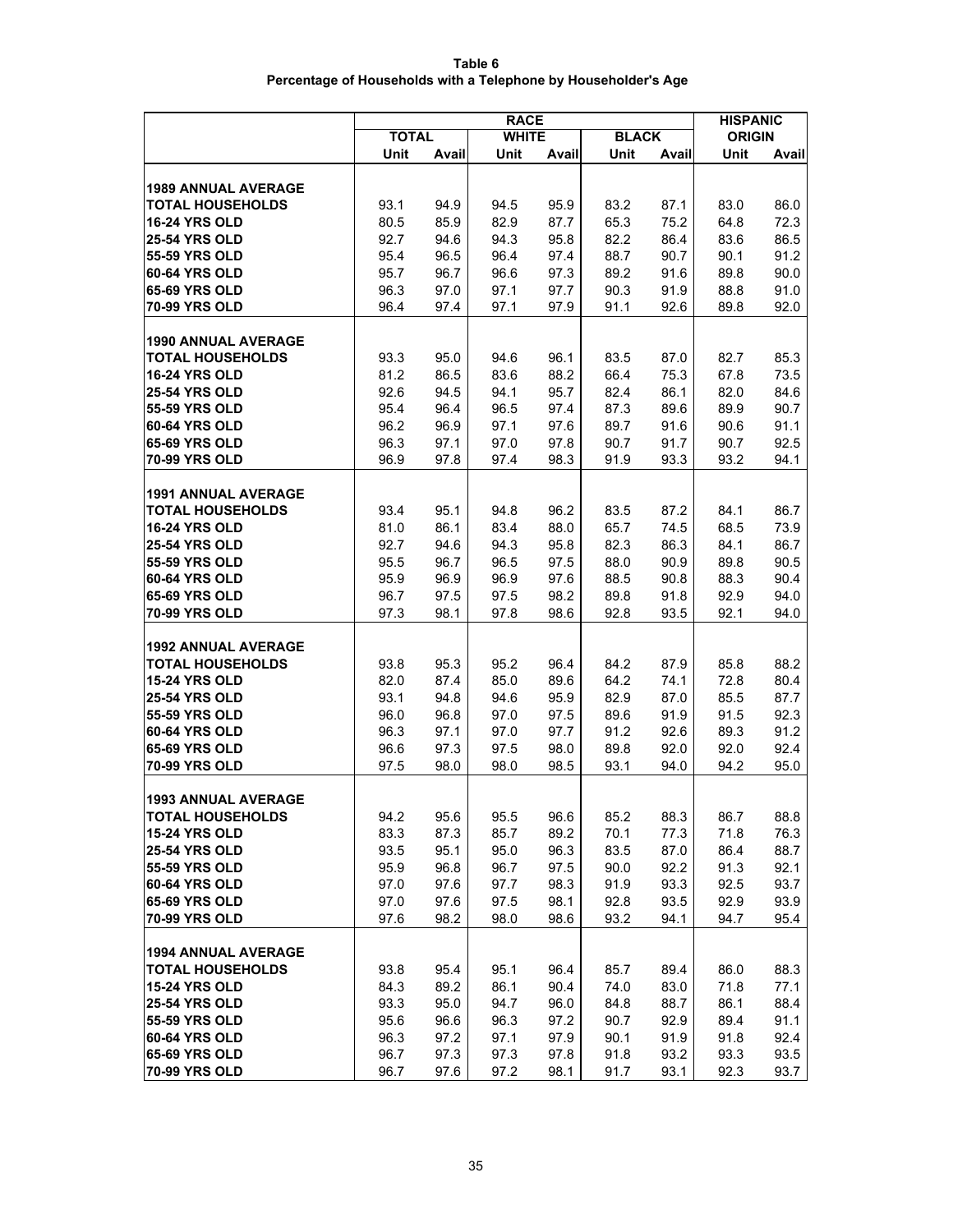| Table 6                                                        |
|----------------------------------------------------------------|
| Percentage of Households with a Telephone by Householder's Age |
|                                                                |

|                                | <b>RACE</b>  |              |              |              |              |              |               | <b>HISPANIC</b> |  |
|--------------------------------|--------------|--------------|--------------|--------------|--------------|--------------|---------------|-----------------|--|
|                                | <b>TOTAL</b> |              | <b>WHITE</b> |              | <b>BLACK</b> |              | <b>ORIGIN</b> |                 |  |
|                                | Unit         | Avail        | Unit         | Avail        | Unit         | Avail        | Unit          | Avail           |  |
|                                |              |              |              |              |              |              |               |                 |  |
| <b>1995 ANNUAL AVERAGE</b>     |              |              |              |              |              |              |               |                 |  |
| <b>TOTAL HOUSEHOLDS</b>        | 93.9         | 95.2         | 95.2         | 96.2         | 86.2         | 89.2         | 85.9          | 87.8            |  |
| <b>15-24 YRS OLD</b>           | 84.6         | 88.5         | 87.0         | 90.2         | 73.2         | 80.6         | 74.8          | 78.0            |  |
| <b>25-54 YRS OLD</b>           | 93.6         | 94.9         | 95.0         | 96.0         | 85.4         | 88.5         | 86.1          | 88.0            |  |
| 55-59 YRS OLD                  | 95.7         | 96.4         | 96.2         | 96.8         | 92.5         | 93.9         | 88.6          | 90.0            |  |
| 60-64 YRS OLD<br>65-69 YRS OLD | 95.8<br>96.4 | 96.5         | 96.3<br>96.9 | 96.9<br>97.4 | 91.7         | 93.4         | 90.0<br>91.2  | 90.9<br>92.6    |  |
| <b>70-99 YRS OLD</b>           | 96.4         | 96.8<br>97.1 | 97.0         | 97.5         | 92.2<br>91.4 | 93.1<br>92.8 | 90.4          | 92.1            |  |
|                                |              |              |              |              |              |              |               |                 |  |
| <b>1996 ANNUAL AVERAGE</b>     |              |              |              |              |              |              |               |                 |  |
| <b>TOTAL HOUSEHOLDS</b>        | 93.9         | 95.0         | 94.9         | 95.8         | 87.3         | 89.8         | 86.4          | 88.0            |  |
| <b>15-24 YRS OLD</b>           | 84.9         | 88.4         | 86.8         | 89.6         | 74.5         | 81.2         | 72.9          | 76.4            |  |
| <b>25-54 YRS OLD</b>           | 93.5         | 94.8         | 94.6         | 95.6         | 86.6         | 89.4         | 87.1          | 88.8            |  |
| 55-59 YRS OLD                  | 95.7         | 96.3         | 96.3         | 96.8         | 91.0         | 92.5         | 90.3          | 90.7            |  |
| 60-64 YRS OLD                  | 95.7         | 96.2         | 96.3         | 96.8         | 92.0         | 93.0         | 88.2          | 88.8            |  |
| 65-69 YRS OLD                  | 95.8         | 96.3         | 96.4         | 96.8         | 92.5         | 93.3         | 89.5          | 90.4            |  |
| <b>70-99 YRS OLD</b>           | 96.5         | 97.0         | 96.8         | 97.3         | 93.5         | 94.3         | 90.9          | 92.3            |  |
|                                |              |              |              |              |              |              |               |                 |  |
| <b>1997 ANNUAL AVERAGE</b>     |              |              |              |              |              |              |               |                 |  |
| <b>TOTAL HOUSEHOLDS</b>        | 93.9         | 95.0         | 95.0         | 95.9         | 86.9         | 89.5         | 86.7          | 88.6            |  |
| <b>15-24 YRS OLD</b>           | 84.9         | 88.8         | 86.7         | 90.1         | 74.9         | 81.6         | 75.0          | 79.4            |  |
| <b>25-54 YRS OLD</b>           | 93.6         | 94.8         | 94.7         | 95.7         | 86.3         | 89.0         | 87.1          | 88.9            |  |
| 55-59 YRS OLD                  | 95.4         | 96.1         | 96.4         | 96.9         | 89.2         | 90.8         | 90.1          | 92.2            |  |
| 60-64 YRS OLD                  | 96.0         | 96.5         | 96.6         | 97.0         | 92.1         | 92.7         | 90.6          | 91.2            |  |
| <b>65-69 YRS OLD</b>           | 96.2         | 96.7         | 96.7         | 97.1         | 92.6         | 93.8         | 90.9          | 92.4            |  |
| <b>70-99 YRS OLD</b>           | 96.2         | 96.7         | 96.6         | 97.1         | 93.0         | 93.7         | 90.3          | 91.3            |  |
| <b>1998 ANNUAL AVERAGE</b>     |              |              |              |              |              |              |               |                 |  |
| <b>TOTAL HOUSEHOLDS</b>        | 94.1         | 95.2         | 95.1         | 96.0         | 87.9         | 89.7         | 88.4          | 90.0            |  |
| <b>15-24 YRS OLD</b>           | 87.0         | 89.8         | 88.4         | 91.0         | 79.9         | 83.8         | 80.0          | 83.5            |  |
| <b>25-54 YRS OLD</b>           | 93.8         | 94.9         | 94.8         | 95.8         | 87.2         | 89.2         | 88.5          | 89.9            |  |
| 55-59 YRS OLD                  | 95.6         | 96.2         | 96.2         | 96.8         | 91.5         | 92.5         | 91.4          | 92.8            |  |
| 60-64 YRS OLD                  | 95.8         | 96.3         | 96.5         | 97.0         | 91.8         | 92.8         | 91.2          | 92.6            |  |
| <b>65-69 YRS OLD</b>           | 95.7         | 96.3         | 96.5         | 97.0         | 90.2         | 90.7         | 95.1          | 95.8            |  |
| <b>70-99 YRS OLD</b>           | 96.3         | 96.8         | 96.7         | 97.1         | 93.1         | 93.8         | 91.0          | 91.9            |  |
|                                |              |              |              |              |              |              |               |                 |  |
| 1999 ANNUAL AVERAGE            |              |              |              |              |              |              |               |                 |  |
| <b>TOTAL HOUSEHOLDS</b>        | 94.2         | 95.0         | 95.2         | 95.9         | 87.7         | 89.6         | 89.9          | 90.9            |  |
| <b>15-24 YRS OLD</b>           | 86.4         | 88.9         | 88.2         | 90.2         | 77.5         | 82.3         | 81.0          | 83.1            |  |
| <b>25-54 YRS OLD</b>           | 94.0         | 94.9         | 95.1         | 95.9         | 87.5         | 89.5         | 90.2          | 91.3            |  |
| 55-59 YRS OLD<br>60-64 YRS OLD | 95.7         | 96.3         | 96.4         | 96.9         | 90.5         | 91.5         | 93.1          | 94.3            |  |
| 65-69 YRS OLD                  | 95.7<br>95.9 | 96.2         | 96.4         | 96.8         | 90.9         | 92.0         | 92.2          | 92.8            |  |
| 70-99 YRS OLD                  | 95.8         | 96.3<br>96.3 | 96.6<br>96.2 | 97.0<br>96.7 | 90.0<br>92.2 | 91.1<br>92.8 | 94.1<br>92.4  | 94.8<br>93.1    |  |
|                                |              |              |              |              |              |              |               |                 |  |
| <b>MARCH 2000</b>              |              |              |              |              |              |              |               |                 |  |
| <b>TOTAL HOUSEHOLDS</b>        | 94.6         | 95.3         | 95.4         | 96.0         | 89.7         | 91.2         | 90.6          | 91.5            |  |
| <b>15-24 YRS OLD</b>           | 88.3         | 90.2         | 89.1         | 91.1         | 84.4         | 86.2         | 82.6          | 84.4            |  |
| <b>25-54 YRS OLD</b>           | 94.3         | 95.2         | 95.2         | 95.9         | 89.2         | 90.9         | 90.9          | 91.8            |  |
| 55-59 YRS OLD                  | 96.1         | 96.6         | 96.5         | 97.0         | 92.7         | 93.1         | 88.1          | 89.2            |  |
| <b>60-64 YRS OLD</b>           | 96.2         | 96.5         | 96.9         | 97.1         | 92.1         | 92.9         | 93.6          | 94.5            |  |
| <b>65-69 YRS OLD</b>           | 96.2         | 96.4         | 96.7         | 96.9         | 92.7         | 93.7         | 97.4          | 97.4            |  |
| <b>70-99 YRS OLD</b>           | 96.1         | 96.6         | 96.5         | 96.9         | 92.4         | 93.2         | 93.9          | 95.2            |  |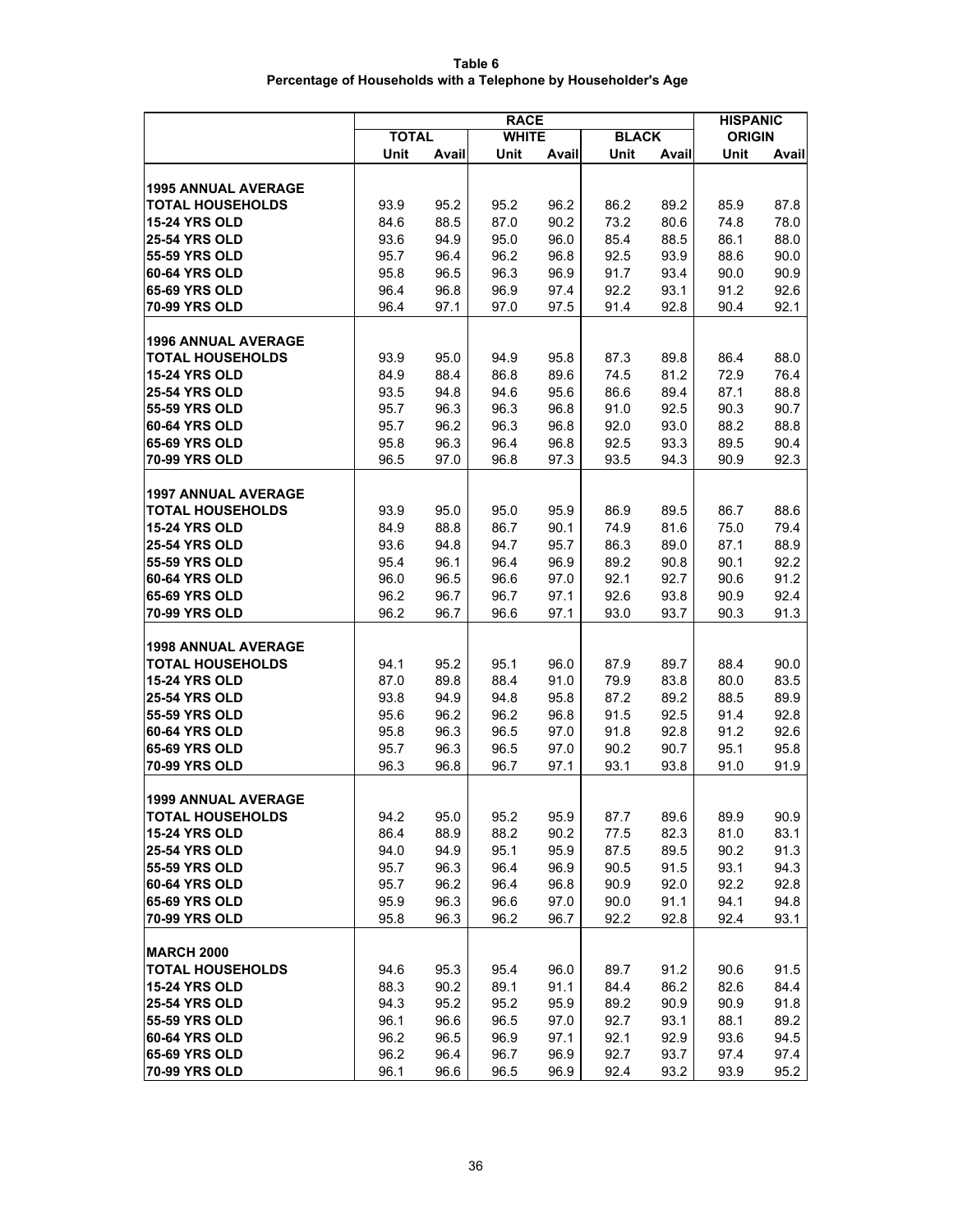| Table 6                                                        |  |
|----------------------------------------------------------------|--|
| Percentage of Households with a Telephone by Householder's Age |  |

|                                                       | <b>RACE</b>  |              |              |              |              |              |               | <b>HISPANIC</b> |
|-------------------------------------------------------|--------------|--------------|--------------|--------------|--------------|--------------|---------------|-----------------|
|                                                       | <b>TOTAL</b> |              | <b>WHITE</b> |              | <b>BLACK</b> |              | <b>ORIGIN</b> |                 |
|                                                       | Unit         | Avail        | Unit         | Avail        | Unit         | Avail        | Unit          | <b>Avail</b>    |
|                                                       |              |              |              |              |              |              |               |                 |
| <b>JULY 2000</b>                                      |              |              |              |              |              |              |               |                 |
| <b>TOTAL HOUSEHOLDS</b>                               | 94.4         | 95.2         | 95.2         | 95.9         | 89.2         | 90.6         | 90.5          | 91.7            |
| <b>15-24 YRS OLD</b>                                  | 87.7         | 89.9         | 88.8         | 91.0         | 81.4         | 84.1         | 84.2          | 87.5            |
| <b>25-54 YRS OLD</b>                                  | 94.3         | 95.2         | 95.1         | 96.0         | 88.9         | 90.5         | 91.2          | 92.4            |
| 55-59 YRS OLD<br>60-64 YRS OLD                        | 95.7         | 96.1         | 96.1         | 96.5         | 92.1         | 92.7         | 91.1          | 91.1            |
| 65-69 YRS OLD                                         | 96.0         | 96.5         | 96.7         | 97.1         | 91.2         | 91.7         | 91.7          | 93.0<br>93.6    |
| <b>70-99 YRS OLD</b>                                  | 96.0<br>95.7 | 96.2<br>96.0 | 96.3<br>96.1 | 96.4<br>96.4 | 94.6<br>91.4 | 94.6<br>92.0 | 93.1<br>89.3  | 89.5            |
|                                                       |              |              |              |              |              |              |               |                 |
| <b>NOVEMBER 2000</b>                                  |              |              |              |              |              |              |               |                 |
| <b>TOTAL HOUSEHOLDS</b>                               | 94.1         | 95.0         | 94.9         | 95.7         | 88.9         | 90.3         | 90.4          | 91.5            |
| <b>15-24 YRS OLD</b>                                  | 87.4         | 90.1         | 89.2         | 91.8         | 77.7         | 82.0         | 78.9          | 81.4            |
| <b>25-54 YRS OLD</b>                                  | 94.1         | 95.0         | 94.9         | 95.7         | 89.5         | 90.8         | 91.1          | 92.2            |
| 55-59 YRS OLD                                         | 95.5         | 96.1         | 96.1         | 96.7         | 90.5         | 91.7         | 94.0          | 95.6            |
| 60-64 YRS OLD                                         | 95.2         | 95.6         | 95.8         | 96.0         | 90.2         | 91.5         | 91.6          | 92.1            |
| <b>65-69 YRS OLD</b>                                  | 95.3         | 95.6         | 95.9         | 96.2         | 91.0         | 91.4         | 93.1          | 93.1            |
| 70-99 YRS OLD                                         | 95.4         | 95.8         | 95.8         | 96.3         | 91.0         | 92.1         | 93.0          | 93.5            |
|                                                       |              |              |              |              |              |              |               |                 |
| <b>2000 ANNUAL AVERAGE</b><br><b>TOTAL HOUSEHOLDS</b> |              |              |              |              |              |              |               | 91.6            |
| <b>16-24 YRS OLD</b>                                  | 94.4<br>87.8 | 95.2<br>90.1 | 95.2<br>89.0 | 95.9<br>91.3 | 89.3<br>81.2 | 90.7<br>84.1 | 90.5<br>81.9  | 84.4            |
| <b>25-54 YRS OLD</b>                                  | 94.2         | 95.1         | 95.1         | 95.9         | 89.2         | 90.7         | 91.1          | 92.1            |
| 55-59 YRS OLD                                         | 95.8         | 96.3         | 96.2         | 96.7         | 91.8         | 92.5         | 91.1          | 92.0            |
| 60-64 YRS OLD                                         | 95.8         | 96.2         | 96.5         | 96.7         | 91.2         | 92.0         | 92.3          | 93.2            |
| <b>65-69 YRS OLD</b>                                  | 95.8         | 96.1         | 96.3         | 96.5         | 92.8         | 93.2         | 94.5          | 94.7            |
| 70-99 YRS OLD                                         | 95.7         | 96.1         | 96.1         | 96.5         | 91.6         | 92.4         | 92.1          | 92.7            |
|                                                       |              |              |              |              |              |              |               |                 |
| <b>MARCH 2001</b>                                     |              |              |              |              |              |              |               |                 |
| <b>TOTAL HOUSEHOLDS</b>                               | 94.6         | 95.4         | 95.3         | 96.1         | 89.5         | 91.0         | 91.7          | 92.5            |
| <b>15-24 YRS OLD</b>                                  | 88.6         | 90.9         | 89.3         | 91.4         | 84.7         | 88.0         | 84.1          | 85.6            |
| <b>25-54 YRS OLD</b>                                  | 94.4         | 95.2         | 95.3         | 96.0         | 88.9         | 90.5         | 92.0          | 92.7            |
| 55-59 YRS OLD                                         | 96.4         | 96.9         | 96.7         | 97.2         | 93.5         | 94.3         | 96.6          | 98.1            |
| 60-64 YRS OLD<br><b>65-69 YRS OLD</b>                 | 95.9<br>96.1 | 96.4<br>96.5 | 96.6<br>96.6 | 96.9<br>96.9 | 91.1<br>92.8 | 92.8<br>93.4 | 96.4<br>93.3  | 96.4<br>94.0    |
| 70-99 YRS OLD                                         | 95.7         | 96.2         | 96.2         | 96.7         | 92.4         | 93.2         | 91.6          | 91.7            |
|                                                       |              |              |              |              |              |              |               |                 |
| <b>JULY 2001</b>                                      |              |              |              |              |              |              |               |                 |
| <b>TOTAL HOUSEHOLDS</b>                               | 95.1         | 95.9         | 95.8         | 96.5         | 90.3         | 91.8         | 91.3          | 92.5            |
| <b>15-24 YRS OLD</b>                                  | 90.1         | 91.8         | 90.2         | 91.8         | 89.4         | 91.5         | 86.1          | 87.9            |
| <b>25-54 YRS OLD</b>                                  | 94.8         | 95.7         | 95.7         | 96.4         | 89.1         | 90.9         | 91.5          | 92.8            |
| 55-59 YRS OLD                                         | 96.4         | 96.9         | 96.9         | 97.4         | 92.5         | 93.4         | 93.3          | 94.4            |
| 60-64 YRS OLD                                         | 96.7         | 96.9         | 97.0         | 97.1         | 95.0         | 95.7         | 94.0          | 94.8            |
| 65-69 YRS OLD                                         | 97.1         | 97.5         | 97.7         | 98.0         | 94.1         | 94.9         | 96.1          | 96.1            |
| 70-99 YRS OLD                                         | 96.5         | 96.9         | 96.9         | 97.3         | 92.8         | 93.4         | 90.3          | 91.0            |
|                                                       |              |              |              |              |              |              |               |                 |
| <b>NOVEMBER 2001</b><br><b>TOTAL HOUSEHOLDS</b>       | 94.9         | 95.8         | 95.6         | 96.5         | 90.3         | 91.5         | 90.8          | 92.2            |
| <b>15-24 YRS OLD</b>                                  | 87.8         | 90.2         | 88.7         | 91.2         | 82.8         | 84.8         | 80.2          | 83.2            |
| <b>25-54 YRS OLD</b>                                  | 94.8         | 95.8         | 95.5         | 96.5         | 90.3         | 91.5         | 91.8          | 93.1            |
| 55-59 YRS OLD                                         | 96.3         | 96.8         | 96.7         | 97.1         | 93.4         | 95.2         | 89.9          | 90.4            |
| 60-64 YRS OLD                                         | 96.0         | 96.5         | 96.5         | 96.9         | 92.9         | 93.7         | 92.8          | 93.7            |
| <b>65-69 YRS OLD</b>                                  | 95.9         | 96.4         | 96.9         | 97.3         | 89.0         | 89.8         | 92.9          | 92.9            |
| <b>70-99 YRS OLD</b>                                  | 96.7         | 97.2         | 97.0         | 97.6         | 94.3         | 94.6         | 93.8          | 95.2            |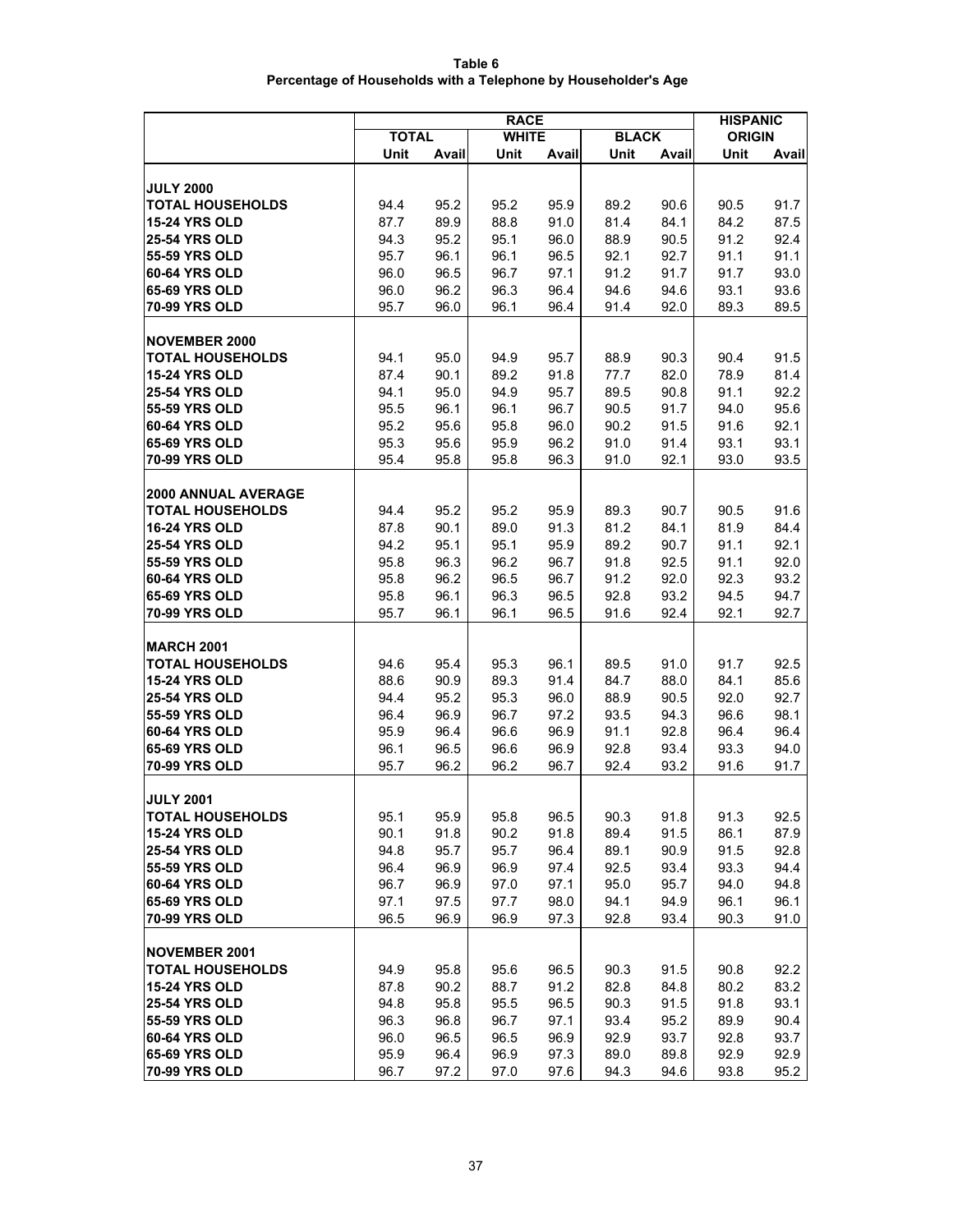| Table 6                                                        |
|----------------------------------------------------------------|
| Percentage of Households with a Telephone by Householder's Age |

|                            |              | <b>HISPANIC</b> |              |       |              |       |               |       |
|----------------------------|--------------|-----------------|--------------|-------|--------------|-------|---------------|-------|
|                            | <b>TOTAL</b> |                 | <b>WHITE</b> |       | <b>BLACK</b> |       | <b>ORIGIN</b> |       |
|                            | Unit         | Avail           | Unit         | Avail | Unit         | Avail | Unit          | Avail |
| <b>2001 ANNUAL AVERAGE</b> |              |                 |              |       |              |       |               |       |
| <b>TOTAL HOUSEHOLDS</b>    | 94.9         | 95.7            | 95.6         | 96.4  | 90.0         | 91.4  | 91.3          | 92.4  |
| <b>16-24 YRS OLD</b>       | 88.8         | 91.0            | 89.4         | 91.5  | 85.6         | 88.1  | 83.5          | 85.6  |
| <b>25-54 YRS OLD</b>       | 94.7         | 95.6            | 95.5         | 96.3  | 89.4         | 91.0  | 91.8          | 92.9  |
| 55-59 YRS OLD              | 96.4         | 96.9            | 96.8         | 97.2  | 93.1         | 94.3  | 93.3          | 94.3  |
| 60-64 YRS OLD              | 96.2         | 96.6            |              | 97.0  | 93.0         |       | 94.4          | 95.0  |
|                            |              |                 | 96.7         |       |              | 94.1  |               |       |
| <b>65-69 YRS OLD</b>       | 96.4         | 96.8            | 97.1         | 97.4  | 92.0         | 92.7  | 94.1          | 94.3  |
| <b>70-99 YRS OLD</b>       | 96.3         | 96.8            | 96.7         | 97.2  | 93.2         | 93.7  | 91.9          | 92.6  |
| <b>MARCH 2002</b>          |              |                 |              |       |              |       |               |       |
| <b>TOTAL HOUSEHOLDS</b>    | 95.5         | 96.3            | 96.3         | 97.0  | 90.8         | 92.1  | 91.8          | 92.9  |
| <b>15-24 YRS OLD</b>       | 89.8         | 92.0            | 91.4         | 93.7  | 82.3         | 84.7  | 88.8          | 91.1  |
| <b>25-54 YRS OLD</b>       | 95.2         | 96.0            | 96.0         | 96.7  | 90.3         | 91.6  | 91.7          | 92.8  |
| <b>55-59 YRS OLD</b>       | 97.0         | 97.7            | 97.4         | 98.1  | 94.5         | 95.4  | 94.4          | 95.5  |
| 60-64 YRS OLD              | 96.8         | 97.2            | 97.1         | 97.6  | 95.0         | 95.3  | 92.3          | 93.0  |
| <b>65-69 YRS OLD</b>       | 97.8         | 97.9            | 97.9         | 98.0  | 96.6         | 96.8  | 91.6          | 91.6  |
| <b>70-99 YRS OLD</b>       | 97.1         | 97.5            | 97.6         | 97.9  | 94.3         | 95.2  | 95.0          | 95.6  |
|                            |              |                 |              |       |              |       |               |       |
| <b>JULY 2002</b>           |              |                 |              |       |              |       |               |       |
| <b>TOTAL HOUSEHOLDS</b>    | 95.1         | 96.0            | 96.0         | 96.7  | 89.9         | 91.6  | 90.7          | 92.0  |
| <b>15-24 YRS OLD</b>       | 87.2         | 89.8            | 88.0         | 90.4  | 83.1         | 87.0  | 80.0          | 82.5  |
| 25-54 YRS OLD              | 94.8         | 95.8            | 95.8         | 96.6  | 89.6         | 91.4  | 91.6          | 92.9  |
| 55-59 YRS OLD              | 96.6         | 97.0            | 97.3         | 97.6  | 90.8         | 91.6  | 91.2          | 92.2  |
| 60-64 YRS OLD              | 96.8         | 97.4            | 97.2         | 97.7  | 94.5         | 95.8  | 89.2          | 90.2  |
| <b>65-69 YRS OLD</b>       | 97.5         | 97.9            | 98.1         | 98.3  | 93.9         | 94.7  | 96.9          | 96.9  |
| 70-99 YRS OLD              | 97.0         | 97.4            | 97.5         | 97.8  | 92.9         | 93.8  | 93.5          | 93.8  |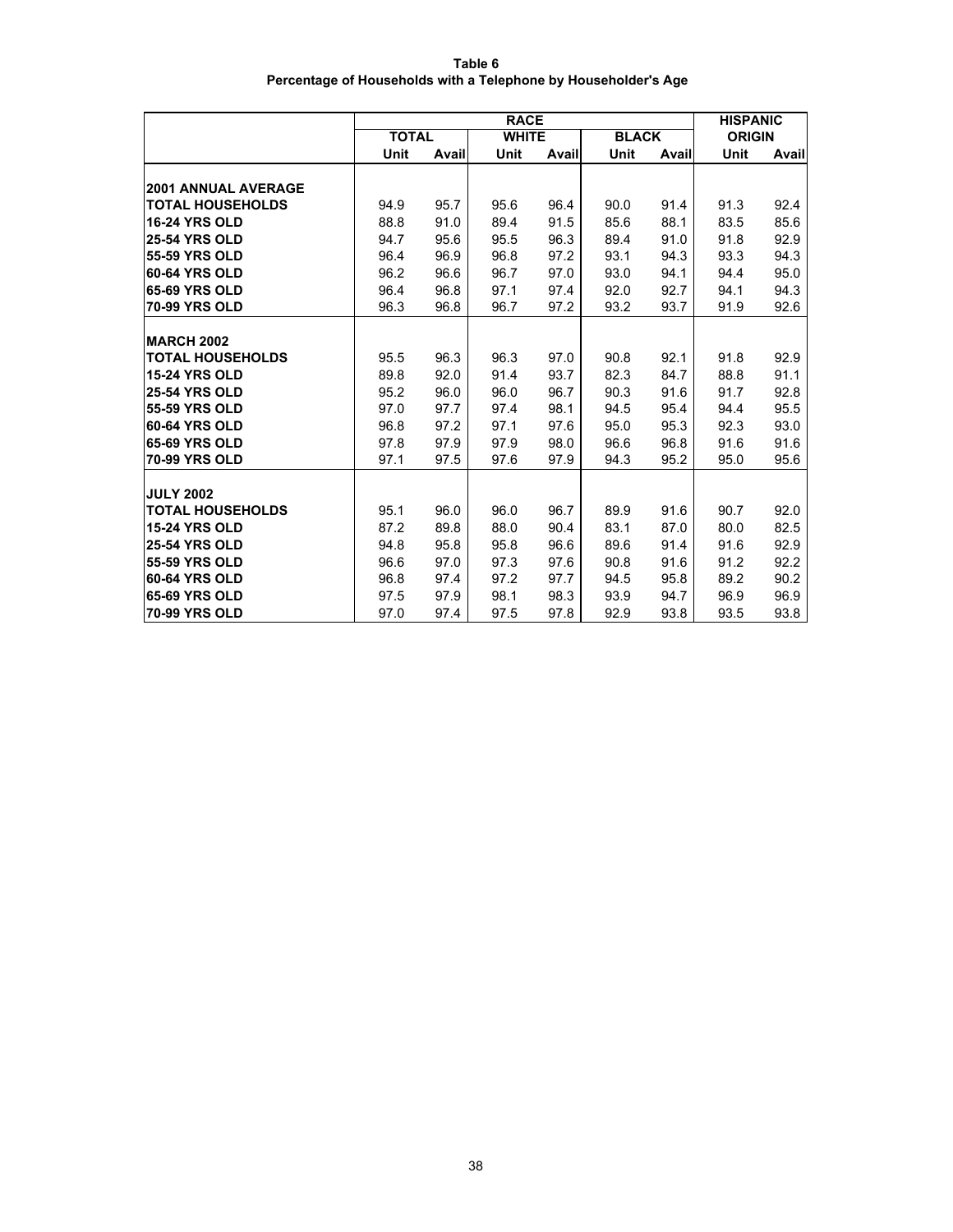| Table 7                                                     |
|-------------------------------------------------------------|
| Percentage of Adults with a Telephone by Labor Force Status |

|                            | <b>RACE</b>  |              |              |       |              |       | <b>HISPANIC</b> |       |
|----------------------------|--------------|--------------|--------------|-------|--------------|-------|-----------------|-------|
|                            | <b>TOTAL</b> |              | <b>WHITE</b> |       | <b>BLACK</b> |       | <b>ORIGIN</b>   |       |
|                            | Unit         | <b>Avail</b> | Unit         | Avail | Unit         | Avail | Unit            | Avail |
| <b>NOVEMBER 1983</b>       |              |              |              |       |              |       |                 |       |
| <b>TOTAL CNP</b>           | 92.8         | 94.5         | 94.1         | 95.6  | 82.7         | 86.6  | 83.4            | 86.5  |
| <b>EMPLOYED</b>            | 94.1         | 95.9         | 95.0         | 96.6  | 85.7         | 89.8  | 86.3            | 89.6  |
| <b>UNEMPLOYED</b>          | 82.5         | 86.5         | 84.8         | 88.1  | 74.6         | 81.2  | 76.6            | 79.9  |
| <b>NOT IN LABOR FORCE</b>  | 92.1         | 93.4         | 93.8         | 94.9  | 80.8         | 83.7  | 80.4            | 83.0  |
|                            |              |              |              |       |              |       |                 |       |
| <b>1984 ANNUAL AVERAGE</b> |              |              |              |       |              |       |                 |       |
| <b>TOTAL CNP</b>           | 92.8         | 94.5         | 94.1         | 95.5  | 82.9         | 86.7  | 83.0            | 85.6  |
| <b>EMPLOYED</b>            | 94.0         | 95.7         | 95.0         | 96.4  | 85.9         | 89.8  | 85.7            | 88.3  |
| <b>UNEMPLOYED</b>          | 81.7         | 85.3         | 84.0         | 87.0  | 74.7         | 80.2  | 74.0            | 77.4  |
| <b>NOT IN LABOR FORCE</b>  | 92.1         | 93.5         | 93.8         | 95.0  | 80.7         | 83.9  | 80.3            | 82.8  |
|                            |              |              |              |       |              |       |                 |       |
| <b>1985 ANNUAL AVERAGE</b> |              |              |              |       |              |       |                 |       |
| <b>TOTAL CNP</b>           | 93.0         | 94.6         | 94.2         | 95.6  | 84.1         | 87.4  | 83.5            | 85.8  |
| <b>EMPLOYED</b>            | 94.2         | 95.8         | 95.0         | 96.5  | 87.3         | 90.4  | 85.1            | 87.5  |
| <b>UNEMPLOYED</b>          | 82.3         | 85.8         | 84.2         | 87.3  | 76.3         | 81.1  | 73.8            | 76.9  |
| <b>NOT IN LABOR FORCE</b>  | 92.2         | 93.6         | 93.8         | 94.9  | 81.5         | 84.5  | 82.6            | 84.6  |
|                            |              |              |              |       |              |       |                 |       |
| <b>1986 ANNUAL AVERAGE</b> |              |              |              |       |              |       |                 |       |
| <b>TOTAL CNP</b>           | 93.4         | 94.8         | 94.6         | 95.8  | 84.6         | 88.1  | 83.3            | 85.4  |
| <b>EMPLOYED</b>            | 94.7         | 96.1         | 95.5         | 96.6  | 87.7         | 91.1  | 85.3            | 87.4  |
| <b>UNEMPLOYED</b>          | 82.3         | 86.0         | 84.5         | 87.6  | 74.8         | 80.7  | 75.3            | 78.2  |
| <b>NOT IN LABOR FORCE</b>  | 92.6         | 93.9         | 94.1         | 95.1  | 82.3         | 85.4  | 81.4            | 83.4  |
|                            |              |              |              |       |              |       |                 |       |
| <b>1987 ANNUAL AVERAGE</b> |              |              |              |       |              |       |                 |       |
| <b>TOTAL CNP</b>           | 93.5         | 94.9         | 94.7         | 95.9  | 84.7         | 88.1  | 84.5            | 86.4  |
| <b>EMPLOYED</b>            | 94.6         | 96.1         | 95.4         | 96.7  | 87.9         | 91.0  | 86.3            | 88.3  |
| <b>UNEMPLOYED</b>          | 82.7         | 86.1         | 85.3         | 88.2  | 74.0         | 79.3  | 77.0            | 79.6  |
| <b>NOT IN LABOR FORCE</b>  | 92.7         | 93.9         | 94.2         | 95.2  | 82.2         | 85.5  | 82.5            | 84.1  |
| <b>1988 ANNUAL AVERAGE</b> |              |              |              |       |              |       |                 |       |
| <b>TOTAL CNP</b>           | 93.8         | 95.2         | 94.9         | 96.1  | 85.6         | 88.7  | 83.6            | 86.1  |
| <b>EMPLOYED</b>            | 94.9         | 96.2         | 95.6         | 96.8  | 88.5         | 91.5  | 85.4            | 87.7  |
| <b>UNEMPLOYED</b>          | 83.3         | 86.8         | 85.9         | 88.9  | 75.4         | 80.5  | 76.7            | 80.3  |
| <b>NOT IN LABOR FORCE</b>  | 92.8         | 94.2         | 94.3         | 95.5  | 83.1         | 86.0  | 81.5            | 84.0  |
|                            |              |              |              |       |              |       |                 |       |
| <b>1989 ANNUAL AVERAGE</b> |              |              |              |       |              |       |                 |       |
| <b>TOTAL CNP</b>           | 94.1         | 95.5         | 95.3         | 96.4  | 85.8         | 89.0  | 84.7            | 87.0  |
| <b>EMPLOYED</b>            | 95.2         | 96.5         | 96.0         | 97.1  | 88.8         | 91.7  | 86.6            | 89.0  |
| <b>UNEMPLOYED</b>          | 83.9         | 87.1         | 86.2         | 88.8  | 77.0         | 82.5  | 75.1            | 78.6  |
| <b>NOT IN LABOR FORCE</b>  | 93.1         | 94.4         | 94.7         | 95.7  | 82.8         | 85.9  | 82.6            | 84.6  |
|                            |              |              |              |       |              |       |                 |       |
| <b>1990 ANNUAL AVERAGE</b> |              |              |              |       |              |       |                 |       |
| <b>TOTAL CNP</b>           | 94.2         | 95.5         | 95.3         | 96.5  | 86.1         | 88.8  | 84.5            | 86.6  |
| <b>EMPLOYED</b>            | 95.3         | 96.6         | 96.0         | 97.2  | 89.4         | 91.8  | 86.3            | 88.4  |
| <b>UNEMPLOYED</b>          | 85.0         | 88.0         | 87.9         | 90.4  | 75.3         | 80.0  | 77.0            | 80.4  |
| <b>NOT IN LABOR FORCE</b>  | 93.0         | 94.3         | 94.6         | 95.6  | 83.2         | 85.8  | 82.4            | 84.1  |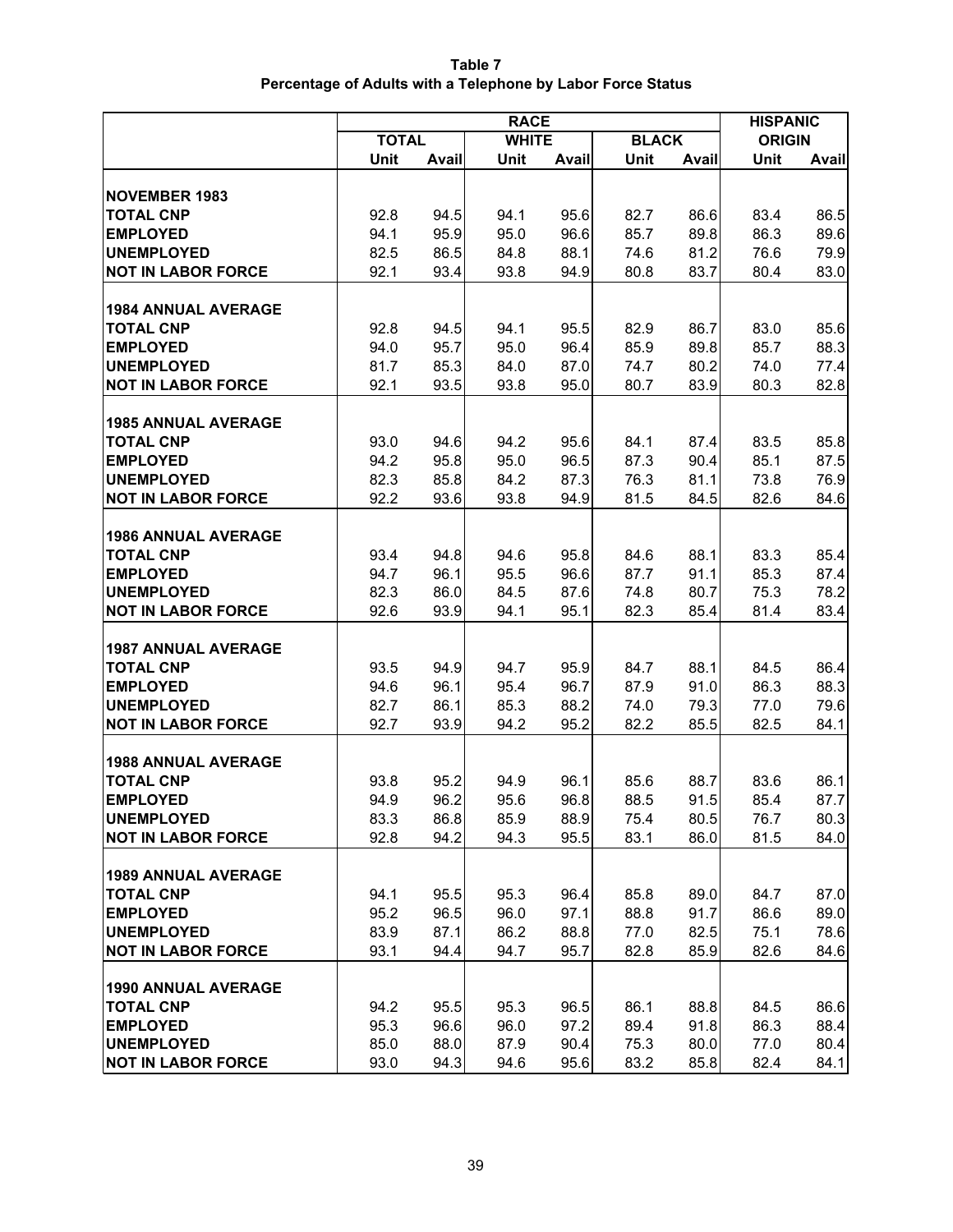| Table 7                                                     |
|-------------------------------------------------------------|
| Percentage of Adults with a Telephone by Labor Force Status |

|                            |              | <b>HISPANIC</b> |              |       |              |       |               |       |  |
|----------------------------|--------------|-----------------|--------------|-------|--------------|-------|---------------|-------|--|
|                            | <b>TOTAL</b> |                 | <b>WHITE</b> |       | <b>BLACK</b> |       | <b>ORIGIN</b> |       |  |
|                            | Unit         | Avail           | Unit         | Avail | Unit         | Avail | Unit          | Avail |  |
| <b>1991 ANNUAL AVERAGE</b> |              |                 |              |       |              |       |               |       |  |
| <b>TOTAL CNP</b>           | 94.3         | 95.7            | 95.5         | 96.6  | 86.3         | 89.1  | 85.5          | 87.7  |  |
| <b>EMPLOYED</b>            | 95.6         | 96.8            | 96.3         | 97.3  | 89.8         | 92.4  | 87.5          | 89.6  |  |
| <b>UNEMPLOYED</b>          | 86.4         | 89.5            | 88.3         | 91.0  | 78.9         | 84.1  | 78.2          | 81.6  |  |
| <b>NOT IN LABOR FORCE</b>  | 93.1         | 94.4            | 94.7         | 95.8  | 82.6         | 85.3  | 83.5          | 85.4  |  |
|                            |              |                 |              |       |              |       |               |       |  |
| <b>1992 ANNUAL AVERAGE</b> |              |                 |              |       |              |       |               |       |  |
| <b>TOTAL CNP</b>           | 94.7         | 95.9            | 95.8         | 96.8  | 86.9         | 89.8  | 87.8          | 89.7  |  |
| <b>EMPLOYED</b>            | 95.8         | 97.0            | 96.5         | 97.5  | 90.1         | 92.8  | 89.5          | 91.6  |  |
| <b>UNEMPLOYED</b>          | 88.1         | 90.3            | 90.0         | 91.8  | 81.2         | 85.0  | 83.4          | 85.8  |  |
| <b>NOT IN LABOR FORCE</b>  | 93.6         | 94.8            | 95.2         | 96.1  | 83.6         | 86.5  | 85.8          | 87.4  |  |
|                            |              |                 |              |       |              |       |               |       |  |
| <b>1993 ANNUAL AVERAGE</b> |              |                 |              |       |              |       |               |       |  |
| <b>TOTAL CNP</b>           | 95.0         | 96.1            | 96.0         | 97.0  | 87.5         | 90.0  | 88.2          | 89.9  |  |
| <b>EMPLOYED</b>            | 96.1         | 97.1            | 96.8         | 97.6  | 90.6         | 92.8  | 89.7          | 91.5  |  |
| <b>UNEMPLOYED</b>          | 88.6         | 90.6            | 90.7         | 92.3  | 80.9         | 84.7  | 85.0          | 87.1  |  |
| <b>NOT IN LABOR FORCE</b>  | 93.8         | 94.9            | 95.3         | 96.2  | 84.5         | 87.0  | 86.1          | 87.6  |  |
|                            |              |                 |              |       |              |       |               |       |  |
| <b>1994 ANNUAL AVERAGE</b> |              |                 |              |       |              |       |               |       |  |
| <b>TOTAL CNP</b>           | 94.5         | 95.9            | 95.6         | 96.7  | 87.9         | 91.0  | 87.3          | 89.2  |  |
| <b>EMPLOYED</b>            | 95.6         | 96.8            | 96.3         | 97.3  | 90.4         | 93.2  | 88.5          | 90.4  |  |
| <b>UNEMPLOYED</b>          | 87.8         | 90.8            | 89.8         | 92.2  | 81.1         | 86.7  | 84.1          | 86.5  |  |
| <b>NOT IN LABOR FORCE</b>  | 93.4         | 94.8            | 94.8         | 95.9  | 85.4         | 88.5  | 85.7          | 87.6  |  |
| <b>1995 ANNUAL AVERAGE</b> |              |                 |              |       |              |       |               |       |  |
| <b>TOTAL CNP</b>           | 95.0         | 96.1            | 95.9         | 96.8  | 89.1         | 91.4  | 88.0          | 89.6  |  |
| <b>EMPLOYED</b>            | 95.8         | 96.7            | 96.5         | 97.2  | 91.2         | 93.2  | 88.9          | 90.4  |  |
| <b>UNEMPLOYED</b>          | 88.8         | 91.7            | 90.8         | 93.1  | 82.3         | 87.4  | 84.4          | 87.2  |  |
| <b>NOT IN LABOR FORCE</b>  | 93.4         | 94.4            | 94.8         | 95.7  | 84.9         | 87.3  | 86.0          | 87.7  |  |
|                            |              |                 |              |       |              |       |               |       |  |
| <b>1996 ANNUAL AVERAGE</b> |              |                 |              |       |              |       |               |       |  |
| <b>TOTAL CNP</b>           | 94.9         | 95.8            | 95.6         | 96.4  | 89.7         | 91.8  | 88.4          | 89.7  |  |
| <b>EMPLOYED</b>            | 95.6         | 96.4            | 96.2         | 96.9  | 91.4         | 93.0  | 89.6          | 90.8  |  |
| <b>UNEMPLOYED</b>          | 88.8         | 91.1            | 90.1         | 91.9  | 85.0         | 89.5  | 84.6          | 86.5  |  |
| <b>NOT IN LABOR FORCE</b>  | 93.4         | 94.4            | 94.5         | 95.3  | 86.4         | 88.8  | 85.6          | 87.0  |  |
|                            |              |                 |              |       |              |       |               |       |  |
| <b>1997 ANNUAL AVERAGE</b> |              |                 |              |       |              |       |               |       |  |
| <b>TOTAL CNP</b>           | 94.9         | 95.8            | 95.7         | 96.5  | 89.3         | 91.5  | 88.6          | 90.2  |  |
| <b>EMPLOYED</b>            | 95.6         | 96.5            | 96.2         | 96.9  | 91.1         | 92.9  | 89.5          | 91.1  |  |
| <b>UNEMPLOYED</b>          | 87.8         | 90.4            | 89.7         | 91.4  | 81.5         | 87.1  | 82.4          | 84.3  |  |
| <b>NOT IN LABOR FORCE</b>  | 93.5         | 94.4            | 94.8         | 95.5  | 86.4         | 88.4  | 86.9          | 88.4  |  |
| <b>1998 ANNUAL AVERAGE</b> |              |                 |              |       |              |       |               |       |  |
| <b>TOTAL CNP</b>           | 95.1         | 95.9            | 95.7         | 96.5  | 90.4         | 91.9  | 89.9          | 91.3  |  |
| <b>EMPLOYED</b>            | 95.6         | 96.4            | 96.1         | 96.8  | 91.9         | 93.3  | 90.4          | 91.8  |  |
| <b>UNEMPLOYED</b>          | 89.3         | 91.4            | 91.5         | 93.2  | 82.9         | 85.6  | 85.4          | 88.6  |  |
| <b>NOT IN LABOR FORCE</b>  | 93.9         | 94.7            | 94.9         | 95.6  | 87.8         | 89.1  | 89.0          | 90.2  |  |
|                            |              |                 |              |       |              |       |               |       |  |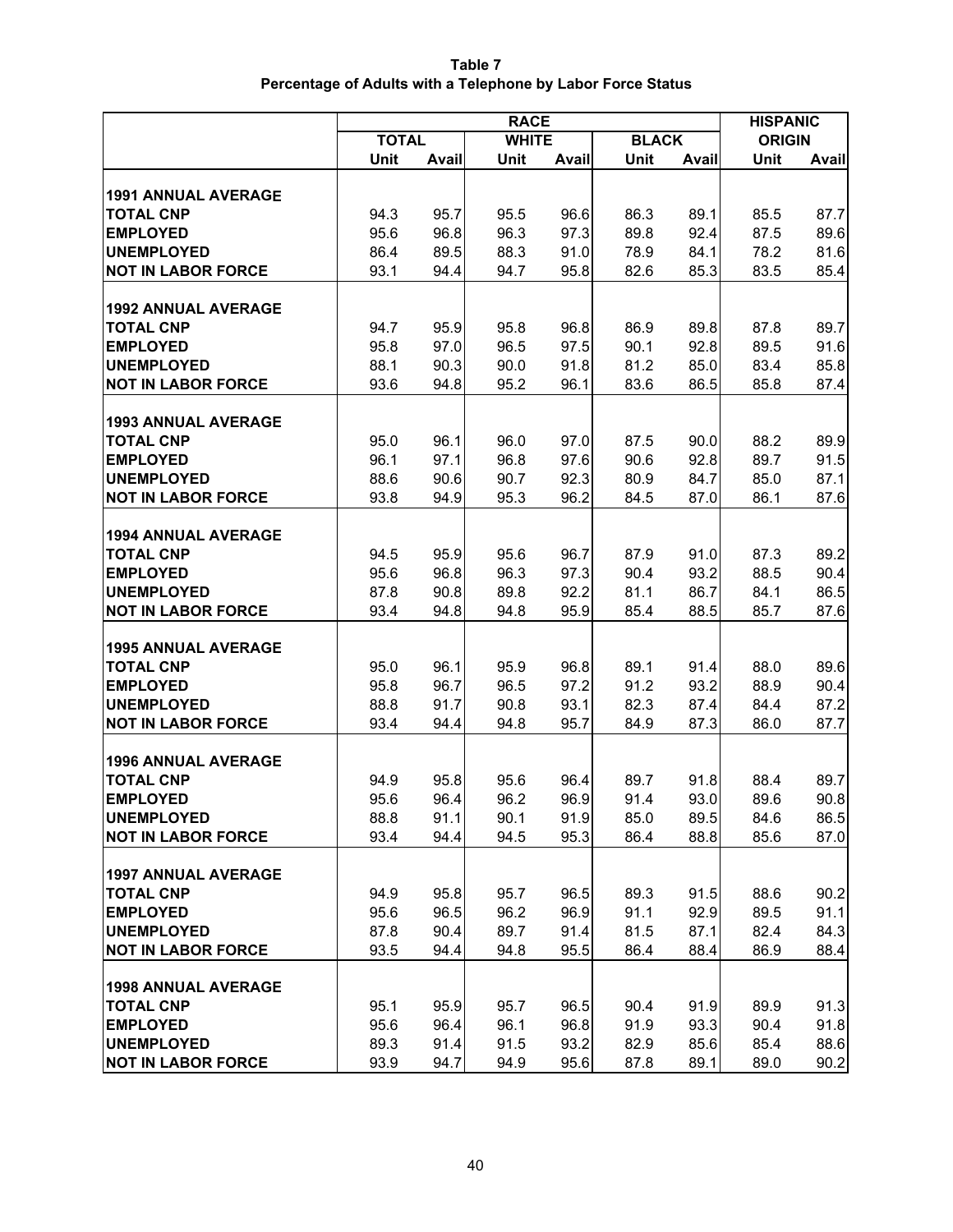| Table 7                                                     |  |
|-------------------------------------------------------------|--|
| Percentage of Adults with a Telephone by Labor Force Status |  |

|                                                |              | <b>HISPANIC</b> |              |              |              |              |               |              |
|------------------------------------------------|--------------|-----------------|--------------|--------------|--------------|--------------|---------------|--------------|
|                                                | <b>TOTAL</b> |                 | <b>WHITE</b> |              | <b>BLACK</b> |              | <b>ORIGIN</b> |              |
|                                                | Unit         | Avail           | Unit         | Avail        | Unit         | Avail        | Unit          | <b>Avail</b> |
|                                                |              |                 |              |              |              |              |               |              |
| <b>1999 ANNUAL AVERAGE</b><br><b>TOTAL CNP</b> | 95.2         | 95.9            | 95.9         | 96.5         | 90.3         | 91.8         | 91.2          | 92.1         |
| <b>EMPLOYED</b>                                | 95.8         | 96.4            | 96.3         | 96.9         | 91.8         | 93.2         | 91.5          | 92.4         |
| <b>UNEMPLOYED</b>                              | 89.6         | 91.2            | 91.6         | 93.0         | 83.2         | 85.4         | 89.1          | 90.2         |
| <b>NOT IN LABOR FORCE</b>                      | 94.1         | 94.7            | 95.1         | 95.7         | 87.7         | 89.1         | 90.7          | 91.6         |
|                                                |              |                 |              |              |              |              |               |              |
| <b>MARCH 2000</b>                              |              |                 |              |              |              |              |               |              |
| <b>TOTAL CNP</b>                               | 95.2         | 95.9            | 95.9         | 96.4         | 91.2         | 92.3         | 91.8          | 92.5         |
| <b>EMPLOYED</b>                                | 95.8         | 96.4            | 96.2         | 96.8         | 92.8         | 94.0         | 91.8          | 92.5         |
| <b>UNEMPLOYED</b>                              | 89.9         | 91.3            | 91.2         | 92.4         | 85.6         | 88.2         | 89.6          | 91.8         |
| <b>NOT IN LABOR FORCE</b>                      | 94.6         | 95.2            | 95.5         | 96.0         | 88.9         | 89.9         | 92.1          | 92.6         |
|                                                |              |                 |              |              |              |              |               |              |
| <b>JULY 2000</b>                               |              |                 |              |              |              |              |               |              |
| <b>TOTAL CNP</b>                               | 95.2         | 95.9            | 95.8         | 96.4         | 91.1         | 92.2         | 92.0          | 93.2         |
| <b>EMPLOYED</b>                                | 95.8         | 96.6            | 96.2         | 96.9         | 92.6         | 93.6         | 92.5          | 93.7         |
| <b>UNEMPLOYED</b>                              | 91.6         | 93.1            | 93.3         | 94.5         | 86.5         | 88.9         | 90.8          | 92.7         |
| <b>NOT IN LABOR FORCE</b>                      | 94.4         | 94.9            | 95.1         | 95.6         | 89.3         | 90.1         | 91.3          | 92.3         |
|                                                |              |                 |              |              |              |              |               |              |
| <b>NOVEMBER 2000</b>                           |              |                 |              |              |              |              |               |              |
| <b>TOTAL CNP</b>                               | 94.8         | 95.6            | 95.4         | 96.1         | 90.8         | 91.9         | 91.3          | 92.0         |
| <b>EMPLOYED</b>                                | 95.5         | 96.2            | 95.9         | 96.6         | 92.3         | 93.2         | 91.4          | 92.1         |
| <b>UNEMPLOYED</b>                              | 90.1         | 92.1            | 92.1         | 93.5         | 84.6         | 87.9         | 87.4          | 88.0         |
| <b>NOT IN LABOR FORCE</b>                      | 94.0         | 94.7            | 94.7         | 95.3         | 89.0         | 90.1         | 91.5          | 92.4         |
|                                                |              |                 |              |              |              |              |               |              |
| <b>2000 ANNUAL AVERAGE</b>                     |              |                 |              |              |              |              |               |              |
| <b>TOTAL CNP</b>                               | 95.1         | 95.8            | 95.7         | 96.3         | 91.0         | 92.1         | 91.7          | 92.6         |
| <b>EMPLOYED</b><br><b>UNEMPLOYED</b>           | 95.7<br>90.5 | 96.4            | 96.1<br>92.2 | 96.8<br>93.5 | 92.6         | 93.6<br>88.3 | 91.9          | 92.8         |
| <b>NOT IN LABOR FORCE</b>                      | 94.3         | 92.2            | 95.1         | 95.6         | 85.6<br>89.1 | 90.0         | 89.3          | 90.8         |
|                                                |              | 94.9            |              |              |              |              | 91.6          | 92.4         |
| <b>MARCH 2001</b>                              |              |                 |              |              |              |              |               |              |
| <b>TOTAL CNP</b>                               | 95.3         | 95.9            | 95.9         | 96.5         | 90.8         | 92.0         | 92.3          | 92.9         |
| <b>EMPLOYED</b>                                | 95.9         | 96.5            | 96.3         | 96.9         | 92.4         | 93.4         | 92.4          | 92.9         |
| <b>UNEMPLOYED</b>                              | 91.9         | 93.3            | 93.7         | 94.5         | 86.0         | 89.3         | 92.3          | 92.6         |
| <b>NOT IN LABOR FORCE</b>                      | 94.5         | 95.1            | 95.4         | 95.9         | 88.7         | 89.9         | 92.3          | 92.8         |
|                                                |              |                 |              |              |              |              |               |              |
| <b>JULY 2001</b>                               |              |                 |              |              |              |              |               |              |
| <b>TOTAL CNP</b>                               | 95.8         | 96.4            | 96.4         | 96.9         | 91.9         | 93.1         | 92.7          | 93.6         |
| <b>EMPLOYED</b>                                | 96.3         | 96.9            | 96.7         | 97.2         | 93.4         | 94.5         | 92.6          | 93.5         |
| <b>UNEMPLOYED</b>                              | 92.3         | 93.6            | 93.0         | 94.2         | 89.4         | 91.4         | 93.1          | 93.9         |
| <b>NOT IN LABOR FORCE</b>                      | 95.2         | 95.8            | 96.0         | 96.5         | 89.4         | 90.8         | 92.9          | 93.8         |
|                                                |              |                 |              |              |              |              |               |              |
| <b>NOVEMBER 2001</b>                           |              |                 |              |              |              |              |               |              |
| <b>TOTAL CNP</b>                               | 95.6         | 96.4            | 96.2         | 96.9         | 92.0         | 92.9         | 92.1          | 93.3         |
| <b>EMPLOYED</b>                                | 96.2         | 97.0            | 96.6         | 97.4         | 93.4         | 94.1         | 92.4          | 93.6         |
| <b>UNEMPLOYED</b>                              | 92.0         | 93.4            | 92.7         | 94.0         | 90.2         | 91.9         | 89.9          | 91.0         |
| <b>NOT IN LABOR FORCE</b>                      | 94.9         | 95.7            | 95.6         | 96.4         | 90.0         | 91.1         | 91.7          | 93.0         |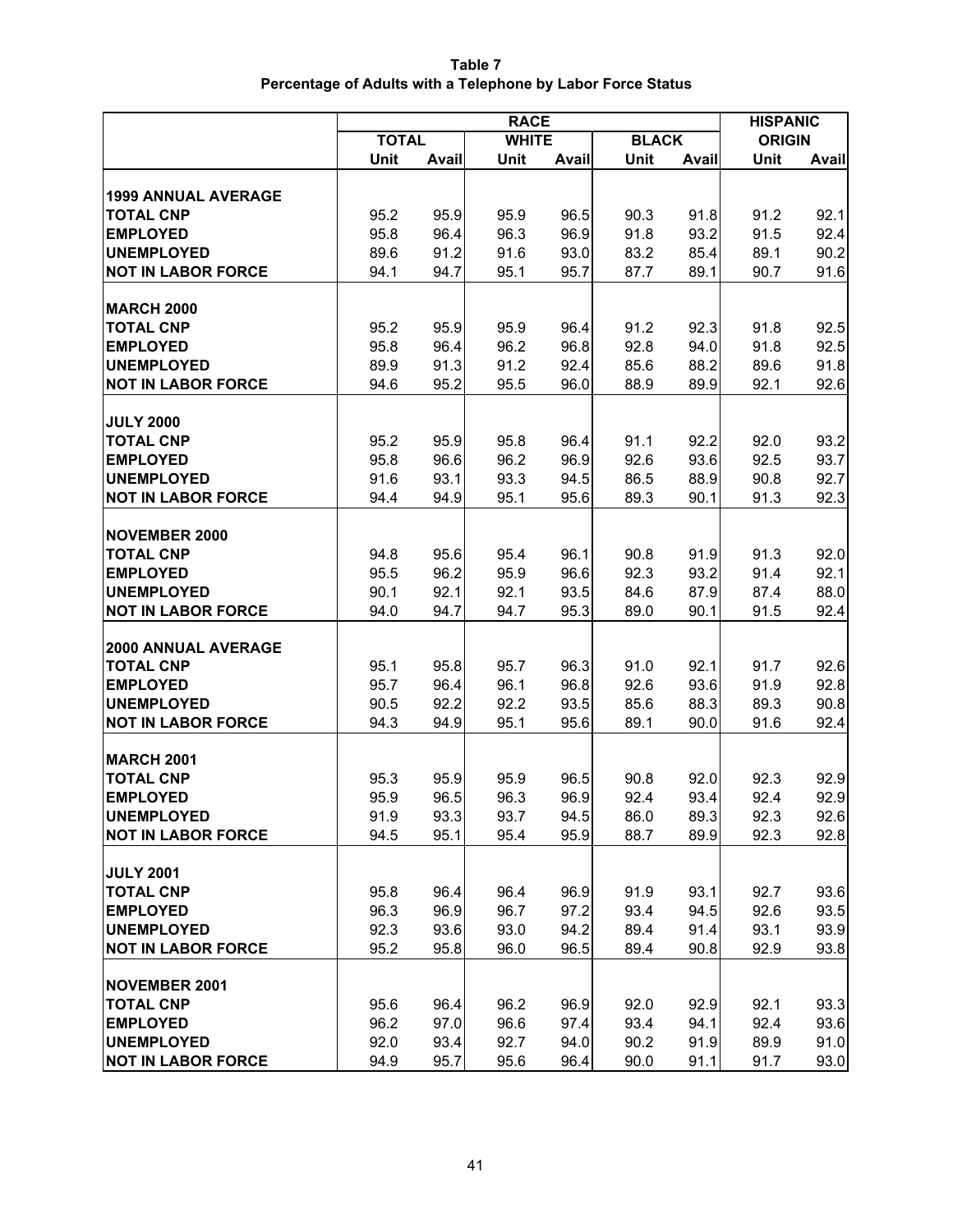| Table 7                                                     |
|-------------------------------------------------------------|
| Percentage of Adults with a Telephone by Labor Force Status |

|                            | <b>RACE</b>  |       |              |       |              |       | <b>HISPANIC</b> |       |  |
|----------------------------|--------------|-------|--------------|-------|--------------|-------|-----------------|-------|--|
|                            | <b>TOTAL</b> |       | <b>WHITE</b> |       | <b>BLACK</b> |       | <b>ORIGIN</b>   |       |  |
|                            | Unit         | Avail | Unit         | Avail | Unit         | Avail | Unit            | Avail |  |
|                            |              |       |              |       |              |       |                 |       |  |
| <b>2001 ANNUAL AVERAGE</b> |              |       |              |       |              |       |                 |       |  |
| <b>TOTAL CNP</b>           | 95.6         | 96.2  | 96.2         | 96.8  | 91.6         | 92.7  | 92.4            | 93.3  |  |
| <b>EMPLOYED</b>            | 96.1         | 96.8  | 96.5         | 97.2  | 93.1         | 94.0  | 92.5            | 93.3  |  |
| <b>UNEMPLOYED</b>          | 92.1         | 93.4  | 93.1         | 94.2  | 88.5         | 90.9  | 91.8            | 92.5  |  |
| <b>NOT IN LABOR FORCE</b>  | 94.9         | 95.5  | 95.7         | 96.3  | 89.4         | 90.6  | 92.3            | 93.2  |  |
|                            |              |       |              |       |              |       |                 |       |  |
| <b>MARCH 2002</b>          |              |       |              |       |              |       |                 |       |  |
| <b>TOTAL CNP</b>           | 96.2         | 96.9  | 96.7         | 97.3  | 92.8         | 93.7  | 92.9            | 93.8  |  |
| <b>EMPLOYED</b>            | 96.8         | 97.4  | 97.2         | 97.7  | 94.4         | 95.3  | 93.3            | 94.1  |  |
| <b>UNEMPLOYED</b>          | 92.2         | 93.3  | 92.8         | 93.8  | 89.4         | 90.7  | 89.7            | 91.2  |  |
| <b>NOT IN LABOR FORCE</b>  | 95.6         | 96.3  | 96.4         | 97.0  | 90.8         | 91.8  | 92.6            | 93.6  |  |
|                            |              |       |              |       |              |       |                 |       |  |
| <b>JULY 2002</b>           |              |       |              |       |              |       |                 |       |  |
| <b>TOTAL CNP</b>           | 95.8         | 96.6  | 96.5         | 97.1  | 91.5         | 92.9  | 92.0            | 93.0  |  |
| <b>EMPLOYED</b>            | 96.4         | 97.1  | 96.9         | 97.5  | 93.2         | 94.4  | 92.2            | 93.2  |  |
| <b>UNEMPLOYED</b>          | 92.3         | 94.0  | 92.6         | 94.2  | 90.9         | 93.2  | 89.9            | 91.3  |  |
| <b>NOT IN LABOR FORCE</b>  | 95.2         | 95.8  | 96.2         | 96.7  | 88.6         | 90.2  | 91.9            | 92.8  |  |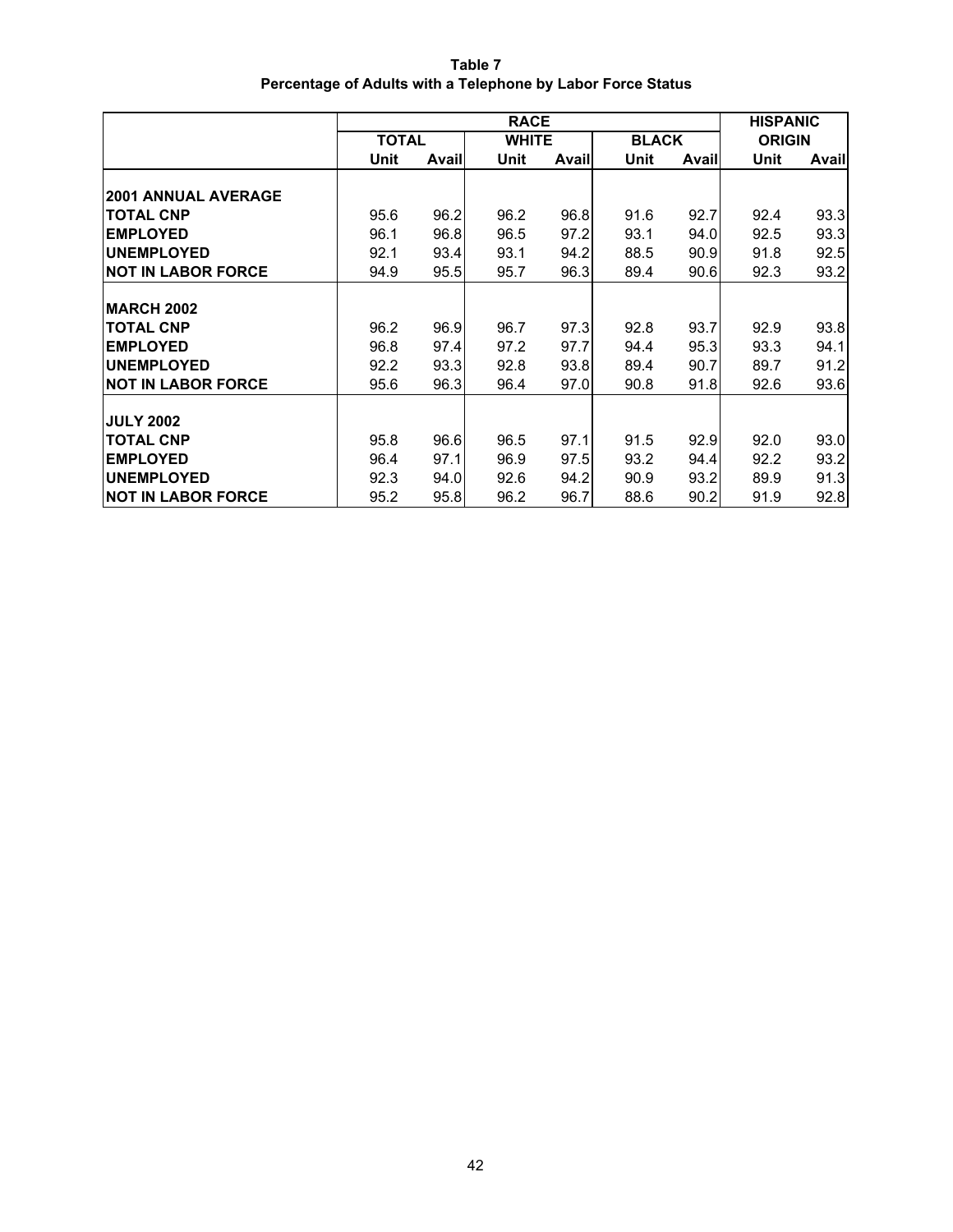|                             | In Unit | <b>Available</b> |
|-----------------------------|---------|------------------|
| <b>UNITED STATES</b>        | 0.4%    | 0.3%             |
|                             |         |                  |
| ALABAMA                     | 4.2%    | 4.0%             |
| <b>ALASKA</b>               | 3.4%    | 2.7%             |
| <b>ARIZONA</b>              | 2.7%    | 2.5%             |
| <b>ARKANSAS</b>             | 3.6%    | 3.5%             |
| <b>CALIFORNIA</b>           | 1.1%    | 1.0%             |
| <b>COLORADO</b>             | 2.1%    | 1.9%             |
| <b>CONNECTICUT</b>          | 2.6%    | 2.5%             |
| <b>DELAWARE</b>             | 2.8%    | 2.4%             |
| <b>DISTRICT OF COLUMBIA</b> | 4.7%    | 4.2%             |
| <b>FLORIDA</b>              | 1.7%    | 1.7%             |
| <b>GEORGIA</b>              | 3.3%    | 3.1%             |
| <b>HAWAII</b>               | 3.1%    | 2.6%             |
| <b>IDAHO</b>                | 2.6%    | 2.4%             |
| <b>ILLINOIS</b>             | 2.4%    | 2.0%             |
| <b>INDIANA</b>              | 3.1%    | 3.0%             |
| <b>IOWA</b>                 | 2.8%    | 2.6%             |
| <b>KANSAS</b>               | 3.0%    | 2.8%             |
| <b>KENTUCKY</b>             | 3.5%    | 3.1%             |
| <b>LOUISIANA</b>            | 3.5%    | 3.1%             |
| <b>MAINE</b>                | 2.0%    | 1.7%             |
| <b>MARYLAND</b>             | 2.9%    | 2.8%             |
| <b>MASSACHUSETTS</b>        | 2.1%    | 1.9%             |
| <b>MICHIGAN</b>             | 1.7%    | 1.6%             |
| <b>MINNESOTA</b>            | 2.3%    | 2.2%             |
| <b>MISSISSIPPI</b>          | 3.9%    | 3.3%             |
| <b>MISSOURI</b>             | 3.2%    | 2.9%             |
| <b>MONTANA</b>              | 2.5%    | 2.3%             |
| <b>NEBRASKA</b>             | 2.2%    | 2.0%             |
| <b>NEVADA</b>               | 3.6%    | 3.5%             |
| <b>NEW HAMPSHIRE</b>        | 2.7%    | 2.4%             |
| <b>NEW JERSEY</b>           | 2.3%    | 2.2%             |
| <b>NEW MEXICO</b>           | 3.6%    | 3.5%             |
| <b>NEW YORK</b>             | 1.4%    | 1.2%             |
| <b>NORTH CAROLINA</b>       | 2.0%    | 1.8%             |
| <b>NORTH DAKOTA</b>         | 1.9%    | 1.7%             |
| <b>OHIO</b>                 | 1.9%    | 1.7%             |
| <b>OKLAHOMA</b>             | 3.5%    | 3.2%             |
| <b>OREGON</b>               | 3.0%    | 2.7%             |
| <b>PENNSYLVANIA</b>         | 1.4%    | 1.3%             |
| <b>RHODE ISLAND</b>         | 3.3%    | 3.2%             |
| <b>SOUTH CAROLINA</b>       | 3.6%    | 3.4%             |
| <b>SOUTH DAKOTA</b>         | 4.0%    | 3.8%             |
| <b>TENNESSEE</b>            | 2.9%    | 2.6%             |
| <b>TEXAS</b>                | 1.8%    | 1.6%             |
| <b>UTAH</b>                 | 2.7%    | 2.5%             |
| <b>VERMONT</b>              | 3.5%    | 3.0%             |
| <b>VIRGINIA</b>             | 3.5%    | 3.3%             |
| <b>WASHINGTON</b>           | 2.3%    | 2.1%             |
| <b>WEST VIRGINIA</b>        | 3.3%    | 2.8%             |
| <b>WISCONSIN</b>            | 2.7%    | 2.5%             |
| <b>WYOMING</b>              | 2.8%    | 2.5%             |

#### **Table 8 Critical Values for Determining Significant Differences by State**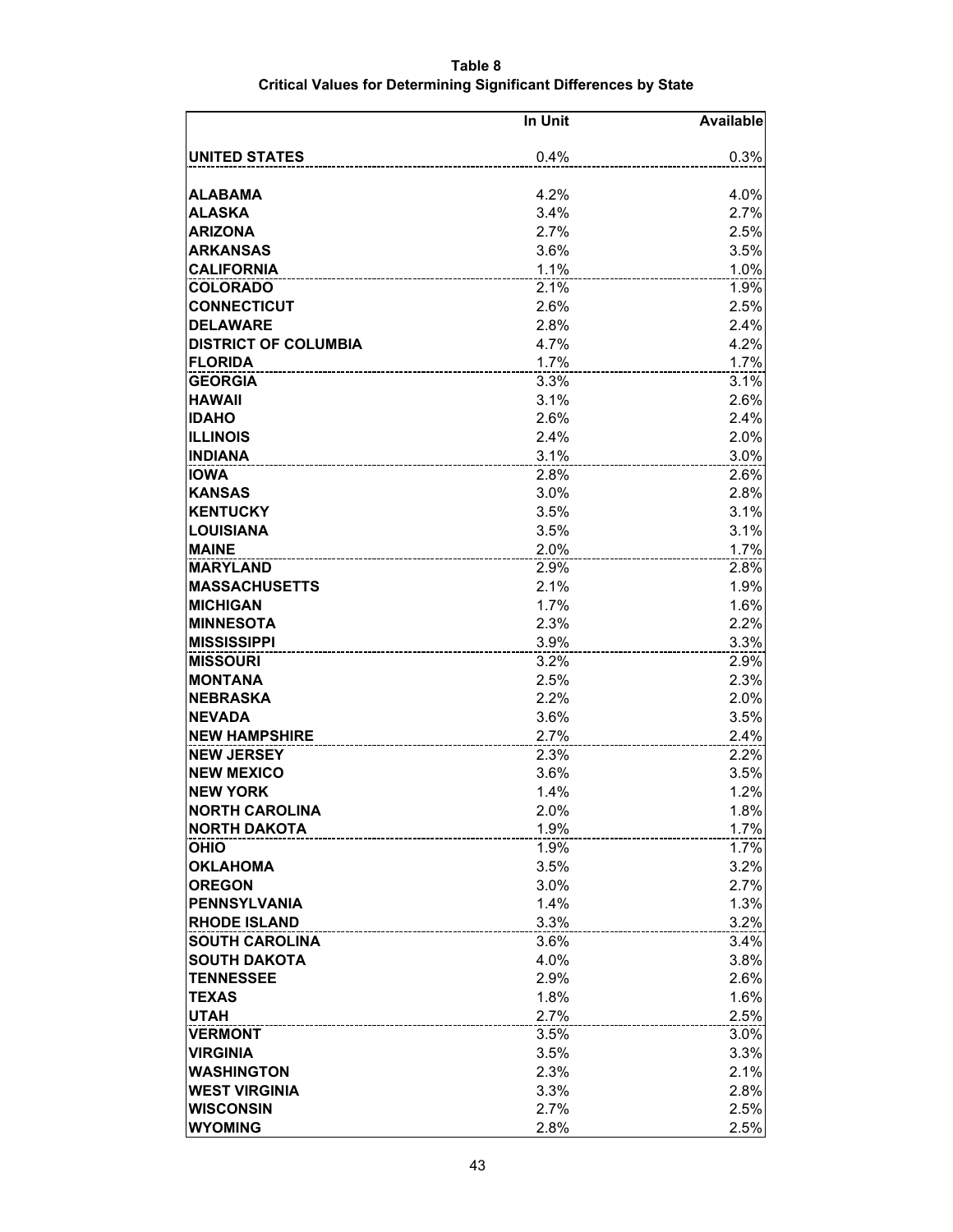**Table 9 Critical Values for Determining Significant Differences by Income**

|                      | <b>RACE</b>  |                   |         |                   |      |                   |               | <b>HISPANIC</b>   |
|----------------------|--------------|-------------------|---------|-------------------|------|-------------------|---------------|-------------------|
|                      | <b>TOTAL</b> |                   |         | <b>WHITE</b>      |      | <b>BLACK</b>      | <b>ORIGIN</b> |                   |
|                      |              | In Unit Available |         | In Unit Available |      | In Unit Available |               | In Unit Available |
|                      |              |                   |         |                   |      |                   |               |                   |
| <b>TOTAL</b>         | 0.4%         | 0.3%              | 0.4%    | 0.3%              | 1.6% | 1.5%              | 1.7%          | 1.6%              |
| <b>UNDER \$5,000</b> | 3.9%         | 3.7%              | 4.4%    | 4.1%              | 7.8% | 7.3%              | 10.1%         | 9.8%              |
| $$5,000 - $7,499$    | $3.0\%$      | 2.9%              | $3.3\%$ | 3.1%              | 7.4% | 7.3%              | 9.1%          | 8.5%              |
| $$7,500 - $9,999$    | 2.4%         | 2.2%              | 2.6%    | 2.5%              | 7.3% | 6.3%              | 8.4%          | 8.3%              |
| \$10,000 - \$12,499  | 2.1%         | 1.9%              | 2.3%    | 2.2%              | 7.3% | 6.7%              | 6.9%          | 6.6%              |
| \$12,500 - \$14,999  | 2.1%         | 1.9%              | 2.2%    | 2.0%              | 6.8% | 6.2%              | 7.3%          | 7.2%              |
| \$15,000 - \$19,999  | 1.5%         | 1.3%              | 1.4%    | 1.2%              | 5.8% | 5.0%              | 5.3%          | 4.9%              |
| \$20,000 - \$24,999  | 1.2%         | 1.1%              | 1.2%    | 1.1%              | 3.7% | 3.4%              | 5.0%          | 4.7%              |
| \$25,000 - \$29,999  | 1.1%         | 1.0%              | 1.1%    | 1.0%              | 4.7% | 4.3%              | 3.9%          | 3.7%              |
| \$30,000 - \$34,999  | 1.0%         | 0.9%              | 1.0%    | 0.9%              | 5.2% | 4.6%              | 4.6%          | 4.1%              |
| \$35,000 - \$39,999  | 0.9%         | 0.9%              | 0.9%    | 0.9%              | 4.8% | 4.5%              | 3.7%          | 3.6%              |
| $$40,000 - $49,999$  | 0.7%         | $0.6\%$           | 0.7%    | $0.6\%$           | 3.0% | 2.8%              | 4.2%          | $3.7\%$           |
| \$50,000 - \$59,999  | 0.6%         | 0.6%              | $0.6\%$ | 0.6%              | 3.2% | 3.2%              | 3.0%          | 2.7%              |
| \$60,000 - \$74,999  | 0.6%         | 0.5%              | $0.6\%$ | 0.5%              | 4.0% | 3.8%              | 2.1%          | 1.9%              |
| $$75,000 +$          | 0.4%         | 0.4%              | $0.4\%$ | 0.4%              | 2.6% | 2.4%              | 3.0%          | 2.8%              |

**Table 10 Critical Values for Determining Significant Differences by Household Size**

|                 |                   | <b>RACE</b> |         |                   |      |                   |               |                   |
|-----------------|-------------------|-------------|---------|-------------------|------|-------------------|---------------|-------------------|
|                 | <b>TOTAL</b>      |             |         | <b>WHITE</b>      |      | <b>BLACK</b>      | <b>ORIGIN</b> |                   |
|                 | In Unit Available |             |         | In Unit Available |      | In Unit Available |               | In Unit Available |
|                 |                   |             |         |                   |      |                   |               |                   |
| <b>TOTAL</b>    | 0.4%              | 0.3%        | $0.4\%$ | 0.3%              | 1.6% | 1.5%              | 1.7%          | 1.6%              |
| <b>1 PERSON</b> | 0.9%              | 0.8%        | 0.9%    | 0.8%              | 3.5% | 3.2%              | 5.4%          | 5.1%              |
| $2 - 3$         | 0.5%              | 0.4%        | 0.4%    | 0.4%              | 2.0% | 1.9%              | 2.3%          | 2.2%              |
| $14 - 5$        | 0.6%              | $0.6\%$     | 0.6%    | 0.5%              | 2.9% | 2.7%              | 2.3%          | 2.1%              |
| $6 +$           | 1.9%              | 1.8%        | 2.0%    | 1.9%              | 6.6% | 6.2%              | 4.5%          | 4.5%              |

**Table 11 Critical Values for Determining Significant Differences by Householder's Age**

|                      | <b>RACE</b>       |              |      |                   |      |                   |               | <b>HISPANIC</b>   |
|----------------------|-------------------|--------------|------|-------------------|------|-------------------|---------------|-------------------|
|                      |                   | <b>TOTAL</b> |      | <b>WHITE</b>      |      | <b>BLACK</b>      | <b>ORIGIN</b> |                   |
|                      | In Unit Available |              |      | In Unit Available |      | In Unit Available |               | In Unit Available |
|                      |                   |              |      |                   |      |                   |               |                   |
| <b>TOTAL</b>         | 0.4%              | 0.3%         | 0.4% | 0.3%              | 1.6% | 1.5%              | 1.7%          | 1.6%              |
| <b>15-24 YRS OLD</b> | 2.3%              | 2.1%         | 2.4% | 2.2%              | 7.5% | 6.8%              | 6.0%          | 5.9%              |
| <b>25-54 YRS OLD</b> | 0.5%              | 0.4%         | 0.4% | 0.4%              | 2.0% | 1.8%              | 1.9%          | 1.8%              |
| <b>55-59 YRS OLD</b> | 1.1%              | 1.0%         | 1.0% | 1.0%              | 4.9% | 4.5%              | 5.8%          | 5.3%              |
| <b>60-64 YRS OLD</b> | 1.1%              | 1.0%         | 1.1% | 1.0%              | 4.9% | 4.5%              | 6.3%          | 6.2%              |
| <b>65-69 YRS OLD</b> | 1.1%              | 1.1%         | 1.1% | 1.1%              | 5.5% | 5.0%              | 7.2%          | 7.2%              |
| <b>70-99 YRS OLD</b> | 0.7%              | 0.7%         | 0.7% | 0.7%              | 3.6% | 3.3%              | 5.7%          | 5.4%              |

| Table 12                                                                      |
|-------------------------------------------------------------------------------|
| Critical Values for Determining Significant Differences by Labor Force Status |

|                           |                   | <b>RACE</b> |                   |              |                   |              |               |                   |
|---------------------------|-------------------|-------------|-------------------|--------------|-------------------|--------------|---------------|-------------------|
|                           | <b>TOTAL</b>      |             |                   | <b>WHITE</b> |                   | <b>BLACK</b> | <b>ORIGIN</b> |                   |
|                           | In Unit Available |             | In Unit Available |              | In Unit Available |              |               | In Unit Available |
|                           |                   |             |                   |              |                   |              |               |                   |
| <b>TOTAL CNP</b>          | 0.3%              | 0.3%        | 0.3%              | 0.3%         | $1.4\%$           | 1.4%         | $1.4\%$       | 1.3%              |
| <b>EMPLOYED</b>           | 0.3%              | 0.3%        | 0.3%              | 0.3%         | 1.5%              | 1.4%         | 1.6%          | 1.5%              |
| <b>UNEMPLOYED</b>         | 2.1%              | 1.8%        | 2.0%              | 1.9%         | 5.6%              | 5.0%         | 5.8%          | 5.3%              |
| <b>NOT IN LABOR FORCE</b> | 0.5%              | 0.5%        | 0.5%              | $0.5\%$      | 2.2%              | 2.1%         | 2.0%          | 1.9%              |